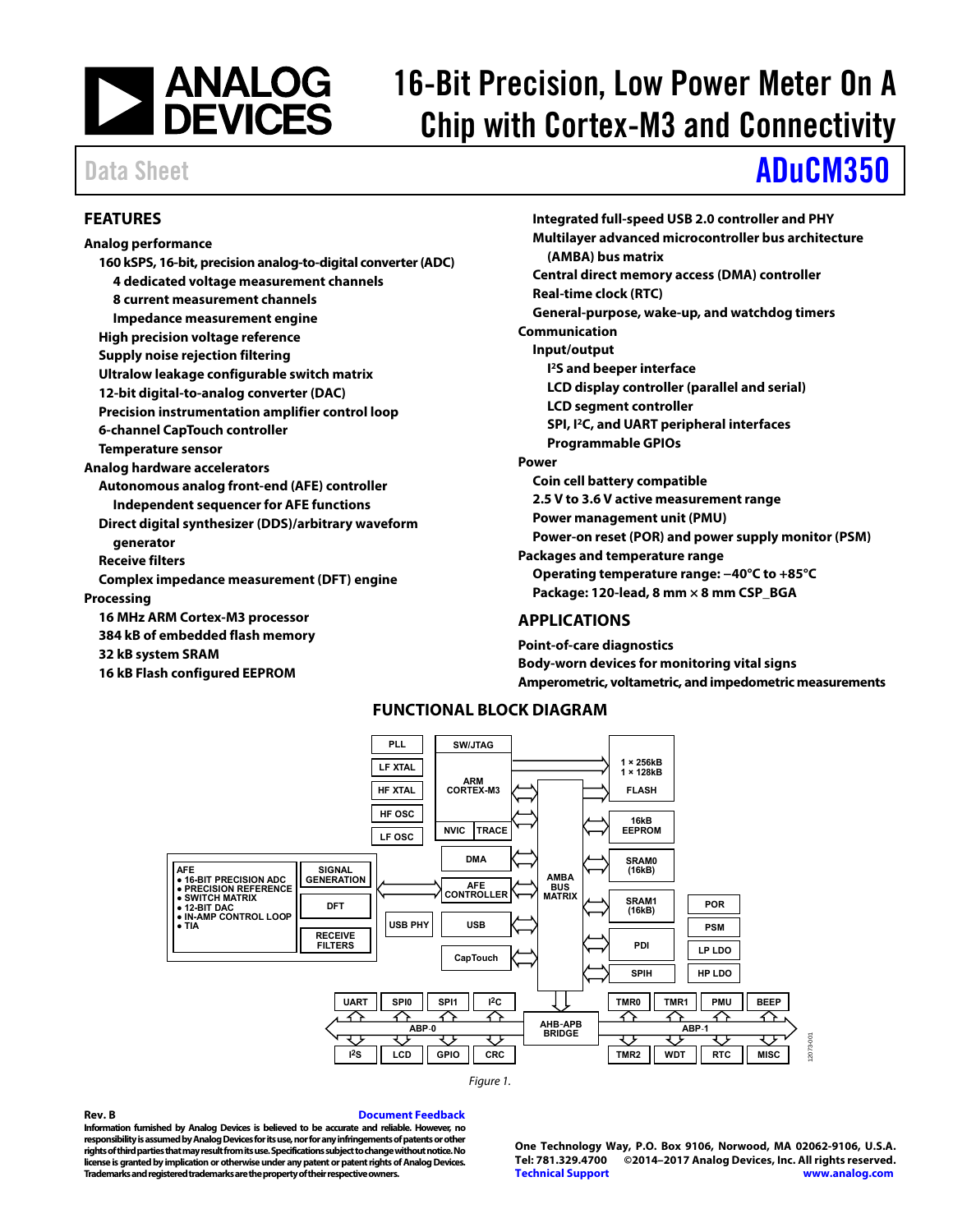### ADuCM350

## **TABLE OF CONTENTS**

| Pin Configuration and Function Descriptions 20 |
|------------------------------------------------|

### <span id="page-1-0"></span>**REVISION HISTORY**

| $5/2017$ —Rev. A to Rev. B |  |
|----------------------------|--|
|                            |  |
|                            |  |

5/2014-Revision A: Initial Version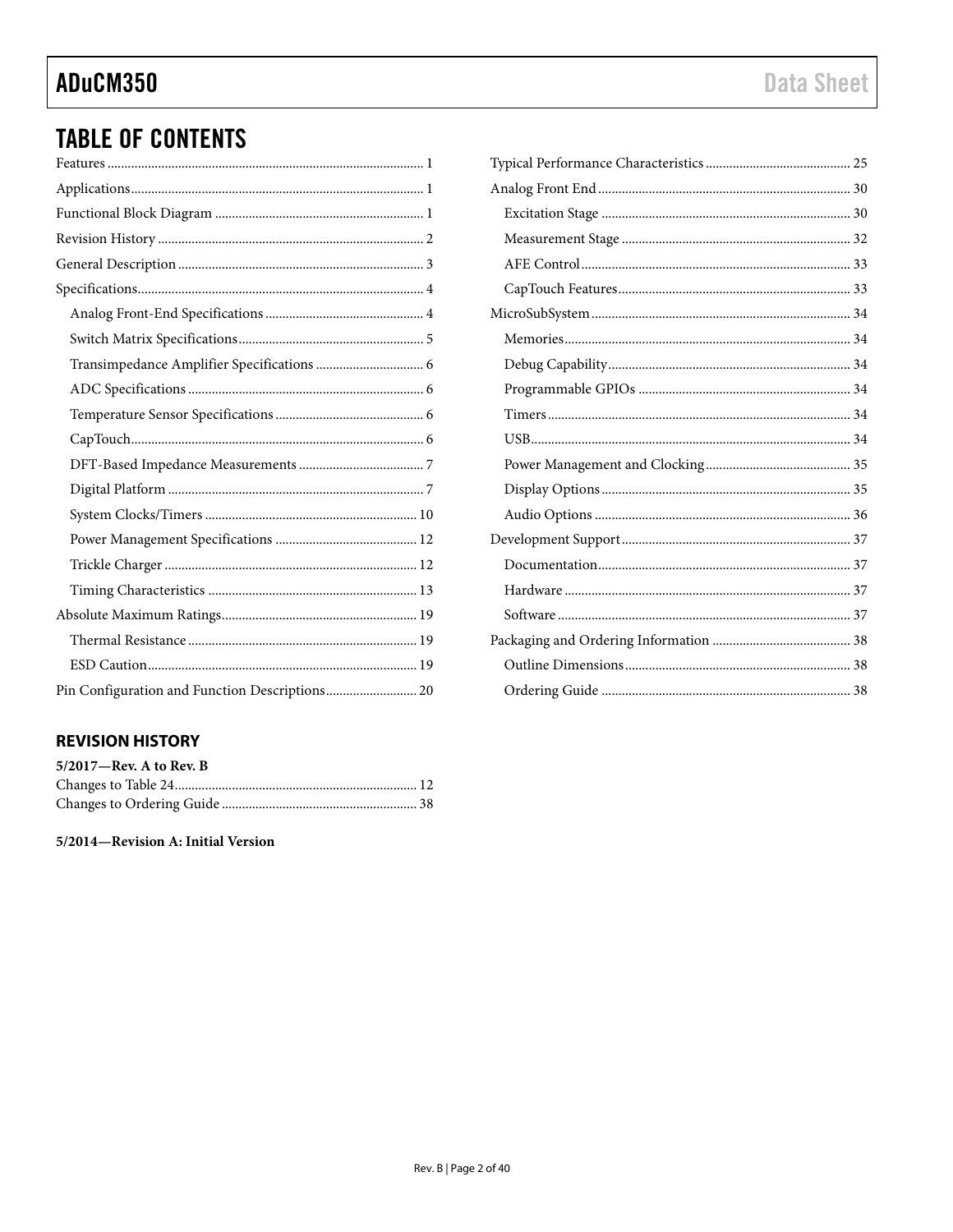### <span id="page-2-0"></span>GENERAL DESCRIPTION

The [ADuCM350](http://www.analog.com/ADuCM350?doc=ADuCM350.pdf) is a complete, coin cell powered, high precision, meter-on-chip for portable device applications for applications such as point-of-care diagnostics and body-worn devices for monitoring vital signs. Th[e ADuCM350](http://www.analog.com/ADuCM350?doc=ADuCM350.pdf) is designed for high precision amperometric, voltametric, and impedometric measurement capabilities.

The [ADuCM350](http://www.analog.com/ADuCM350?doc=ADuCM350.pdf) analog front end (AFE) features a 16-bit, precision, 160 kSPS analog-to-digital converter (ADC); 0.17% precision voltage reference; 12-bit, no missing codes digital-toanalog converter (DAC); and a reconfigurable ultralow leakage switch matrix. Th[e ADuCM350](http://www.analog.com/ADuCM350?doc=ADuCM350.pdf) also includes an ARM® Cortex-M3-based processor, memory, and all I/O connectivity to

support portable meters with display, USB communication, and active sensors. Th[e ADuCM350](http://www.analog.com/ADuCM350?doc=ADuCM350.pdf) is available in a 120-lead, 8 mm × 8 mm CSP\_BGA and operates from −40°C to +85°C.

To support extremely low dynamic and hibernate power management, th[e ADuCM350](http://www.analog.com/ADuCM350?doc=ADuCM350.pdf) provides a collection of power modes and features, such as dynamic and software controlled clock gating and power gating.

The AFE is connected to the ARM Cortex-M3 via an advanced high performance bus (AHB) slave interface on the advanced microcontroller bus architecture (AMBA) matrix, as well as direct memory access (DMA) and interrupt connections.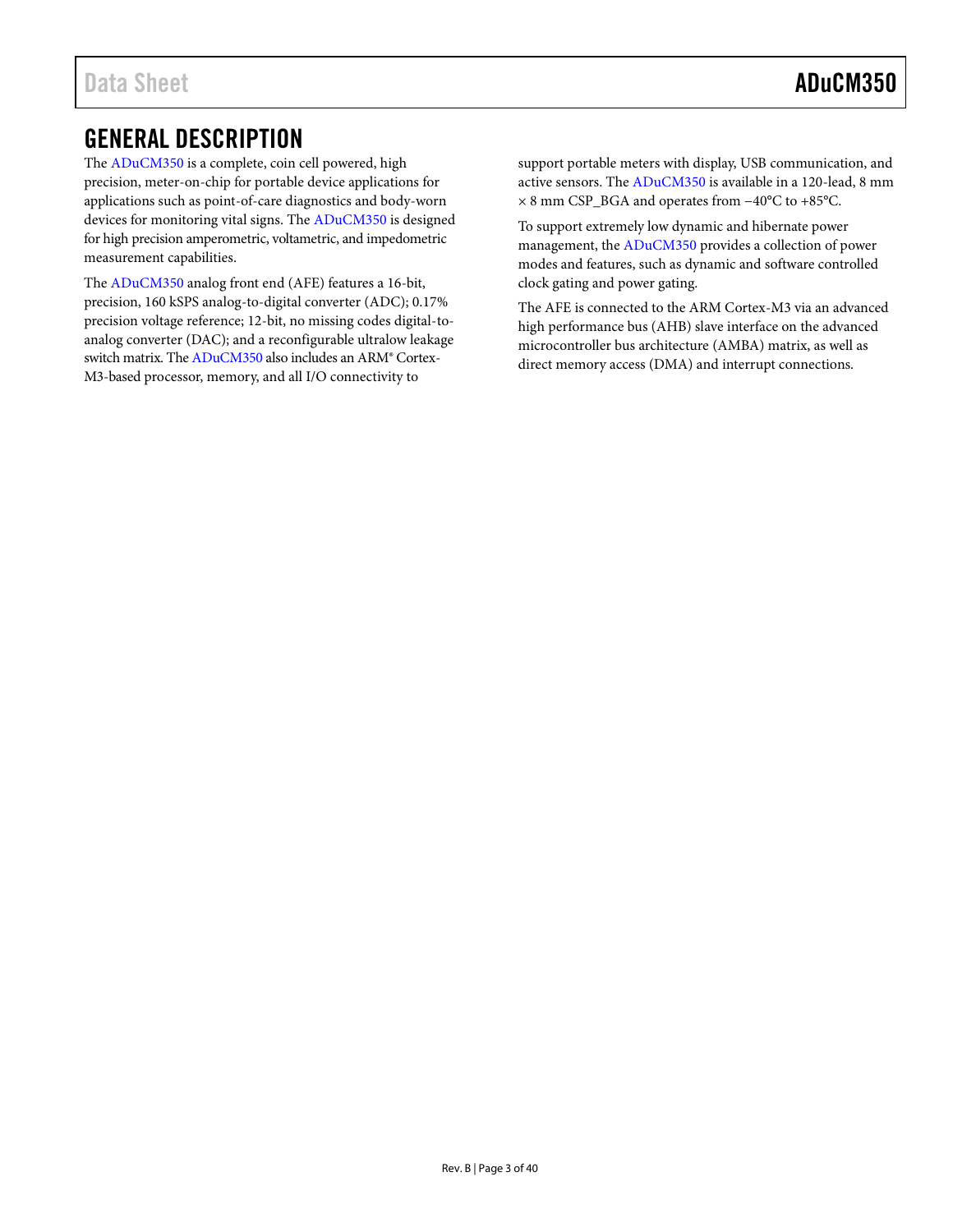### <span id="page-3-0"></span>**SPECIFICATIONS**

All characterization is at VCCM = 2.5 V to 3.6 V, specifications below 2.5 V are for functionality only, all minimum and maximum specifications are specified for a temperature range of −40°C to +85°C, unless otherwise noted.

#### <span id="page-3-1"></span>**ANALOG FRONT-END SPECIFICATIONS**

#### *AFE LDO Specifications*

#### **Table 1. AFE LDO Specifications**

| <b>Parameter</b>  | Min  | Typ  | Max  | Unit      | <b>Test Conditions/Comments</b>                                                                                                            |
|-------------------|------|------|------|-----------|--------------------------------------------------------------------------------------------------------------------------------------------|
| <b>VOLTAGE</b>    |      |      |      |           |                                                                                                                                            |
| Output Voltage    | 1.71 | 1.8  | 1.89 | v         | Measured with a load capacitance $(C_{LOAD}) = 0.47 \mu F$ ; measured with 1 mA<br>load current on AVDD_RX/TX; all AFE blocks powered down |
| Dropout           |      | 150  | 200  | mV        | 10 mA load applied; no AFE blocks enabled                                                                                                  |
| <b>REGULATION</b> |      |      |      |           |                                                                                                                                            |
| Line              |      | 1080 |      | $\mu V/V$ | 10 mA load applied                                                                                                                         |
| Load              |      | 0.65 |      | mV/mA     | 10 mA load applied                                                                                                                         |
| POWER UP          |      |      |      |           |                                                                                                                                            |
| Power-Up Time     |      | 500  |      | μs        | Measured with a $C_{LOAD} = 0.47 \mu F$ ; current limit enabled                                                                            |

#### *High Precision Internal Reference Specifications*

#### **Table 2. High Precision Internal Reference Specifications**

| <b>Parameter</b>                                | <b>Min</b> | <b>Typ</b> | Max   | <b>Unit</b>  | <b>Test Conditions/Comments</b>                                                                                                      |
|-------------------------------------------------|------------|------------|-------|--------------|--------------------------------------------------------------------------------------------------------------------------------------|
| <b>ADC VREF</b>                                 |            |            |       |              |                                                                                                                                      |
| Reference Voltage Initial Accuracy <sup>1</sup> | 1.797      | 1.8        | 1.803 | $\mathsf{V}$ | For a temperature range of $0^{\circ}$ C to 50 $^{\circ}$ C                                                                          |
|                                                 | 1.79       | 1.8        | 1.803 | v            | For a temperature range of $-40^{\circ}$ C to $+85^{\circ}$ C                                                                        |
| Output Impedance                                |            |            | 570   | $m\Omega$    | LDO and reference enabled; all other AFE<br>blocks disabled; reference loaded with<br>50 µA on VREF                                  |
| Temperature Coefficient <sup>2</sup>            | $-52$      |            | $+90$ | ppm/°C       | For a temperature range of $-40^{\circ}$ C to<br>+85°C, maximum value from -40°C to<br>+25°C, and from +25°C to +85°C specified      |
|                                                 | $-45$      |            | $+48$ | ppm/°C       | For a temperature range of 0°C to 50°C,<br>maximum value from $-40^{\circ}$ C to $+25^{\circ}$ C, and<br>from 25°C to 85°C specified |
| <b>VREF Thermal Hysteresis</b>                  |            | 50         |       | ppm          |                                                                                                                                      |
| REF_EXCITE Switching Load                       | 1.789      | 1.793      | 1.797 | v            | $I_{\text{LOAD}}$ = 200 µA; internal ADC measurement                                                                                 |
| Line Regulation                                 |            | 50         |       | $\mu V/V$    | $V_{CCM1} = 2.5 V$ , $V_{CCM2} = 3.6 V$ ; reference<br>loaded with 300 µA                                                            |
| Short-Circuit Current to Ground                 |            | 10         |       | mA           | Current limit off                                                                                                                    |
| <b>DAC VREF</b>                                 |            |            |       |              |                                                                                                                                      |
| Reference Voltage                               | 1.77       | 1.8        | 1.83  | V            |                                                                                                                                      |
| <b>VBIAS</b>                                    |            |            |       |              |                                                                                                                                      |
| <b>VBIAS Voltage</b>                            | 1.095      | 1.1        | 1.102 | $\vee$       | Measured with a $C_{\text{LOAD}} = 0.47 \mu F$ ; no<br>current load                                                                  |

<sup>1</sup> Reference voltage is trimmed unloaded. Measured with  $C_{LOAD} = 4.7 \mu F$ . Measured at 25°C.

<sup>2</sup> Guaranteed by design and/or characterization.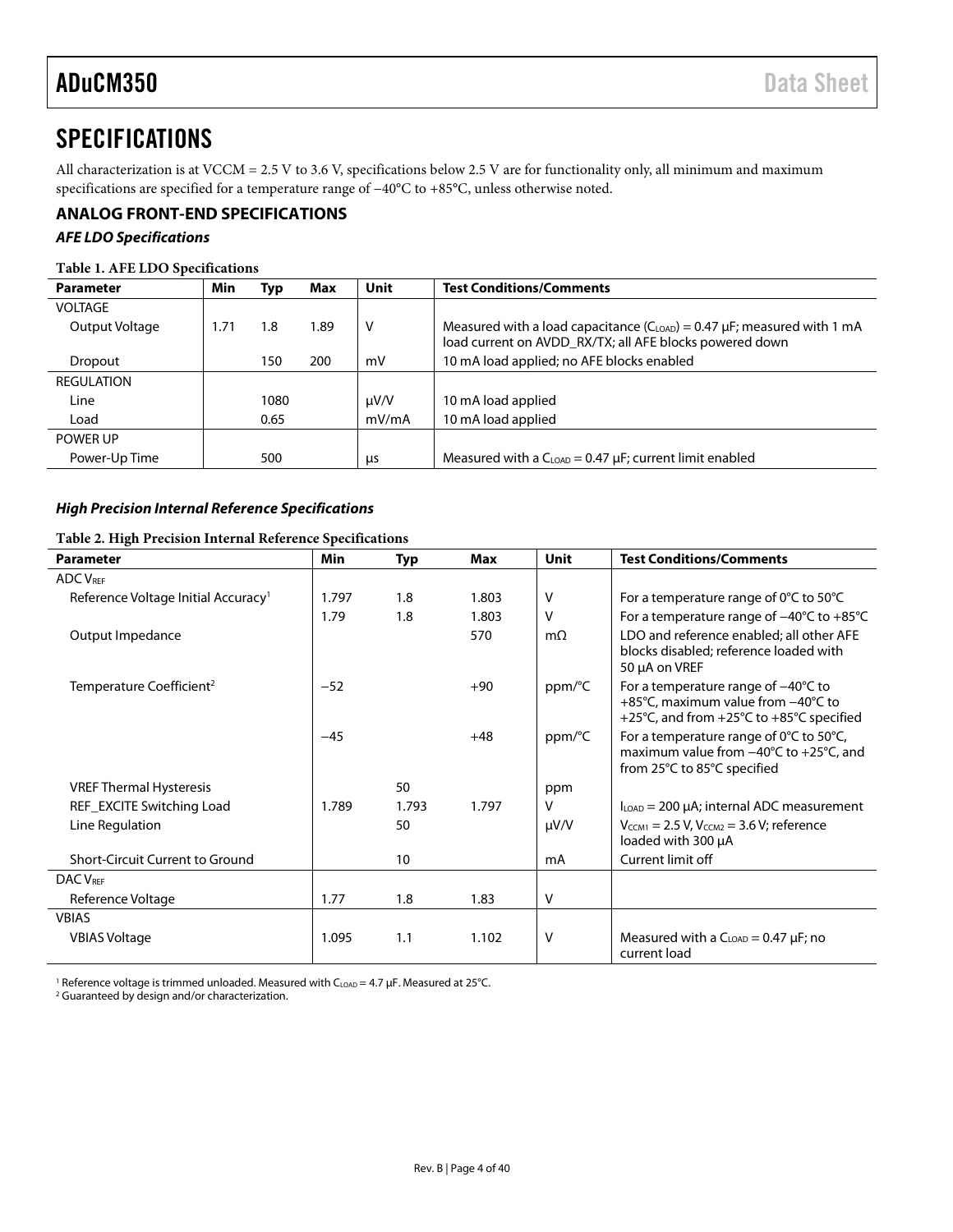#### *DAC/RCF/PGA Specifications*

#### **Table 3. DAC/PGA/RCF Specifications**

| Parameter <sup>1</sup>            | <b>Min</b> | <b>Typ</b> | <b>Max</b> | <b>Unit</b> | <b>Test Conditions/Comments</b>                                                                                             |
|-----------------------------------|------------|------------|------------|-------------|-----------------------------------------------------------------------------------------------------------------------------|
| <b>DAC</b>                        |            |            |            |             |                                                                                                                             |
| Output Range                      | $-600$     |            | $+600$     | mV          | As seen by sensor                                                                                                           |
| <b>Resolution</b>                 |            |            | 12         | <b>Bits</b> |                                                                                                                             |
| Integral Nonlinearity (INL)       |            | ±0.85      |            | <b>LSB</b>  | Measured at an output of the excitation<br>loop, using gain = 1 and default DAC clock<br>$(16 MHz \div 49 DAC clock speed)$ |
| Differential Nonlinearity (DNL)   | $-1$       |            | $+1$       | <b>LSB</b>  | Measured at an output of the excitation<br>loop, using gain = 1 and default DAC clock<br>$(16 MHz \div 49 DAC clock speed)$ |
| <b>Full-Scale Error</b>           |            |            |            |             |                                                                                                                             |
| Positive                          |            | ±0.2       |            | % FSR       | PGA (gain $= 1$ ), measured at an output of<br>the excitation loop, DAC code = $0xE00$                                      |
|                                   |            | ±1         |            | % FSR       | PGA (gain = 0.025), measured at an output<br>of the excitation loop, DAC code $= 0xE00$                                     |
| Negative                          |            | ±0.2       |            | % FSR       | PGA (gain $= 1$ ), measured at an output of<br>the excitation loop, DAC code = $0x200$                                      |
|                                   |            | ±1         |            | % FSR       | PGA (gain = 0.025), measured at an output<br>of the excitation loop, DAC code $= 0x200$                                     |
| Offset Error, Midscale            |            | ±1         |            | mV          | PGA (gain = 1 or gain = $0.025$ ), measured<br>at an output of the excitation loop across<br><b>RCAL</b>                    |
| <b>Clocking Frequency</b>         | 280.7      | 320        | 380.95     | kHz         |                                                                                                                             |
| PROGRAMMABLE GAIN AMPLIFIER (PGA) |            |            |            |             |                                                                                                                             |
| Gain from PGA in State 0          |            | 1          |            |             | Covered by DAC full-scale error measured<br>on an output of the excitation loop                                             |
| Gain from PGA in State 1          |            | 0.025      |            |             | Covered by DAC full-scale error measured<br>on an output of the excitation loop                                             |
| RECONSTRUCTION FILTER (RCF)       |            |            |            |             |                                                                                                                             |
| 3 dB Corner Frequency             |            | 50         |            | kHz         |                                                                                                                             |

<sup>1</sup> There may be some system offsets and gain errors that can be calibrated at the system level to improve dc accuracy. Hence, the voltage swing at the output of the DAC is ±800 mV to guarantee ±600 mV swing on the sensor.

### <span id="page-4-0"></span>**SWITCH MATRIX SPECIFICATIONS**

#### **Table 4. Switch Matrix Specifications**

<span id="page-4-1"></span>

| <b>Parameter</b>                    | <b>Min</b> | <b>Typ</b> | <b>Max</b> | <b>Unit</b> | <b>Test Conditions/Comments</b>         |
|-------------------------------------|------------|------------|------------|-------------|-----------------------------------------|
| $R_{ON}$ <sup>1</sup>               |            |            |            |             |                                         |
| <b>Current Carrying Switches</b>    |            |            |            |             |                                         |
| Dx, DR1, Tx, and TR2                |            | 40         | 50         | Ω           |                                         |
| <b>IVS</b>                          |            | 40         | 75         | Ω           |                                         |
| <b>Noncurrent Carrying Switches</b> |            |            |            |             |                                         |
| Px, Nx, and NR2                     | 600        |            | 900        | Ω           |                                         |
| PR <sub>1</sub>                     | 600        |            | 950        | Ω           |                                         |
| <b>NL</b>                           | 260        |            | 350        | Ω           |                                         |
| PL                                  | 210        |            | 260        | Ω           |                                         |
| DC OFF LEAKAGE <sup>2</sup>         |            |            |            |             |                                         |
| <b>Tand N Switches</b>              |            | 370        |            | рA          | Sum value of four T switches and four N |
|                                     |            |            |            |             | switches                                |
| P Switches                          |            | 340        |            | рA          | Sum value of four P switches            |
| D Switches                          |            | 350        |            | рA          | Sum value of four D switches            |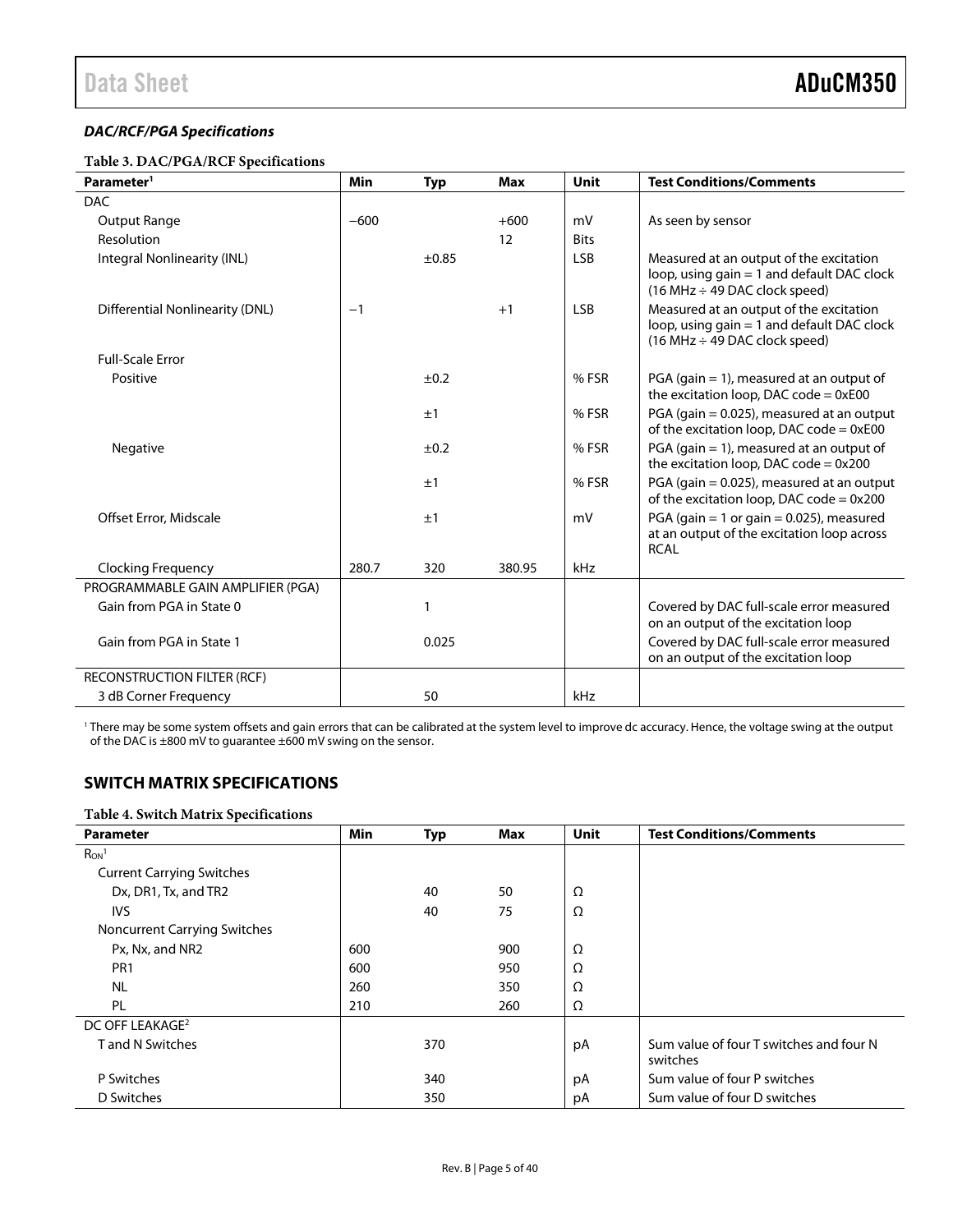| Parameter                  | Min | Typ | Max | Unit | <b>Test Conditions/Comments</b>         |
|----------------------------|-----|-----|-----|------|-----------------------------------------|
| DC ON LEAKAGE <sup>2</sup> |     |     |     |      |                                         |
| T. N. and P Switches       |     | 530 |     | рA   | Sum value for 25 switches, including NL |
| D Switches                 |     | 340 |     | рA   | Sum value for eight switches            |

 $1$  R<sub>ON</sub> characterized with a voltage sweep from 0 V to VCCM. Production tested at 1.8 V.

<sup>2</sup> Se[e Figure 38](#page-30-0) as a reference. The AFE x pin is driven to 0.2 V.

#### <span id="page-5-0"></span>**TRANSIMPEDANCE AMPLIFIER SPECIFICATIONS**

#### **Table 5. Transimpedance Amplifier Specifications**

| Parameter                                     | Min | Tvɒ | Max |    | Unit   Test Conditions/Comments                                                                   |
|-----------------------------------------------|-----|-----|-----|----|---------------------------------------------------------------------------------------------------|
| TRANSIMPEDANCE AMPLIFIER                      |     |     |     |    |                                                                                                   |
| Maximum Current Sink/Source                   |     | ±5  |     | mA | Ensure an $R_{TIA}$ selection to generate $\pm$ 750 mV swing for optimal<br>linearity performance |
| <b>Short-Circuit Protection Functionality</b> |     | 10  |     | mA |                                                                                                   |

### <span id="page-5-1"></span>**ADC SPECIFICATIONS**

#### **Table 6. ADC Specifications1**

| <b>Parameter</b>             | Min  | Typ  | Max  | Unit        | <b>Test Conditions/Comments</b>                                                                     |
|------------------------------|------|------|------|-------------|-----------------------------------------------------------------------------------------------------|
| <b>ADC</b>                   |      |      |      |             |                                                                                                     |
| Input Range                  | 0.35 |      | 1.85 | v           | Internal reference                                                                                  |
| No Missing Codes             |      | 16   |      | <b>Bits</b> |                                                                                                     |
| <b>DNL</b>                   |      | ±0.9 |      | <b>LSB</b>  |                                                                                                     |
| <b>INL</b>                   |      | ±0.7 |      | <b>LSB</b>  | @ 160 kSPS with respect to an optimal<br>voltage range of ±750 mV, from 0°C to<br>50 $\degree$ C    |
|                              |      | ±1   |      | <b>LSB</b>  | @ 160 kSPS with respect to an optimal<br>voltage range of ±750 mV, from -40°C to<br>$+85^{\circ}$ C |
| Sample Rate After Decimation |      | 160  |      | <b>kSPS</b> |                                                                                                     |
| 3 dB Bandwidth               |      | 54   |      | kHz         |                                                                                                     |

 $1 R_{TIA} = 7.5 kΩ$ , C<sub>TIA</sub> = 220 pF; ±100 μA current measurement.

#### <span id="page-5-2"></span>**TEMPERATURE SENSOR SPECIFICATIONS**

#### **Table 7. Temperature Sensor Specifications**

| <b>Parameter</b>   | Min | Typ | Max | Unit    | <b>Test Conditions/Comments</b>                                |
|--------------------|-----|-----|-----|---------|----------------------------------------------------------------|
| TEMPERATURE SENSOR |     |     |     |         |                                                                |
| Accuracy           |     |     |     | $\circ$ | 0°C to 50°C, trimmed at 25°C                                   |
|                    |     |     |     | $\sim$  | $-40^{\circ}$ C to $+85^{\circ}$ C, trimmed at $+25^{\circ}$ C |

#### <span id="page-5-3"></span>**CapTouch**

#### **Table 8. CapTouch Specifications**

| <b>Parameter</b>             | Min | Typ | Max | Unit        | <b>Test Conditions/Comments</b>                                |
|------------------------------|-----|-----|-----|-------------|----------------------------------------------------------------|
| CapTouch™ CHARACTERISTICS    |     |     |     |             |                                                                |
| Core Resolution              |     | 14  |     | <b>Bits</b> |                                                                |
| Core SNR                     | 60  |     |     | dB          | 1 kHz test tone, input range of ADC = 1.8 V                    |
| CAPT x                       |     | ±10 |     | nA          | GPIO leakage test                                              |
| Update Rate                  | 7.5 |     | 1E6 | μs          | Programmable, dependent on configuration                       |
| Update Rate per Sensor       | 7.5 |     |     | μs          | No filtering enabled, clock = 16 MHz                           |
| CAPT x Input Range           |     | ±8  |     | pF          | $\Delta C_{\text{IN}}$ is register programmable from 0.5 pF to |
|                              |     |     |     |             | 9.3 pF                                                         |
| CAPT_x Offset (CapDAC) Range |     | 75  |     | рF          |                                                                |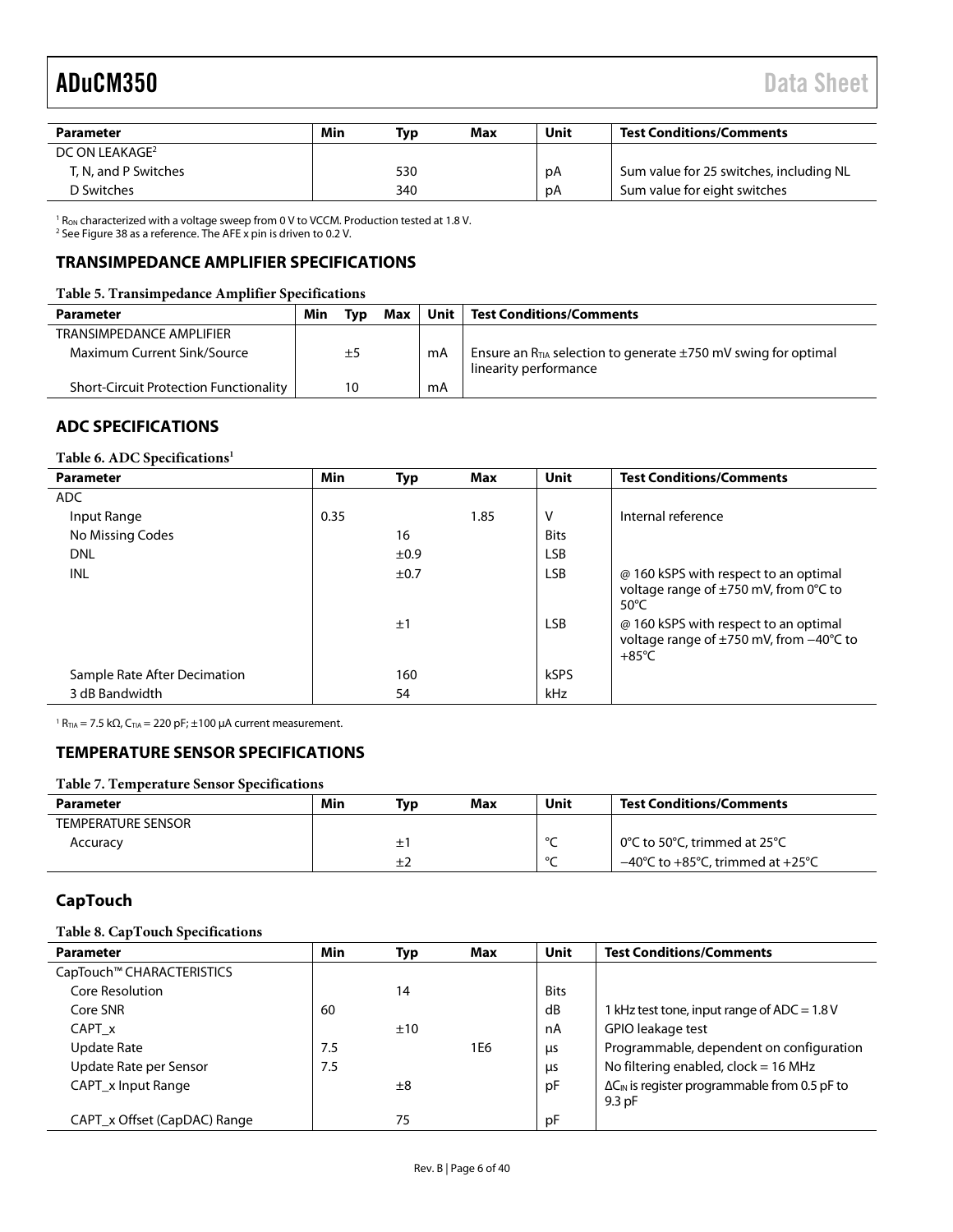## Data Sheet **ADuCM350**

| Parameter           | Min | Typ              | Max | Unit  | <b>Test Conditions/Comments</b> |
|---------------------|-----|------------------|-----|-------|---------------------------------|
| CapDAC Resolution   |     | 0.1              |     | pF    |                                 |
| <b>Output Noise</b> |     |                  |     |       |                                 |
| Peak-to-Peak        |     |                  |     | Codes |                                 |
| <b>RMS</b>          |     | $\overline{1.3}$ |     | Codes |                                 |

### <span id="page-6-0"></span>**DFT-BASED IMPEDANCE MEASUREMENTS**

#### **Table 9. DFT-Based Impedance Measurements1**

| <b>Parameter</b>      | Min | Typ | Max  | Unit           | <b>Test Conditions/Comments</b>      |
|-----------------------|-----|-----|------|----------------|--------------------------------------|
| <b>IMPEDANCE</b>      |     |     |      |                |                                      |
| Accuracy <sup>2</sup> |     |     |      |                |                                      |
| Magnitude             |     |     | 0.33 | $\%$           | Standard deviation as a percent of Z |
| Phase                 |     |     | 0.17 | <b>Dearees</b> | Standard deviation of Z              |
| Precision $3$         |     |     |      |                |                                      |
| Magnitude             |     |     | 0.17 | $\%$           | Standard deviation as a percent of Z |
| Phase                 |     |     | 0.08 | Degrees        | Standard deviation of Z              |

<sup>1</sup> For a Z of 181 Ω (0.02% tolerant resistor). Excitation frequency = 20 kHz, sine amplitude = 9 mV<sub>RMS</sub>, R<sub>CAL</sub> = 1 kΩ, R<sub>TIA</sub> = 7.5 kΩ, C<sub>TIA</sub> = 220 pF. Measurements at 25°C. Single DFT measurement.

<sup>2</sup> Device-to-device repeatability for 1000 devices.

<sup>3</sup> Single device, repeatable measurements.

### <span id="page-6-1"></span>**DIGITAL PLATFORM**

#### *Digital LDO*

#### **Table 10. Digital LDO Specifications**

| <b>Parameter</b>      | Min  | Typ  | Max  | Unit  | <b>Test Conditions/Comments</b>                                                                                               |
|-----------------------|------|------|------|-------|-------------------------------------------------------------------------------------------------------------------------------|
| <b>OUTPUT VOLTAGE</b> | 1.71 | 1.8  | 1.89 | v     | Measured with a $C_{LOAD} = 0.47 \mu F$ ,<br>measured with a 10 mA load current on<br><b>DVDD</b>                             |
| <b>DROPOUT</b>        |      | 150  | 200  | mV    | 10 mA load applied, no AFE blocks<br>enabled                                                                                  |
| <b>REGULATION</b>     |      |      |      |       |                                                                                                                               |
| Line                  |      | 1.4  |      | mV/V  | 10 mA load current on DVDD                                                                                                    |
| Load                  |      | 0.41 |      | mV/mA | 0 mA to 10 mA load current                                                                                                    |
| POWER-UP TIME         |      | 42   |      | μs    | Time taken from LDO enable to when LDO<br>voltage is within specification, $C_{\text{LOAD}} =$<br>0.47 µF, regulator unloaded |

#### *Low Power LDO*

#### **Table 11. Low Power LDO Specifications**

| Parameter             | Min          | Typ  | <b>Max</b> | Unit  | <b>Test Conditions/Comments</b> |
|-----------------------|--------------|------|------------|-------|---------------------------------|
| <b>OUTPUT VOLTAGE</b> | $.7^{\circ}$ | 8. ا | .89        |       |                                 |
| REGULATION            |              |      |            |       |                                 |
| Line                  |              | 0.45 |            | mV/V  | $VCCM = 2.0 V to 3.6 V$         |
| Load                  |              | 28.5 |            | mV/mA | 0 uA to 100 uA load             |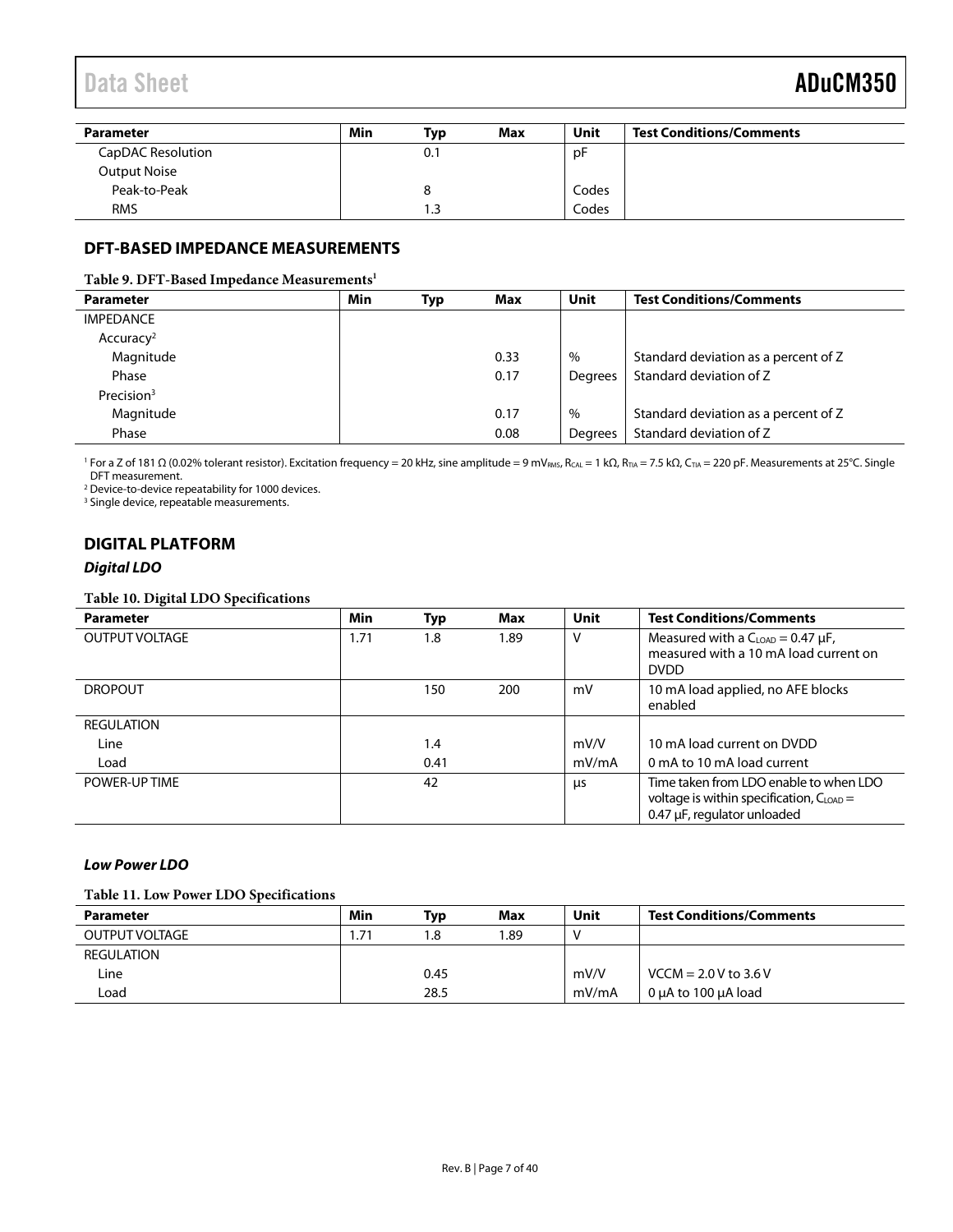#### *Flash/General-Purpose Flash*

#### **Table 12. Flash/General-Purpose Flash Specifications**

| <b>Parameter</b>            | Min    | Typ | Max | Unit   | <b>Test Conditions/Comments</b> |
|-----------------------------|--------|-----|-----|--------|---------------------------------|
| <b>FLASH/GP FLASH</b>       |        |     |     |        |                                 |
| Endurance <sup>1</sup>      | 20,000 |     |     | Cycles |                                 |
| Erase Time                  |        | 20  |     | ms     | @ 1.8 V                         |
| Program Time                |        | 20  |     | μs     | @ 1.8 V                         |
| Data Retention <sup>2</sup> |        | 100 |     | Years  | Below room temperature          |

<sup>1</sup> Endurance is qualified to 10,000 cycles as per JEDEC Std. 22 Method A117 and measured at −40°C, +25°C, and +125°C. Typical endurance at 25°C is 170,000 cycles. <sup>2</sup> Retention lifetime equivalent at junction temperature (T<sub>J</sub>) = 85°C as per JEDEC Std. 22 Method A117. Retention lifetime derates with junction temperature.

#### *Digital Inputs/Outputs: Specified*

Specified pin supply range from 2.5 V to 3.6 V.

#### Table 13. Digital Inputs and Outputs<sup>1</sup> Specifications

| <b>Parameter</b>                                        | Min                     | <b>Typ</b> | <b>Max</b>              | Unit      | <b>Test Conditions/Comments</b>      |
|---------------------------------------------------------|-------------------------|------------|-------------------------|-----------|--------------------------------------|
| <b>PIN SUPPLY</b>                                       | 2.5                     | 3          | 3.6                     | ٧         |                                      |
| Impedance                                               |                         |            |                         |           |                                      |
| Pull-Down                                               |                         | 20         |                         | $k\Omega$ | $I_{SINK}$ < 10 $\mu$ A              |
| Pull-Up                                                 |                         | 15         |                         | $k\Omega$ | $I_{\text{SOWRCE}}$ < 10 $\mu$ A     |
| Internal Pull-Up/Pull-Down Enabled Leakage <sup>2</sup> |                         | 200        |                         | μA        |                                      |
| Digital I/O Leakage Current                             |                         | .01        |                         | μA        |                                      |
| Input Capacitance                                       |                         | 10         |                         | pF        |                                      |
| Input Voltage                                           |                         |            |                         |           |                                      |
| Low (V <sub>INL</sub> )                                 |                         |            | $0.3 \times$ pin supply | $\vee$    |                                      |
| $High (V_{INH})$                                        | $0.7 \times$ pin supply |            |                         | ٧         |                                      |
| Output Voltage                                          |                         |            |                         |           |                                      |
| Low $(V_{OL})$                                          |                         |            | 0.4                     | v         | $I_{SINK} = 1.0$ mA                  |
| V <sub>OL</sub> High Drive                              |                         | 0.4        |                         | ٧         | $I_{SINK} = 1.6 \text{ mA}$          |
| High $(VOH)3$                                           | Pin supply $-0.4$       |            |                         | ٧         | $I_{\text{SOWRCE}} = 1.0 \text{ mA}$ |
| V <sub>OH</sub> High Drive                              |                         | 2.4        |                         | ٧         | $I_{\text{SOWRCE}} = 1.6 \text{ mA}$ |

<sup>1</sup> Includes GPIO, debug, SPI, I<sup>2</sup>C, PDI, LCD, I<sup>2</sup>S, and beeper.

<sup>2</sup> Se[e Table 35](#page-19-1) for details regarding bumps/pins that have pull-up resistors.

<sup>3</sup> I<sup>2</sup>C does not drive out a high voltage; it uses external pull-up resistors.

#### *Digital Inputs/Outputs: Functional*

Functional pin supply range from 1.65 V to 2.5 V.

#### **Table 14. Digital Inputs/Outputs: Functional Specifications**

| <b>Parameter</b>         | <b>Min</b> | Typ                     | Max | Unit | <b>Test Conditions/Comments</b>      |
|--------------------------|------------|-------------------------|-----|------|--------------------------------------|
| PIN SUPPLY               | 1.65       |                         | 2.5 | ٧    |                                      |
| Input Voltage            |            |                         |     |      |                                      |
| Low $(V_{INL})$          |            | $0.3 \times$ pin supply |     | ٧    |                                      |
| High (V <sub>INH</sub> ) |            | $0.7 \times$ pin supply |     | ٧    |                                      |
| Output Voltage           |            |                         |     |      |                                      |
| Low $(V_{OL})$           |            | 0.45                    |     | ٧    | $I_{SINK} = 1.0$ mA                  |
| High $(VOH)1$            |            | Pin supply $-0.5$       |     | ٧    | $I_{\text{SOWRCE}} = 1.0 \text{ mA}$ |

<sup>1</sup> I<sup>2</sup>C does not drive out a high voltage; it uses external pull-up resistors.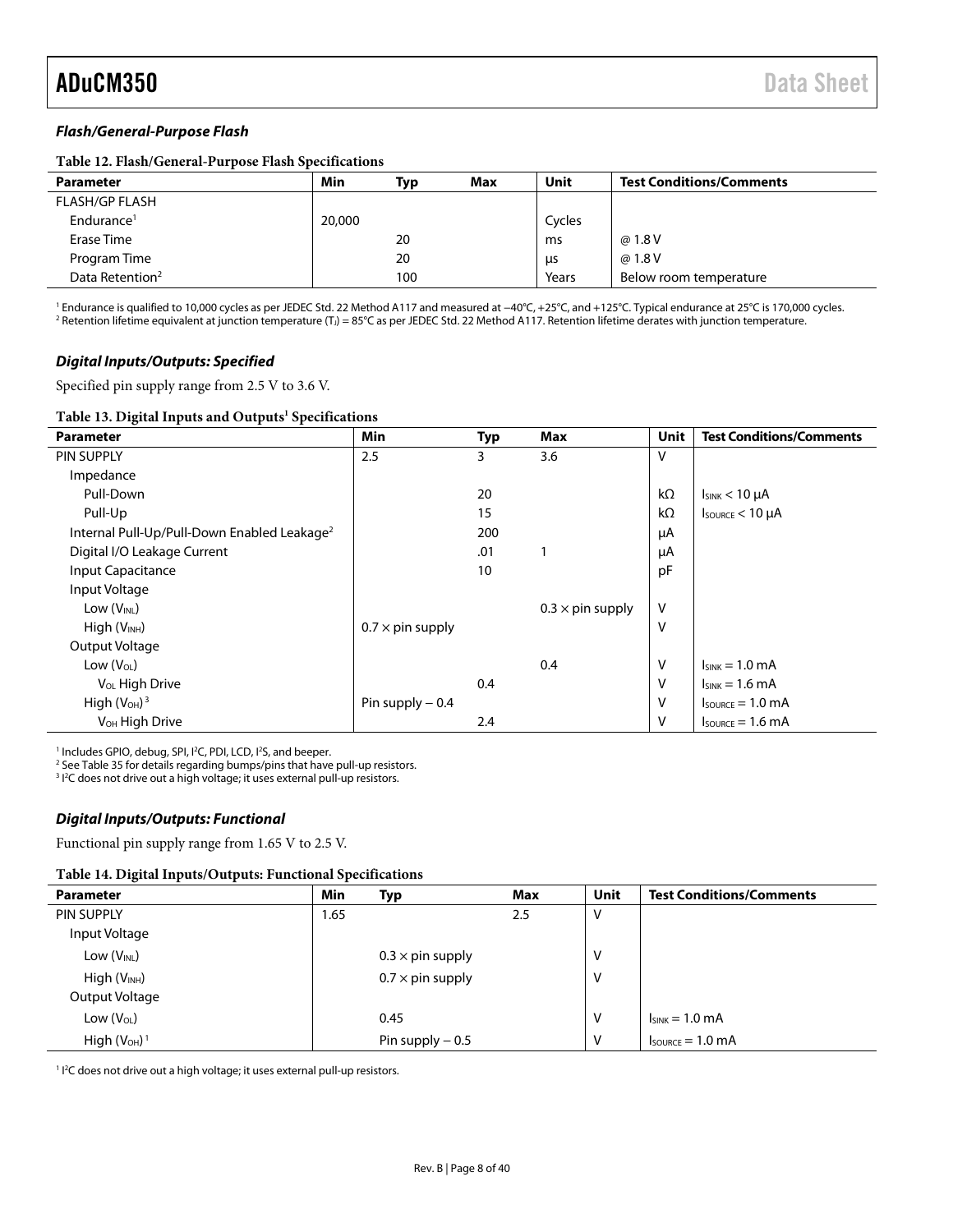#### *Universal Serial Bus Regulator Specifications*

| Table 15. Universal Serial Bus Regulator Specifications |     |        |      |         |                                            |  |  |  |  |  |
|---------------------------------------------------------|-----|--------|------|---------|--------------------------------------------|--|--|--|--|--|
| <b>Parameter</b>                                        | Min | Typ    | Max  | Unit    | <b>Test Conditions/Comments</b>            |  |  |  |  |  |
| <b>SERIAL BUS REGULATOR</b>                             |     |        |      |         |                                            |  |  |  |  |  |
| Input Voltage Range                                     | 3.6 |        | 5.25 | v       |                                            |  |  |  |  |  |
| <b>Regulated Output Voltage</b>                         | 3.2 |        | 3.4  | ٧       |                                            |  |  |  |  |  |
| Dropout                                                 |     | 440    |      | mV      | 40 mA continuous current                   |  |  |  |  |  |
| Regulation                                              |     |        |      |         |                                            |  |  |  |  |  |
| Line                                                    |     | 0.0043 |      | % / V   | 4.5 V to 5.5 V                             |  |  |  |  |  |
| Load                                                    |     | 0.0093 |      | $%$ /mA | @ 5 V, 220 nF ceramic decoupling capacitor |  |  |  |  |  |
| Power-Up Time                                           |     | 37     |      | μs      |                                            |  |  |  |  |  |
|                                                         |     |        |      |         |                                            |  |  |  |  |  |

### **Table 15. Universal Serial Bus Regulator Specifications**

#### *Universal Serial Bus DC Specifications*

#### **Table 16. Universal Serial Bus DC Specifications**

| <b>Parameter</b>                    | <b>Min</b> | <b>Typ</b> | <b>Max</b> | <b>Unit</b> | <b>Test Conditions/Comments</b>                                              |
|-------------------------------------|------------|------------|------------|-------------|------------------------------------------------------------------------------|
| <b>RECEIVER</b>                     |            |            |            |             |                                                                              |
| Single-Ended Input Voltage (Driven) |            |            |            |             |                                                                              |
| High                                | 2.0        |            |            | V           |                                                                              |
| Low                                 |            |            | 0.8        | V           |                                                                              |
| Differential Receiver Input         |            |            |            |             |                                                                              |
| Common Mode                         | 0.8        |            | 2.5        | ٧           |                                                                              |
| Sensitivity                         | 0.2        |            |            | ٧           | $V(USB DP) - V(USB DM)$                                                      |
| <b>TRANSMITTER</b>                  |            |            |            |             |                                                                              |
| Output Voltage                      |            |            |            |             |                                                                              |
| Low $(V_{OL})$                      | 0          |            | 0.3        | v           | Pull-up resistor asserted on the USB pin,<br>USB DP, R <sub>PU</sub> to AVDD |
| $High (V_{OH})$                     | 2.8        |            | 3.6        | V           | Pull-down resistor asserted on USB DP and<br>USB DM (15 $k\Omega$ to GND)    |
| Driver Output Impedance             | 28         |            | 44         | Ω           | $R_{DRIVER} + R_{SERIES}$                                                    |
| <b>Term Series Resistor</b>         |            | 40         |            | Ω           |                                                                              |
| Pull-Up Resistor (D+ High)          | 1.425      | 1.5        | 3.095      | $k\Omega$   | Termination voltage $=$ USB regulator<br>voltage                             |
| Pull-Up Resistor (D+ Low)           | 0.9        |            | 1.575      | $k\Omega$   | Termination voltage $=$ USB regulator<br>voltage                             |
| <b>Pull-Down Resistors</b>          | 14.25      | 15         | 24.8       | $k\Omega$   |                                                                              |

### *Universal Serial Bus AC Specifications*

Meeting USB 2.0 compliance electrical tests.

#### **Table 17. Universal Serial Bus AC Specifications**

| <b>Parameter</b>                | <b>Min</b> | Typ | Max   | Unit | <b>Test Conditions/Comments</b>                    |
|---------------------------------|------------|-----|-------|------|----------------------------------------------------|
| <b>FULL SPEED DRIVER TIMING</b> |            |     |       |      | $CLOAD = 50 pF$                                    |
| Signaling Rate                  | 11.988     | 12  |       | MHz  |                                                    |
| <b>Output Time</b>              |            |     |       |      |                                                    |
| Rise                            | 4          |     | 20    | ns   | $V_{OH} - V_{OL}$ (10% to 90%), $C_{LOAD} = 50$ pF |
| Fall                            | 4          |     | 20    | ns   | $V_{OH} - V_{OL}$ (10% to 90%), $C_{LOAD} = 50$ pF |
| Rise and Fall Matching          | 90         |     | 111.1 | $\%$ | Exclude transition from idle                       |
| Output Voltage Crossover        | 1.3        |     | 2.0   | v    | Exclude transition from idle                       |
| <b>FULL SPEED JITTER</b>        |            |     |       |      | $C_{LOAD} = 50$ pF                                 |
| Driver Jitter Generated         | $-2$       |     | $+2$  | ns   | Next transitions                                   |
|                                 | $-1$       |     | $+1$  | ns   | Paired transitions                                 |
| <b>Load Capacitance</b>         |            |     | 50    | pF   | Testing slew rate                                  |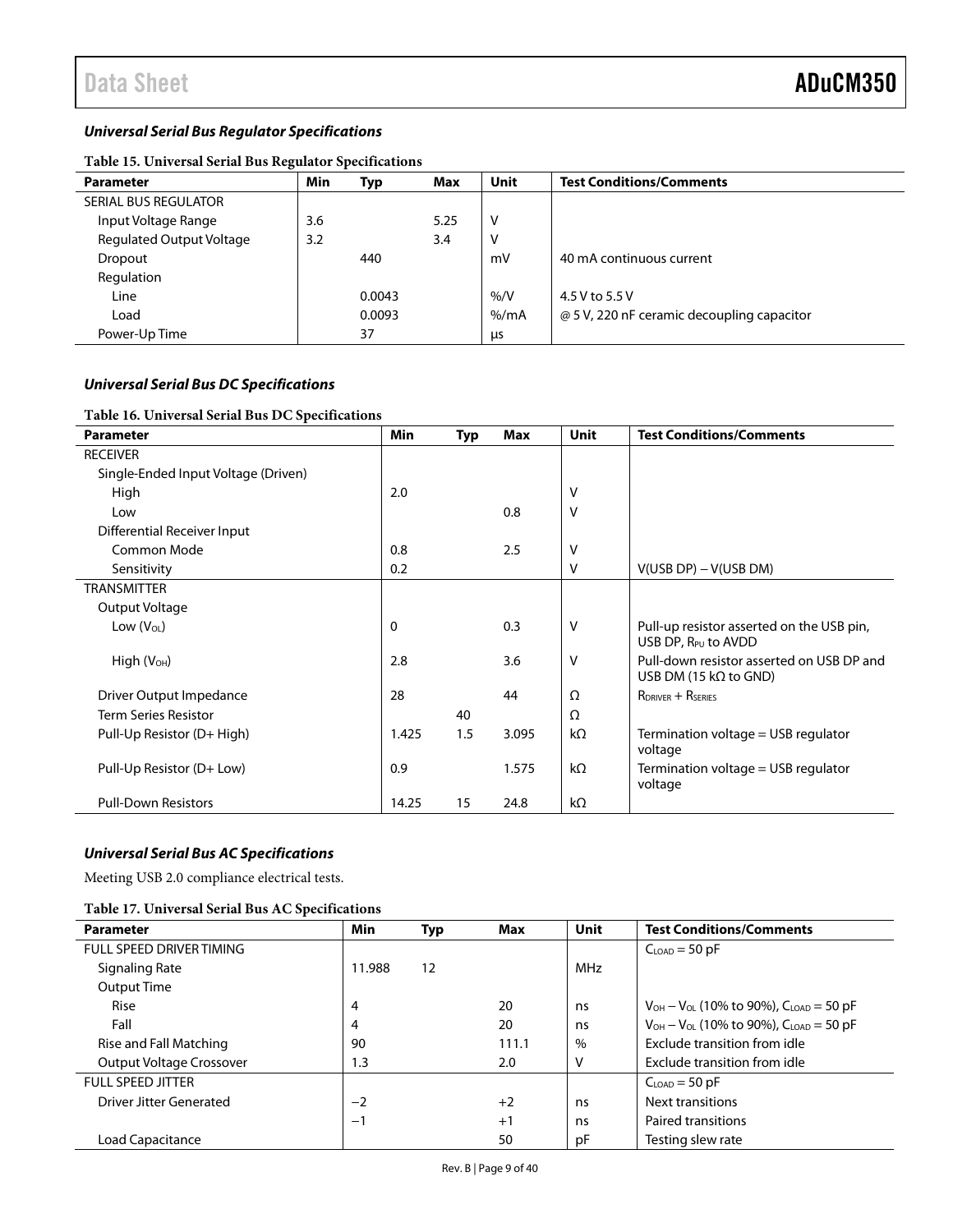#### *LCD, Charge Pump*

**Table 18. LCD, Charge Pump Specifications**

| <b>Parameter</b>                                      | Min                | <b>Typ</b>   | <b>Max</b>         | Unit   | <b>Test Conditions/Comments</b>                                                                              |
|-------------------------------------------------------|--------------------|--------------|--------------------|--------|--------------------------------------------------------------------------------------------------------------|
| <b>CAPACITANCE</b>                                    |                    |              |                    |        |                                                                                                              |
| Reservoir Capacitance Between<br>VLCDVDD and VLCD_GND | 0.47               | $\mathbf{1}$ |                    | μF     |                                                                                                              |
| <b>Flying Capacitance</b>                             | 2.2                |              | 4.7                | nF     | Between VLCD FLY1 and VLCD FLY2                                                                              |
| <b>VLCD</b>                                           |                    |              |                    |        |                                                                                                              |
| Switching Voltage                                     |                    |              |                    |        |                                                                                                              |
| <b>VLCD FLY1</b>                                      | $-0.7$             |              | $VLCD + 0.2$       | v      | Top of flying capacitor                                                                                      |
| <b>VLCD FLY2</b>                                      | 0                  |              | <b>VCCM</b>        | v      | Bottom of flying capacitor                                                                                   |
| <b>VLCD Charge Pump Switching</b><br>Frequency        |                    | 32           |                    | kHz    |                                                                                                              |
| Minimum VLCD with Respect to<br>VCCM ANA and VCCM DIG | 2.1                |              |                    | $\vee$ | When <2.1 V after 62.5 ms elapses indicates<br>fault condition                                               |
| <b>VLCDVDD</b>                                        |                    |              |                    |        |                                                                                                              |
| VLCDVDD Voltage Range                                 | 2.4                |              | 3.65               | v      | 5-bit programmable in steps of 40 mV                                                                         |
| VLCDVDD Pin Leakage                                   |                    | 3            |                    | nA     | To VCCM                                                                                                      |
|                                                       |                    | 0.2          |                    | nA     | To GND                                                                                                       |
| VLCDVDD Start-Up Time                                 |                    | 5            |                    | ms     | $VLCDVDD = 0 V$ to 3.6 V, reservoir = 1 µF,<br>flying capacitor = $2.2$ nF (minimum) and<br>4.7 nF (maximum) |
| <b>VLCDVDD Line Regulation</b>                        |                    | 0.32         |                    | $\%$   |                                                                                                              |
| V_LCD_xx VOLTAGE RANGE                                |                    |              |                    |        |                                                                                                              |
| V_LCD_13 Voltage Range                                | $VLCD \div 3 - 10$ |              | $VLCD \div 3 + 10$ | mV     |                                                                                                              |
| V_LCD_23 Voltage Range                                | $2/3$ VLCD $-13$   |              | $2/3$ VLCD + 13    | mV     |                                                                                                              |
| <b>COM<sub>x</sub> PINS</b>                           |                    |              |                    |        |                                                                                                              |
| DC Voltage Across Segment and<br><b>COMx Pins</b>     |                    |              | 50                 | mV     |                                                                                                              |
| PIN OUTPUT IMPEDANCE                                  |                    |              |                    |        |                                                                                                              |
| Segment                                               |                    | 2000         |                    | Ω      |                                                                                                              |
| Common                                                |                    | 130          |                    | Ω      |                                                                                                              |

#### <span id="page-9-0"></span>**SYSTEM CLOCKS/TIMERS**

The following tables document the system clock specifications in the [ADuCM350.](http://www.analog.com/ADuCM350?doc=ADuCM350.pdf)

#### *Platform External Crystal Oscillator*

#### **Table 19. Platform External Crystal Oscillator Specifications**

| <b>Parameter</b>                    | Min | Typ     | Max | Unit | <b>Test Conditions/Comments</b>                     |
|-------------------------------------|-----|---------|-----|------|-----------------------------------------------------|
| <b>LOW FREQUENCY</b>                |     |         |     |      |                                                     |
| $C_{\text{EXT}}1 = C_{\text{EXT}}2$ | 12  | 15      | 18  | рF   | External capacitor, $C1 = C2$ (symmetrical<br>load) |
| Frequency                           |     | 32.768  |     | Hz   |                                                     |
| <b>HIGH FREQUENCY</b>               |     |         |     |      |                                                     |
| $C_{\text{EXT}}1 = C_{\text{EXT}}2$ | 10  | 12      | 15  | рF   | <b>External capacitor</b>                           |
| Frequency                           |     | 8 or 16 |     | MHz  |                                                     |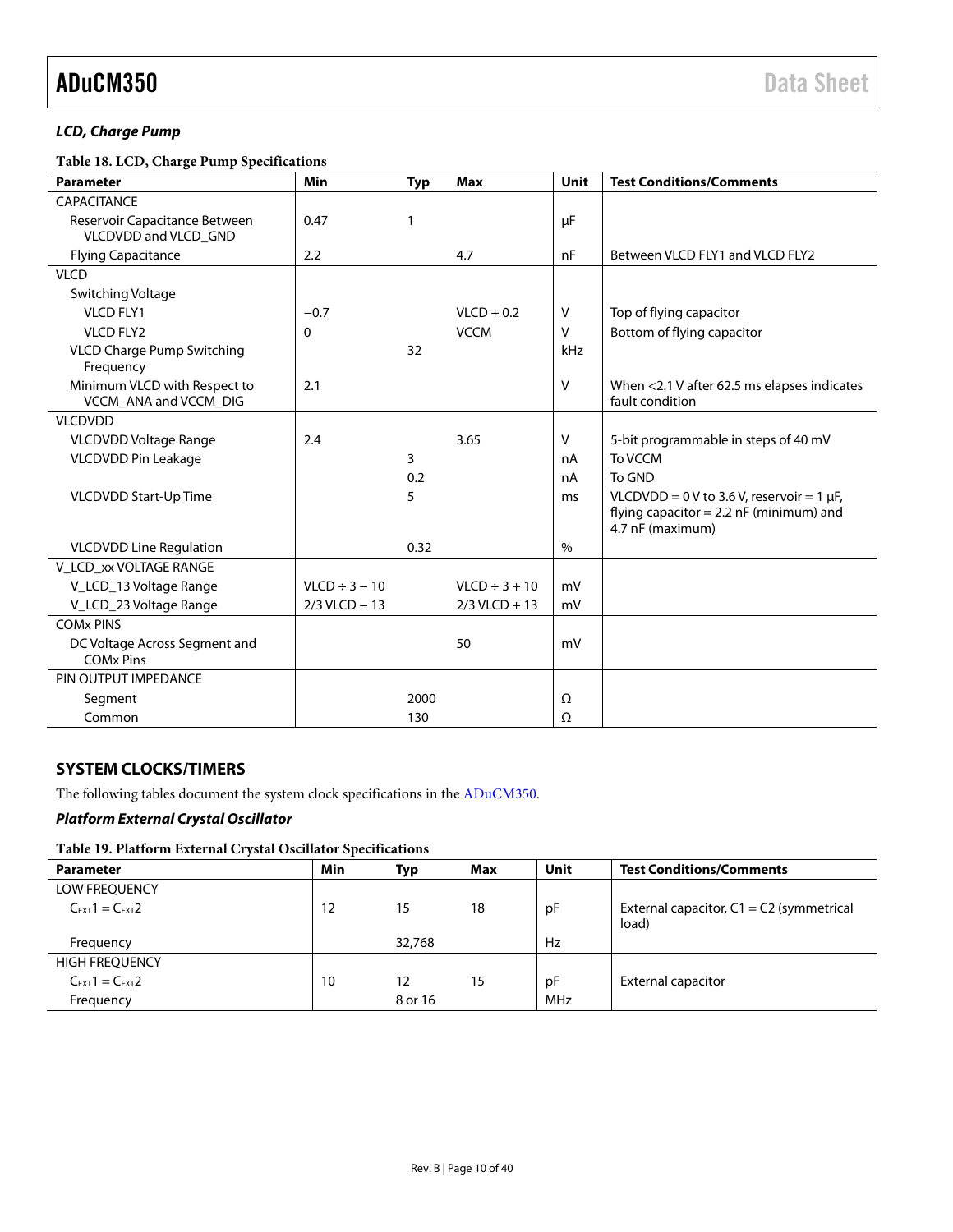### *On-Chip RC Oscillators*

**Table 20. On-Chip RC Oscillators Specifications**

| <b>Parameter</b>             | Min   | Typ    | Max   | <b>Unit</b> | <b>Test Conditions/Comments</b> |
|------------------------------|-------|--------|-------|-------------|---------------------------------|
| HIGH FREQUENCY RC OSCILLATOR |       |        |       |             |                                 |
| Frequency                    |       | 16     |       | <b>MHz</b>  |                                 |
| Accuracy                     | $-5$  |        | $+5$  | $\%$        |                                 |
| Start-Up Time                |       | 35     |       | μs          |                                 |
| LOW FREQUENCY RC OSCILLATOR  |       |        |       |             |                                 |
| Frequency                    |       | 32,768 |       | Hz          |                                 |
| Accuracy                     | $-20$ |        | $+20$ | $\%$        |                                 |
| Start-Up Time                |       | 980    |       | μs          |                                 |

#### *PLLs*

#### **Table 21. PLL Specifications**

| <b>Parameter</b>        | <b>Min</b> | Typ | Max  | Unit       | <b>Test Conditions/Comments</b> |
|-------------------------|------------|-----|------|------------|---------------------------------|
| <b>SYSTEM PLL</b>       |            |     |      |            |                                 |
| Input Frequency         | 8          | 16  |      | <b>MHz</b> |                                 |
| <b>Output Frequency</b> |            | 16  | 32   | <b>MHz</b> |                                 |
| <b>Frequency Error</b>  |            |     | 2500 | ppm        |                                 |
| <b>RMS Jitter</b>       |            |     | 92   | ps         | @ 32 MHz, external XTAL         |
| USB PLL                 |            |     |      |            |                                 |
| Input Frequency         | 8          | 16  |      | <b>MHz</b> |                                 |
| <b>Output Frequency</b> | 16         |     | 60   | <b>MHz</b> | 16 MHz input                    |
| <b>Frequency Error</b>  |            |     | 2500 | ppm        |                                 |
| Period Jitter           |            |     | 68   | ps         | @ 60 MHz, external XTAL         |

#### *Watchdog, Wake-Up, and General-Purpose Timers*

#### **Table 22. Watchdog, Wake-Up, and General-Purpose Timers Specifications**

| . .                              |     |        |     |             |                                       |
|----------------------------------|-----|--------|-----|-------------|---------------------------------------|
| Parameter <sup>1</sup>           | Min | Typ    | Max | <b>Unit</b> | <b>Test Conditions/Comments</b>       |
| <b>WATCHDOG TIMERS</b>           |     |        |     |             |                                       |
| <b>Timeout Period</b>            |     |        |     |             |                                       |
| Shortest                         |     | 0.03   |     | ms          | 32,768 Hz clock, prescaler = $1$      |
| Longest                          |     | 8191   |     | sec         | 32,768 Hz clock, prescaler = $4096$   |
| <b>WAKE-UP TIMERS</b>            |     |        |     |             |                                       |
| <b>Timeout Period</b>            |     |        |     |             |                                       |
| Shortest                         |     | 62.5   |     | ns          | 16 MHz clock, prescaler = $1$         |
| Longest                          |     | 136    |     | Years       | 32,768 Hz clock, prescaler = $32,768$ |
| GENERAL-PURPOSE TIMER $\times$ 3 |     |        |     |             |                                       |
| <b>Timeout Period</b>            |     |        |     |             |                                       |
| Shortest                         |     | 62.5   |     | ns          | 16 MHz clock, prescaler $=$ 1         |
| Longest                          |     | 65,535 |     | sec         | 32,768 Hz clock, prescaler = $32,768$ |
| Timer Output PWM Frequency       |     |        | 16  | MHz         |                                       |

<sup>1</sup> Guaranteed by design.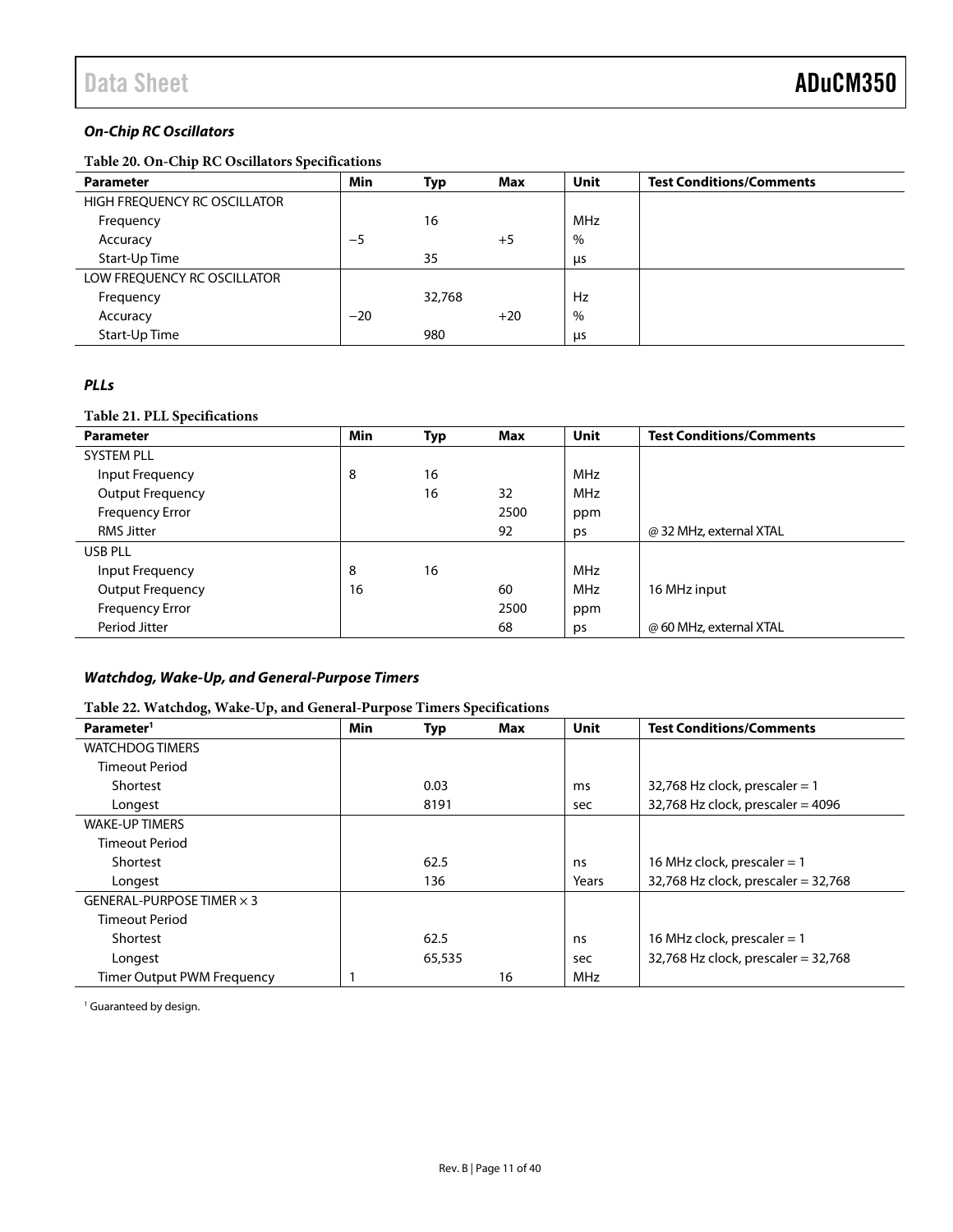#### <span id="page-11-0"></span>**POWER MANAGEMENT SPECIFICATIONS**

The following tables cover the specifications for the power management section of the [ADuCM350.](http://www.analog.com/ADuCM350?doc=ADuCM350.pdf)

#### *Power Supplies*

#### **Table 23. Power Supplies Specifications**

| <b>Parameter</b>  | Min  | Typ | Max  | Unit | <b>Test Conditions/Comments</b>                                               |
|-------------------|------|-----|------|------|-------------------------------------------------------------------------------|
| <b>SUPPLIES</b>   |      |     |      |      |                                                                               |
| VCCM ANA/VCCM DIG |      |     | 3.6  | v    | VCCM x pins connected to the CR2032 battery, main supply for ADuCM350         |
| VCCM ANA/VCCM DIG | 2.5  |     | 3.6  | v    | Battery operating range                                                       |
| <b>VBACK</b>      | .62  |     | 3.6  | v    | Super capacitor pin, back-up mode supply                                      |
| <b>VBUS</b>       | 4.75 |     | 5.25 | v    | USB 5 V supply                                                                |
| VDD IO            | 1.8  |     | 3.6  | v    | Supply for some digital I/O pads; see Table 35, I/O supply column for details |
| <b>VLCDVDD</b>    | 1.8  |     | 3.6  | v    | Supply for LCD I/O                                                            |

#### *Power Supply Monitoring*

#### **Table 24. Power Supply Monitoring Specifications**

| Parameter <sup>1</sup>               | Min  | Typ | Max                 | Unit | <b>Test Conditions/Comments</b> |
|--------------------------------------|------|-----|---------------------|------|---------------------------------|
| <b>VCCM PSM</b>                      |      |     |                     |      |                                 |
| <b>Voltage Detection Range</b>       | 1.7  |     | 3.2                 | v    | 100 mV step size                |
| <b>Hysteresis</b>                    | ±10  |     | ±100                | mV   |                                 |
| <b>Trip Point Detection Accuracy</b> |      |     | Hysteresis $\pm$ 70 | mV   |                                 |
| <b>VRTC PSM</b>                      |      |     |                     |      |                                 |
| <b>Voltage Detection Range</b>       | 1.55 |     | 1.7                 | v    | 100 mV step size                |
| <b>Hysteresis</b>                    | ±25  |     | ±100                | mV   |                                 |
| <b>Trip Point Detection Accuracy</b> |      |     | Hysteresis $\pm 70$ | mV   |                                 |
| <b>VBACK PSM</b>                     |      |     |                     |      |                                 |
| <b>Voltage Detection Range</b>       | 1.7  |     | 3.2                 | ٧    | 100 mV step size                |
| <b>Hysteresis</b>                    |      |     | ±100                | mV   |                                 |
| <b>Trip Point Detection Accuracy</b> |      |     | Hysteresis $\pm 70$ | mV   |                                 |

<sup>1</sup> For details regarding these parameters, see th[e UG-587](http://www.analog.com/EVAL-ADuCM350?doc=ADuCM350.pdf) hardware reference manual.

#### <span id="page-11-1"></span>**TRICKLE CHARGER**

#### **Table 25. Trickle Charger Specifications**

| <b>Parameter</b>       | Min | <b>Typ</b> | Max | Unit | <b>Test Conditions/Comments</b>        |
|------------------------|-----|------------|-----|------|----------------------------------------|
| <b>CURRENT</b>         |     |            |     |      |                                        |
| <b>Charge Current</b>  |     | 0.48       |     | mA   | Limits load on button cell at power-up |
| <b>Reverse Current</b> |     |            |     | uA   |                                        |
| <b>VOLTAGE</b>         |     |            |     |      |                                        |
| Forward Voltage        |     | 40         | 120 | mV   | Where forward current reduces to zero  |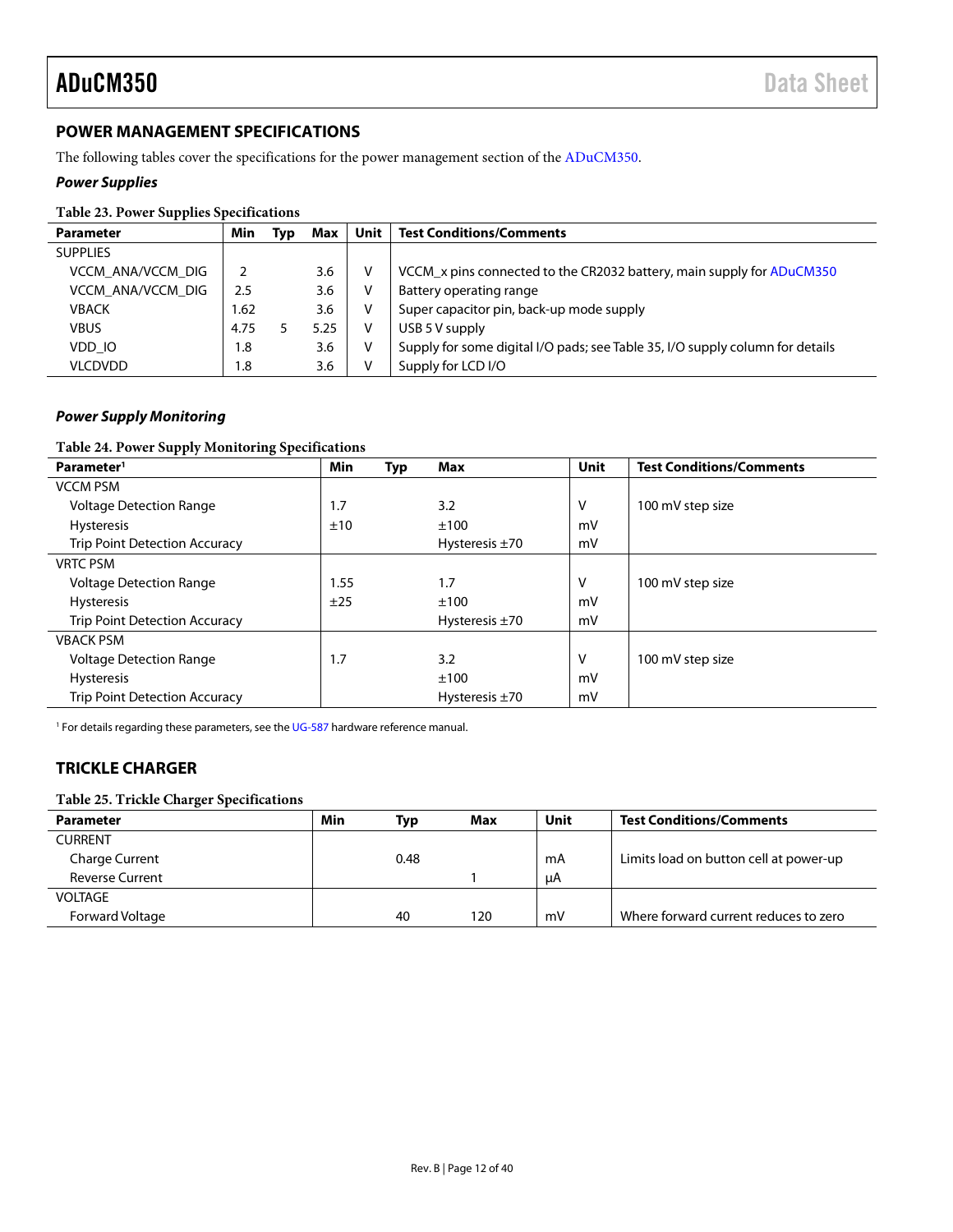#### <span id="page-12-0"></span>**TIMING CHARACTERISTICS**

*LCD Segment/Common Timing Specifications*

|             |                    |                    |                    | <b>Static Mux</b> |                        |                | $4 \times$ Mux  |
|-------------|--------------------|--------------------|--------------------|-------------------|------------------------|----------------|-----------------|
| FRAMESEL[3] | <b>FRAMESEL[2]</b> | <b>FRAMESEL[1]</b> | <b>FRAMESEL[0]</b> | $f_{LCD}$ (Hz)    | <b>Frame Rate (Hz)</b> | $f_{LCD}$ (Hz) | Frame Rate (Hz) |
| $\mathbf 0$ | 0                  | 0                  | $\mathbf{0}$       | 256               | 128                    | 1024           | 128             |
| 0           | $\Omega$           | $\Omega$           |                    | 204.8             | 102.4                  | 819.2          | 102.4           |
| 0           | $\Omega$           |                    | O                  | 170.7             | 85.3                   | 682.7          | 85.3            |
| 0           | $\Omega$           |                    |                    | 146.3             | 73.1                   | 585.1          | 73.1            |
| 0           |                    | $\Omega$           | O                  | 128               | 64                     | 512            | 64              |
| 0           |                    | $\Omega$           |                    | 113.8             | 56.9                   | 455.1          | 56.9            |
| 0           |                    |                    | 0                  | 102.4             | 51.2                   | 409.6          | 51.2            |
| 0           |                    |                    |                    | 93.1              | 46.5                   | 372.4          | 46.5            |
|             | 0                  | 0                  | 0                  | 85.3              | 42.7                   | 341.3          | 42.7            |
|             | 0                  | 0                  |                    | 78.8              | 39.4                   | 315.1          | 39.4            |
|             | 0                  |                    | 0                  | 73.1              | 36.6                   | 292.6          | 36.6            |
|             | $\Omega$           |                    |                    | 68.3              | 34.1                   | 273.1          | 34.1            |
|             |                    | $\Omega$           | 0                  | 64                | 32                     | 256            | 32              |
|             |                    | $\Omega$           |                    | 60.2              | 30.1                   | 240.9          | 30.1            |
|             |                    |                    | 0                  | 56.9              | 28.4                   | 227.6          | 28.4            |
|             |                    |                    |                    | 53.9              | 26.9                   | 215.6          | 26.9            |

Table 26. LCD Segment/Common Timing Specifications<sup>1,2</sup>

<sup>1</sup>  $f_{LCD} = f_{BCLK}/(FRAMESEL + 4)$ . See the UG-587 hardware reference manual for details

fLCD = fBCLK/(FRAMESEL + 4). See the UG-587 hardware reference manual for details 2 FRAMESEL[3], FRAMESEL[2], FRAMESEL[1], and FRAMESEL[0] indicate the bit numbers in the LCD\_COM register.

#### *I 2 C Timing*

Capacitive load for each of the I<sup>2</sup>C bus lines (C<sub>B</sub>) = 400 pF maximum as per I<sup>2</sup>C bus specifications; I<sup>2</sup>C timing is guaranteed by design and not production tested.

#### **Table 27. I2 C Timing in Fast Mode (400 kHz)**

| <b>Parameter</b>        | <b>Description</b>                                           | Min           | Max | <b>Unit</b> |
|-------------------------|--------------------------------------------------------------|---------------|-----|-------------|
| $t_{\rm L}$             | Clock low pulse width                                        | 1300          |     | ns          |
| tн                      | Clock high pulse width                                       | 600           |     | ns          |
| t <sub>SHD</sub>        | Start condition hold time                                    | 600           |     | ns          |
| t <sub>DSU</sub>        | Data setup time                                              | 100           |     | ns          |
| t <sub>DHD</sub>        | Data hold time                                               | 0             |     | ns          |
| t <sub>RSU</sub>        | Setup time for repeated start                                | 600           |     | ns          |
| t <sub>PSU</sub>        | Stop condition setup time                                    | 600           |     | ns          |
| <b>t</b> <sub>BUF</sub> | Bus-free time between a stop condition and a start condition | 1.3           |     | μs          |
| tr                      | Rise time for both clock and data                            | $20 + 0.1$ Cb | 300 | ns          |
| tF                      | Fall time for both clock and data                            | $20 + 0.1$ Cb | 300 | ns          |
| tsup                    | Pulse width of spike suppressed                              |               | 50  | ns.         |

<sup>1</sup> A device must internally provide a hold time of at least 300 ns for the SDA signal (with respect to the V<sub>INH</sub> (minimum) of the SCL signal) to bridge the undefined region of the falling edge of SCL.

| Table 28. I <sup>2</sup> C Timing in Standard Mode (100 kHz) |  |
|--------------------------------------------------------------|--|
|--------------------------------------------------------------|--|

| <b>Parameter</b> | <b>Description</b>            | Min<br>Max | Unit |
|------------------|-------------------------------|------------|------|
| tı               | Clock low pulse width         | 4.7        | μs   |
| tн               | Clock high pulse width        | 4.0        | ns   |
| t <sub>SHD</sub> | Start condition hold time     | 4.7        | μs   |
| $t_{DSU}$        | Data setup time               | 250        | ns   |
| t <sub>DHD</sub> | Data hold time                | υ          | μs   |
| t <sub>RSU</sub> | Setup time for repeated start | 4.0        | μs   |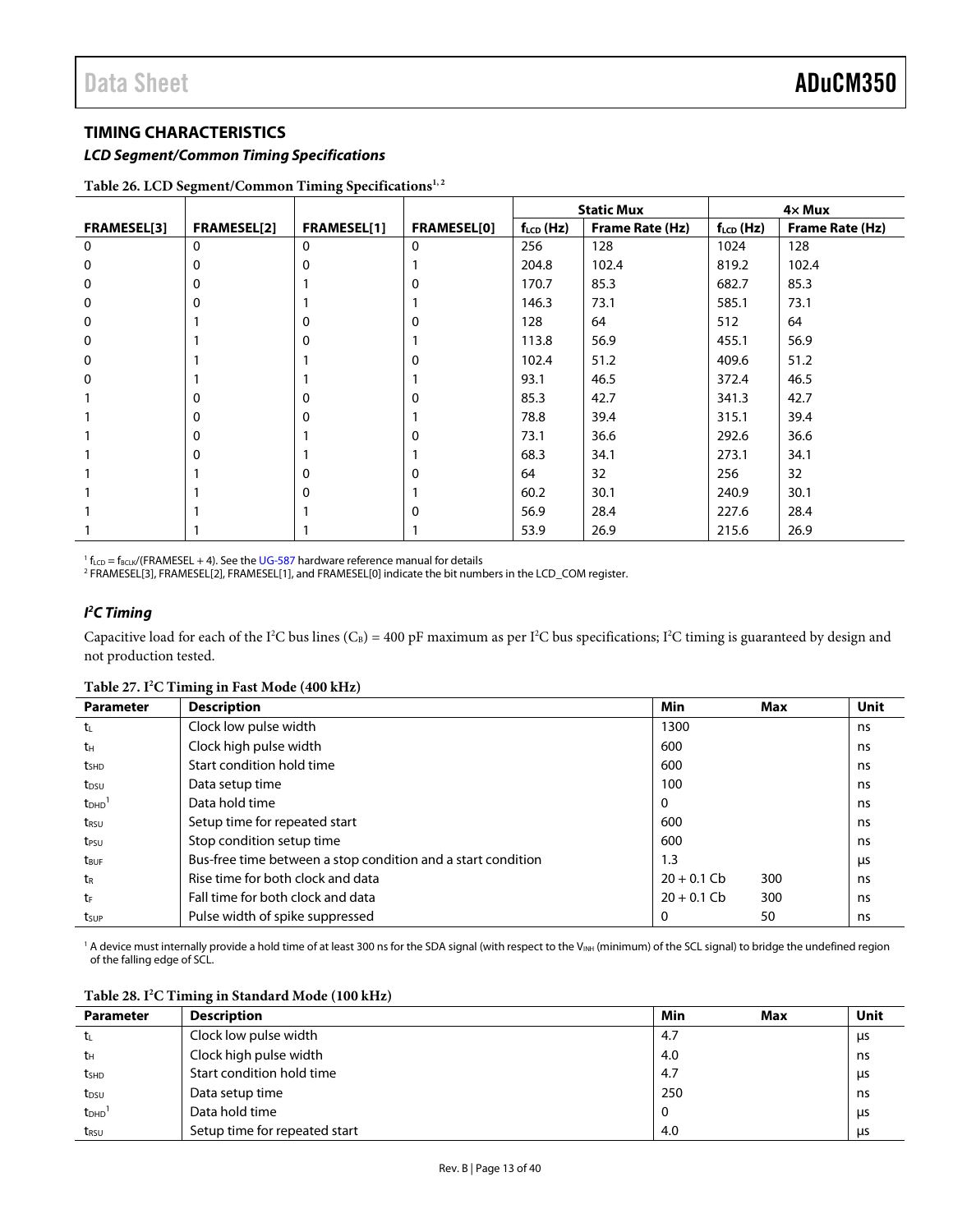| <b>Parameter</b> | <b>Description</b>                                           | Min | Max | Unit      |
|------------------|--------------------------------------------------------------|-----|-----|-----------|
| tesu             | Stop condition setup time                                    | 4.0 |     | us        |
| t <sub>ruf</sub> | Bus-free time between a stop condition and a start condition | 4.7 |     | <b>us</b> |
| tr               | Rise time for both clock and data                            |     |     | μs        |
| tr               | Fall time for both clock and data                            |     | 300 | ns        |

 $^1$  A device must internally provide a hold time of at least 300 ns for the SDA signal (with respect to the V $_{\text{NH}}$  (minimum) of the SCL signal) to bridge the undefined region of the falling edge of SCL.



Figure 2. PC-Compatible Interface Timing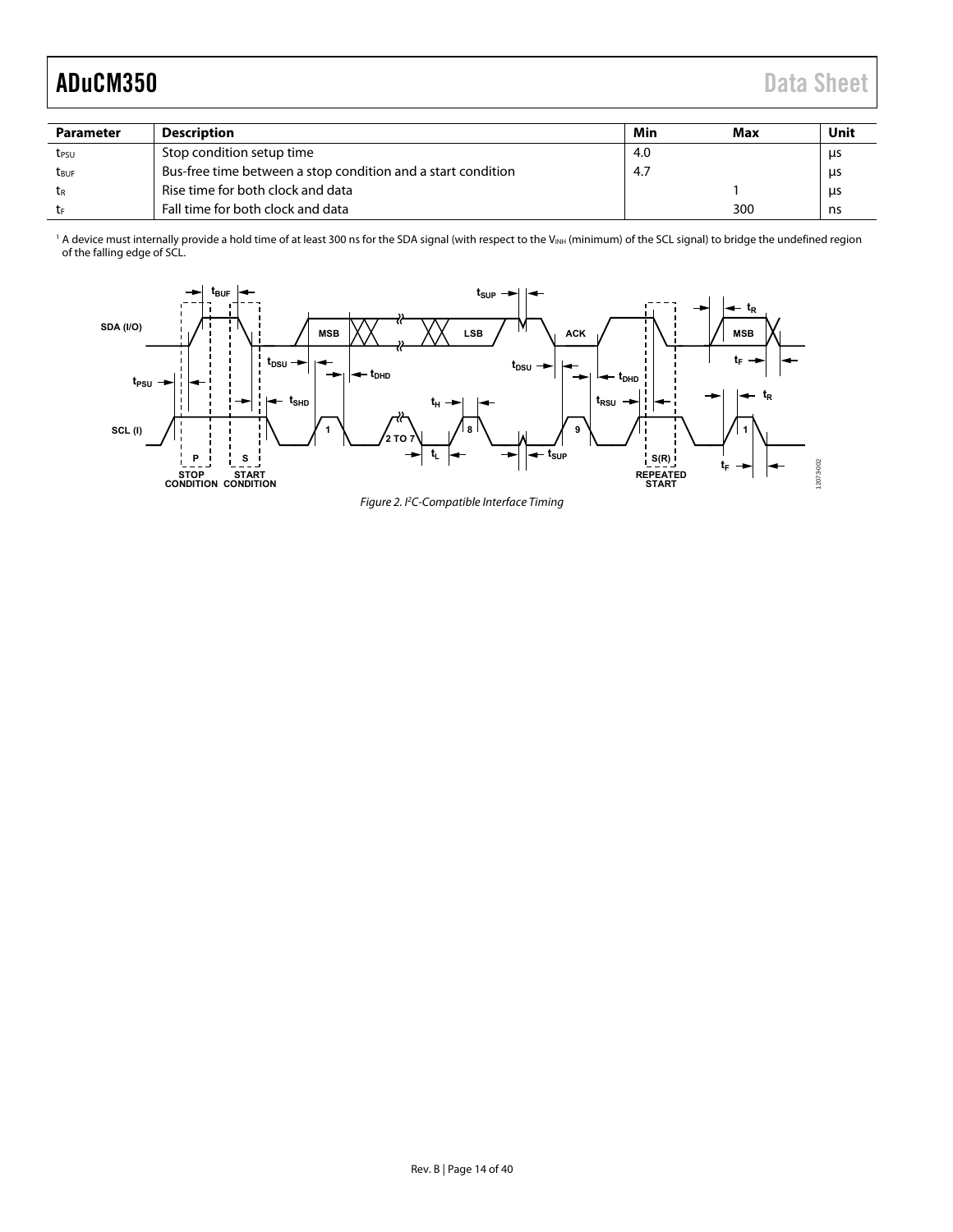#### *I 2 S Timing Specifications*

I'S timing is guaranteed by design and not production tested; timing specifications are given for a standard I'S data rate of 2.5 MHz; the I 2 S bus is designed to operate up to 25 MHz.

#### **Table 29. I2 S Timing: Master Transmitter**

| <b>Parameter</b>                                | Symbol                  | Min | <b>Typ</b> | Max | Unit | Test Conditions/Comments <sup>1</sup>                                             |
|-------------------------------------------------|-------------------------|-----|------------|-----|------|-----------------------------------------------------------------------------------|
| <b>I<sup>2</sup>S MASTER TRANSMITTER TIMING</b> |                         |     |            |     |      |                                                                                   |
| <b>SCI K Period</b>                             |                         | 360 | 400        | 440 | ns   |                                                                                   |
| Minimum Clock Period                            | Ttr                     | 360 |            |     | ns   | $T_{TR}$ is the minimum allowed clock<br>period for the transmitter, $T > T_{TR}$ |
| Clock High Period                               | t <sub>HC</sub>         | 160 |            |     | ns   | Minimum $> 0.35 \times T = 140$ ns                                                |
| Clock Low Period                                | $t_{LC}$                | 160 |            |     | ns   | Minimum $> 0.35 \times T = 140$ ns                                                |
| Delay                                           | <b>t</b> <sub>DTR</sub> |     |            | 300 | ns   | Minimum $< 0.80 \times T = 320$ ns                                                |
| Data Hold Time                                  | <b>t</b> <sub>HTR</sub> | 100 |            |     | ns   | Minimum $> 0$ ns                                                                  |
| Clock Rise Time                                 | t <sub>RC</sub>         |     |            | 60  | ns   | Minimum > $0.15 \times T_{TR} = 54$ ns (slave<br>mode only)                       |

<sup>1</sup> T refers to the typical value listed for the SCLK period; therefore,  $T = 400$  ns in this case.

#### **Table 30. I2 S Timing: Slave Receiver**

| <b>Parameter</b>                       | <b>Symbol</b>   | Min | Typ | Max | Unit | Test Conditions/Comments <sup>1</sup> |
|----------------------------------------|-----------------|-----|-----|-----|------|---------------------------------------|
| 1 <sup>2</sup> S SLAVE RECEIVER TIMING |                 |     |     |     |      |                                       |
| <b>SCLK Period</b>                     |                 | 360 | 400 | 440 | ns   | $T_{TR}$ = 360 ns                     |
| Clock High Period                      | t <sub>HC</sub> | 110 |     |     | ns   | Minimum $< 0.35 \times T = 126$ ns    |
| Clock Low Period                       | tư              | 160 |     |     | ns   | Minimum $< 0.35 \times T = 126$ ns    |
| Data Setup Time                        | tsr             |     |     | 300 | ns   | Minimum $< 0.20 \times T = 72$ ns     |
| Data Hold Time                         | <b>t</b> htr    | 100 |     |     | ns   | Minimum $< 0$ ns                      |

<sup>1</sup> T refers to the typical value listed for the SCLK period; therefore,  $T = 400$  ns in this case.

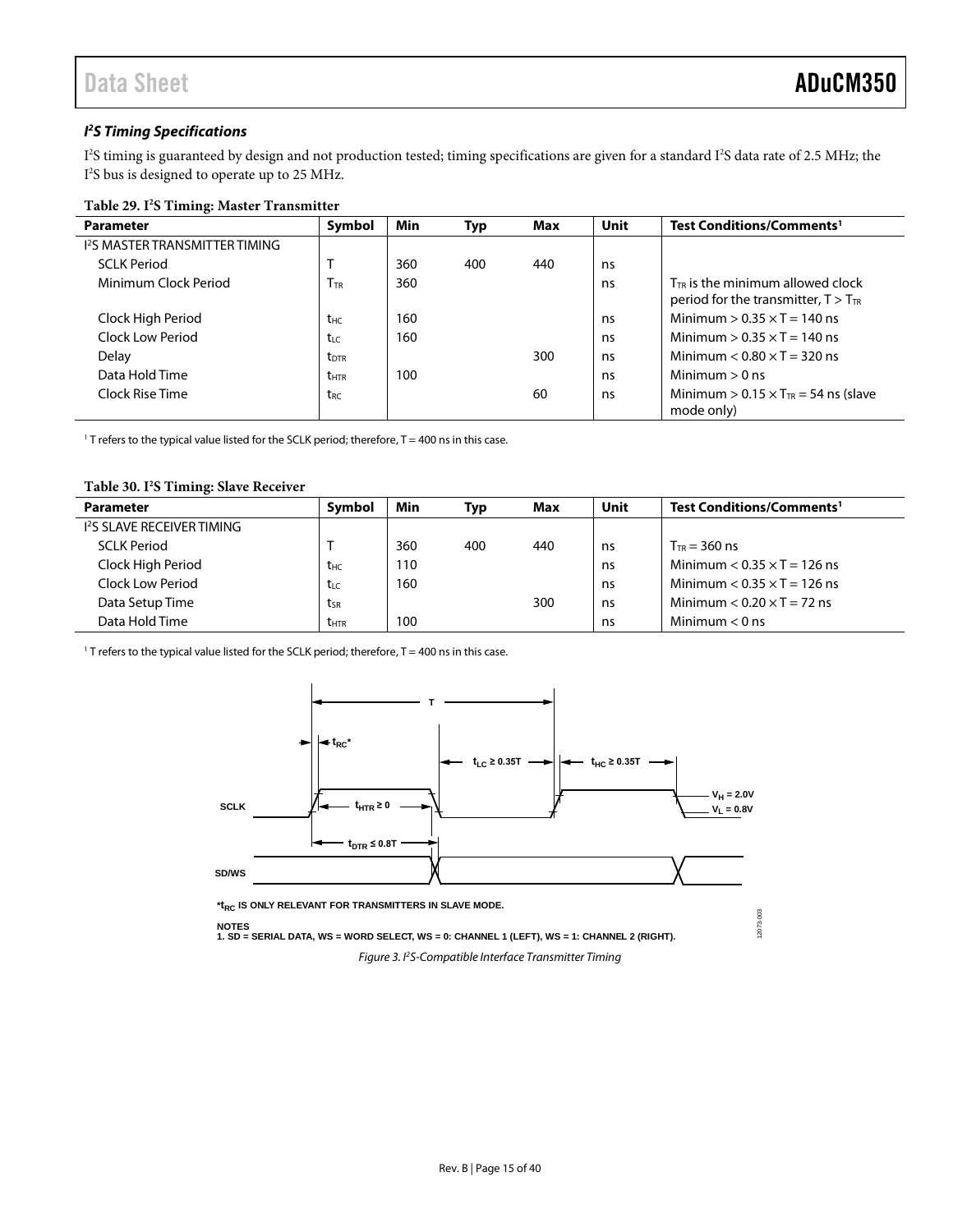

#### *SPI Timing*

SPIH can be used for high data rate peripherals.

| Table 31. SPI Master Mode Timing <sup>1</sup> |  |  |  |  |
|-----------------------------------------------|--|--|--|--|
|-----------------------------------------------|--|--|--|--|

| <b>Parameter</b>        | <b>Description</b>                              | Min                            | Typ                                  | Max  | <b>Unit</b> |
|-------------------------|-------------------------------------------------|--------------------------------|--------------------------------------|------|-------------|
| tsL                     | SCLK low pulse width <sup>2</sup>               |                                | $(SPIXDIV[5:0] + 1) \times t_{UCLK}$ |      | ns          |
| tsH                     | SCLK high pulse width <sup>2</sup>              |                                | $(SPIXDIV[5:0] + 1) \times t_{UCIK}$ |      | ns          |
| t <sub>DAV</sub>        | Data output valid after SCLK edge               |                                | 0                                    | 35.5 | ns          |
| t <sub>DOSU</sub>       | Data output setup before SCLK edge <sup>2</sup> | $(SPIDIV + 1) \times t_{UCLK}$ |                                      |      | ns          |
| t <sub>DSU</sub>        | Data input setup time before SCLK edge          | 58.7                           |                                      |      | ns          |
| <b>t</b> <sub>DHD</sub> | Data input hold time after SCLK edge            | 16                             |                                      |      | ns          |
| t <sub>DF</sub>         | Data output fall time                           |                                | 12                                   | 35.5 | ns          |
| t <sub>DR</sub>         | Data output rise time                           |                                | 12                                   | 35.5 | ns          |
| tsr                     | SCLK rise time                                  |                                | 12                                   | 35.5 | ns          |
| tsF                     | <b>SCLK</b> fall time                           |                                | 12                                   | 35.5 | ns          |

<sup>1</sup> Guaranteed by design.

 $^2$  t<sub>UCLK</sub> = 62.5 ns. It corresponds to the maximum internal clock frequency before clock dividers.



*Figure 5. SPI Master Mode Timing (Phase Mode = 1)*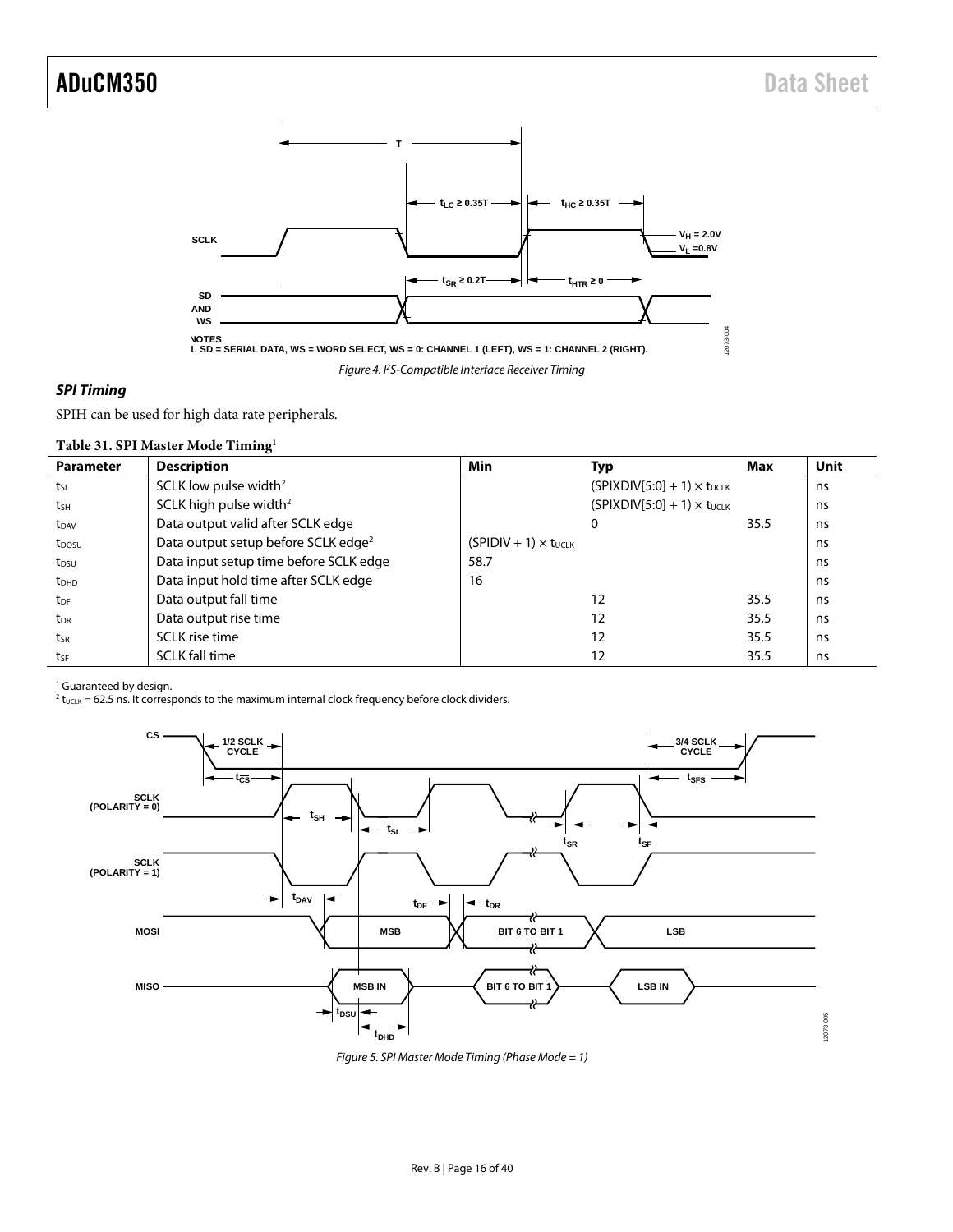### Data Sheet **ADuCM350**

12073-006



*Figure 6. SPI Master Mode Timing (Phase Mode = 0)*

| <b>Parameter</b>    | <b>Description</b>                     | Min      | Typ                                  | Max  | <b>Unit</b> |
|---------------------|----------------------------------------|----------|--------------------------------------|------|-------------|
| $t_{\overline{CS}}$ | CS to SCLK edge                        | 38       |                                      |      | ns          |
| tsL                 | SCLK low pulse width <sup>1</sup>      |          | $(SPIXDIV[5:0] + 1) \times t_{UCLK}$ |      | ns          |
| tsh                 | SCLK high pulse width $1$              | 62.5     | $(SPIDIV[5:0] + 1) \times t_{UCLK}$  |      | ns          |
| t <sub>DAV</sub>    | Data output valid after SCLK edge      |          |                                      | 49.1 | ns          |
| t <sub>DSU</sub>    | Data input setup time before SCLK edge | 20.2     |                                      |      | ns          |
| $t_{DHD}$           | Data input hold time after SCLK edge   | 10.1     |                                      |      | ns          |
| t <sub>DF</sub>     | Data output fall time                  |          | 12                                   | 35.5 | ns          |
| t <sub>DR</sub>     | Data output rise time                  |          | 12                                   | 35.5 | ns          |
| tsr                 | SCLK rise time                         |          | 12                                   | 35.5 | ns          |
| tsF                 | <b>SCLK fall time</b>                  |          | 12                                   | 35.5 | ns          |
| t <sub>pocs</sub>   | Data output valid after CS edge        |          |                                      | 25   | ns          |
| tses                | CS high after SCLK edge                | $\Omega$ |                                      |      | ns          |

 $1$  t<sub>UCLK</sub> = 62.5 ns. It corresponds to the maximum internal clock frequency before clock dividers.



*Figure 7. SPI Slave Mode Timing (Phase Mode = 1)*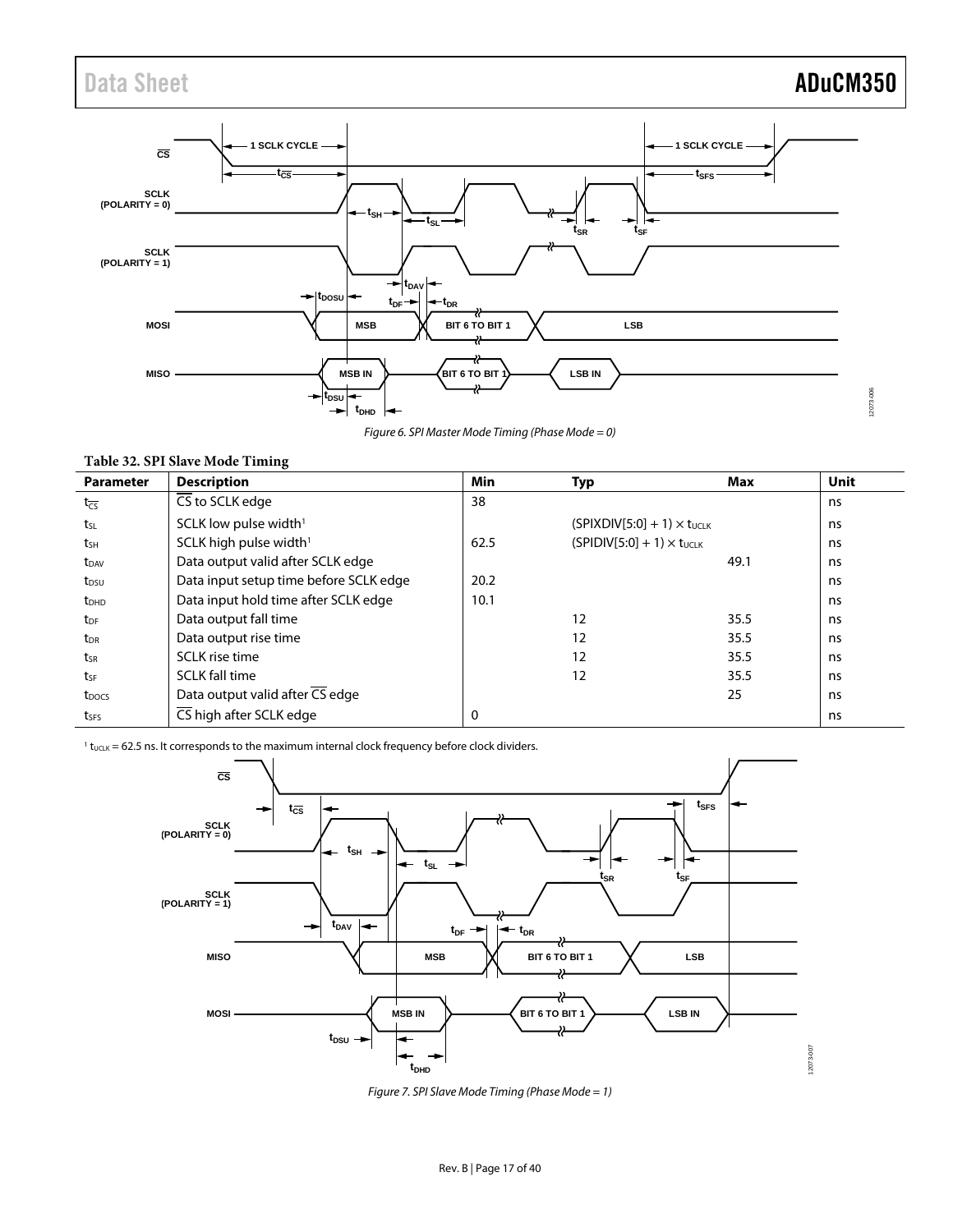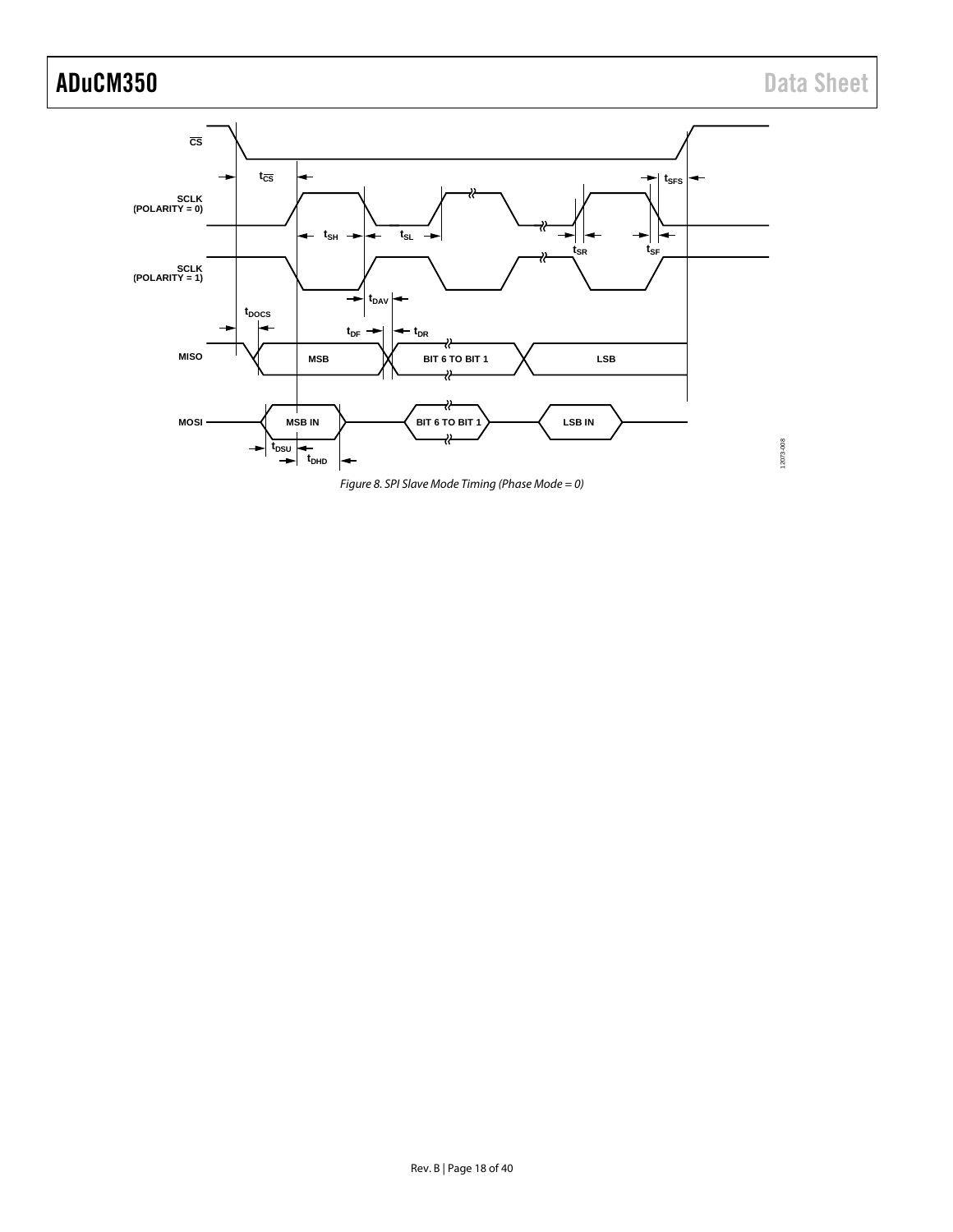#### <span id="page-18-0"></span>**ABSOLUTE MAXIMUM RATINGS**

 $T_A = 25^{\circ}$ C, unless otherwise noted.

#### **Table 33.**

| <b>Parameter</b>                                                     | Rating                |
|----------------------------------------------------------------------|-----------------------|
| <b>Supplies</b>                                                      |                       |
| VCCM ANA, VCCM DIG, VLCDVDD,<br>VDD IO, VBACK to AGND x/DGNDx        | $-0.3$ V to $+3.6$ V  |
| Decoupling                                                           |                       |
| DVDD, AVDD_RX/TX, VBIAS, VREF, VUSB                                  | $-0.3$ V to $+2.0$ V  |
| Digital Input/Output                                                 |                       |
| PO.x, P1.x, P2.x, P3.x, P4.x, BOOT, RESETX                           | $-0.3$ V to $+3.6$ V  |
| <b>TRACF<sub>x</sub></b>                                             | $-0.3 V$ to $+3.6 V$  |
| Switch Matrix (RCAL 1, RCAL 2, AFE x)                                | $-0.3$ V to $+3.6$ V  |
| TIA (TIA_I, TIA_O)                                                   | $-0.3 V$ to $+3.6 V$  |
| Analog Inputs $(AN_x)$                                               | $-0.3$ V to $+3.6$ V  |
| REF EXCITE                                                           | $-0.3$ V to $+1.98$ V |
| VLCD FLY1, VLCD FLY2                                                 | $-0.3$ V to $+3.6$ V  |
| V LCD 13, V LCD 23                                                   | $-0.3 V$ to $+3.6 V$  |
| <b>VBUS to DGND</b>                                                  | $-0.3$ V to $+5.25$ V |
| USB DM, USB DP to DGND                                               | $-0.3$ V to $+3.6$ V  |
| HF XTALx, LF XTALx                                                   | $-0.3$ V to $+1.98$ V |
| Analog Ground to Digital Ground                                      |                       |
| AGND CTOUCH, AGND_RX/TX, AGND_REF<br>to DGND, DGND1, DGND2, DGND USB | $-0.3$ V to $+0.3$ V  |

Stresses at or above those listed under Absolute Maximum Ratings may cause permanent damage to the product. This is a stress rating only; functional operation of the product at these or any other conditions above those indicated in the operational section of this specification is not implied. Operation beyond the maximum operating conditions for extended periods may affect product reliability.

#### <span id="page-18-1"></span>**THERMAL RESISTANCE**

 $\theta_{JA}$  is specified for the worst-case conditions, that is, a device soldered in a circuit board for surface-mount packages; assumes use of a JEDEC 4-layer board.

#### **Table 34. Thermal Resistance**

| Package Type        | <b>UJA</b> | Unit |
|---------------------|------------|------|
| <sup>~</sup> SP RGA | ر ر        |      |

#### <span id="page-18-2"></span>**ESD CAUTION**



ESD (electrostatic discharge) sensitive device. Charged devices and circuit boards can discharge without detection. Although this product features patented or proprietary protection circuitry, damage may occur on devices subjected to high energy ESD. Therefore, proper ESD precautions should be taken to avoid performance degradation or loss of functionality.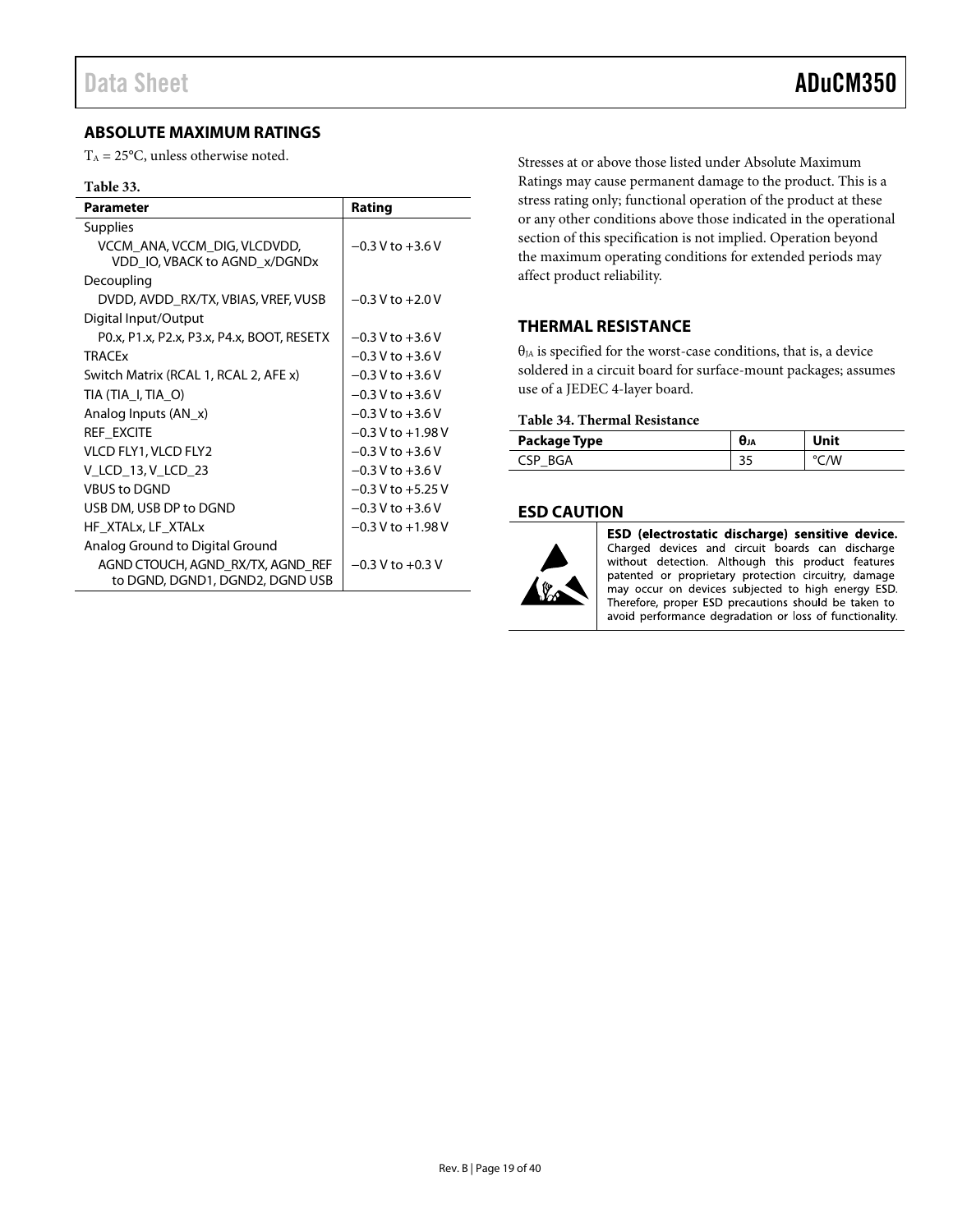12073-009 12073-009

### <span id="page-19-0"></span>PIN CONFIGURATION AND FUNCTION DESCRIPTIONS

|   | 1                           | $\overline{2}$                             | 3                                         | 4                                        | 5                   | 6                                      | 7                                       | 8                          | 9                                 | 10                                    | 11                | 12                          | 13                  | 14                           | 15                               |
|---|-----------------------------|--------------------------------------------|-------------------------------------------|------------------------------------------|---------------------|----------------------------------------|-----------------------------------------|----------------------------|-----------------------------------|---------------------------------------|-------------------|-----------------------------|---------------------|------------------------------|----------------------------------|
| Α | <b>DNC</b>                  | P2.1/<br>COM <sub>1</sub> /<br><b>RESX</b> | P2.3/<br>COM <sub>3</sub> /<br><b>DCX</b> | P2.5/S2/<br><b>ECLOCK-</b><br><b>WRX</b> | P1.0/S3/<br>D0/SCL  | P1.2/S5/<br>D <sub>2</sub> /DIN        | P1.4/S7/<br>D <sub>4</sub>              | P1.6/S9/<br>D <sub>6</sub> | P1.8/S11/<br>D <sub>8</sub>       | P1.10/<br>S13/D10                     | P1.12/<br>S15/D12 | P1.14/<br>S17/D14           | P2.10/S23           | P2.9/S22                     | P2.15/S28                        |
| в | V LCD 23                    | P <sub>2.0</sub> /<br><b>COMO</b>          | P2.2I<br><b>COM2/</b><br><b>CSX</b>       | P2.4/S1/<br><b>RWX-RDX</b>               | P1.1/S4/<br>D1/DOUT | P1.3/S6/<br>D <sub>3</sub>             | P1.5/S8/<br>D <sub>5</sub>              | P1.7/S10/<br>D7            | P1.9/S12/<br>D <sub>9</sub>       | P1.11/<br>S14/D11                     | P1.13/<br>S16/D13 | P1.15/<br>S18/D15           | P2.11/S24 P2.12/S25 |                              | P2.8/S21                         |
| С | HF XTAL2                    | V LCD 13                                   |                                           |                                          |                     |                                        |                                         |                            |                                   |                                       |                   |                             |                     | P3.10/S31                    | P2.7/S20/<br><b>TOUTA</b>        |
| D | HF XTAL1                    | <b>VLCDVDD</b>                             |                                           |                                          |                     |                                        |                                         |                            |                                   |                                       |                   |                             |                     | P2.13/S26                    | P2.6/<br><b>S19/TE</b>           |
| Е | <b>VUSB</b>                 | <b>VLCD FLY1</b>                           |                                           |                                          |                     |                                        |                                         |                            |                                   |                                       |                   |                             |                     | P3.11/S32                    | P2.14/S27                        |
| F | USB DM                      | <b>VLCD FLY2</b>                           |                                           |                                          |                     | <b>DGND</b><br><b>USB</b>              | DGND2/<br><b>LCD GND</b>                | P3.8/S29                   | P3.9/S30                          | P3.3/<br>SPIO CS                      |                   |                             |                     | P3.0/<br>SPI0_SCLK           | P3.2/<br>SPI0_MOSI               |
| G | USB DP                      | <b>VBUS</b>                                |                                           |                                          |                     | <b>DGND1</b>                           |                                         |                            |                                   | P3.4/<br>I2CSCL/<br>SPI1 SCLK         |                   |                             |                     | P3.1/<br>SPIO MISO           | P3.6/UTX/<br>TOUTB/<br>SPI1 MOSI |
| н | TMS-<br>SWDIO/<br>P0.8      | TCK-<br><b>SWCLK/</b><br>P <sub>0.9</sub>  |                                           |                                          |                     | <b>VCCM</b><br><b>DIG</b>              |                                         |                            |                                   | P3.5/<br>I2CSD/<br>SPI1 MISO          |                   |                             |                     | <b>DGND</b>                  | <b>VDD IO</b>                    |
| J | TDO-SWO/<br><b>P0.6/UTX</b> | <b>TDI/P0.7/</b><br><b>URX</b>             |                                           |                                          |                     | P3.14/<br><b>LRCLK</b>                 |                                         |                            |                                   | <b>P3.7/URX/</b><br>TOUTC/<br>SPI1 CS |                   |                             |                     | P0.4/<br>CAPT_E              | P0.1/<br><b>CAPT B</b>           |
| Κ | <b>DVDD</b>                 | P0.11                                      |                                           |                                          |                     | P3.12/<br><b>BEEP/</b><br><b>BMCLK</b> | P3.13/<br><b>BEEPX/</b><br><b>SDATA</b> | <b>RESETX</b>              | <b>AGND RX/</b><br><b>AGND TX</b> | <b>AGND REF</b>                       |                   |                             |                     | P0.3/<br><b>CAPT D</b>       | P0.0/<br>CAPT A                  |
| L | P4.0/<br><b>I2CSCL</b>      | P4.1/<br><b>I2CSD</b>                      |                                           |                                          |                     |                                        |                                         |                            |                                   |                                       |                   |                             |                     | P0.5/<br><b>CAPT F</b>       | P0.2/<br>CAPT <sub>C</sub>       |
| M | <b>VBACK</b>                | P0.15/<br>SPIH CS                          |                                           |                                          |                     |                                        |                                         |                            |                                   |                                       |                   |                             |                     | <b>TRACE0</b>                | <b>TRACECLK</b>                  |
| N | LF XTAL2                    | <b>BOOT</b>                                |                                           |                                          |                     |                                        |                                         |                            |                                   |                                       |                   |                             |                     | <b>TRACE2</b>                | <b>TRACE1</b>                    |
| P | LF XTAL1                    | P0.13/<br>SPIH MISO                        | P0.14/<br>SPIH MOSI                       | <b>VCCM</b><br><b>ANA</b>                | RCAL <sub>1</sub>   | AFE <sub>2</sub>                       | AFE <sub>4</sub>                        | AFE <sub>6</sub>           | AFE <sub>8</sub>                  | <b>VBIAS</b>                          | TIA I             | AN A                        | AN B                | <b>AGND</b><br><b>CTOUCH</b> | <b>TRACE3</b>                    |
| R | P4.2I<br><b>TOUTB</b>       | P0.10/<br><b>TOUTC</b>                     | P0.12/<br>SPIH_SCLK                       | <b>AVDD RX/</b><br><b>AVDD TX</b>        | <b>RCAL2</b>        | AFE <sub>1</sub>                       | AFE <sub>3</sub>                        | AFE <sub>5</sub>           | AFE <sub>7</sub>                  | <b>VREF</b>                           | TIA O             | <b>REF</b><br><b>EXCITE</b> | AN C                | AN D                         | <b>TRST</b>                      |

*Figure 9. Bump Location (Top View Looking Through Device, Bumps Not to Scale)*

#### <span id="page-19-1"></span>**Table 35. Pin Function Descriptions**

|                  |                 |                  |                           | <b>GPIO</b>               |                                                                                                                                                                                    |  |  |  |  |
|------------------|-----------------|------------------|---------------------------|---------------------------|------------------------------------------------------------------------------------------------------------------------------------------------------------------------------------|--|--|--|--|
| Pin No.          | <b>Mnemonic</b> | I/O <sup>1</sup> | $I/O$ Supply <sup>2</sup> | Pull-Up/Down <sup>2</sup> | <b>Description</b>                                                                                                                                                                 |  |  |  |  |
| Power and Ground |                 |                  |                           |                           |                                                                                                                                                                                    |  |  |  |  |
| <b>P4</b>        | <b>VCCM ANA</b> | S                | VCCM_ANA                  | N/A                       | Battery Connection and Analog Circuit Power.<br>Connect VCCM_ANA to the CR2032 battery.<br>VCCM_ANA powers the analog circuits. This<br>pin is connected to VCCM_DIG internally.   |  |  |  |  |
| H6               | <b>VCCM DIG</b> | S                | <b>VCCM DIG</b>           | N/A                       | Battery Connection and Digital Circuit Power.<br>Connect VCCM_DIG to the CR2032 battery.<br>VCCM_DIG powers the digital circuits. This pin<br>is connected to VCCM_ANA internally. |  |  |  |  |
| G <sub>2</sub>   | <b>VBUS</b>     | S                | <b>VBUS</b>               | N/A                       | 5 V USB Supply Voltage.                                                                                                                                                            |  |  |  |  |
| M <sub>1</sub>   | <b>VBACK</b>    | S                | <b>VBACK</b>              | N/A                       | RTC Supply. Connect VBACK to the super<br>capacitor.                                                                                                                               |  |  |  |  |
| H <sub>15</sub>  | VDD IO          | S                | VDD IO                    | N/A                       | VDD_IO Supply.                                                                                                                                                                     |  |  |  |  |
| E <sub>1</sub>   | <b>VUSB</b>     | A                | <b>VUSB</b>               | N/A                       | Regulated USB 3.6 V Supply.                                                                                                                                                        |  |  |  |  |
| R <sub>10</sub>  | <b>VREF</b>     | A                | N/A                       | N/A                       | 1.8 V Reference Voltage Decoupling Capacitor<br>Pin.                                                                                                                               |  |  |  |  |
| P <sub>10</sub>  | <b>VBIAS</b>    | A                | N/A                       | N/A                       | 1.1 V Bias Voltage Decoupling Capacitor Pin.                                                                                                                                       |  |  |  |  |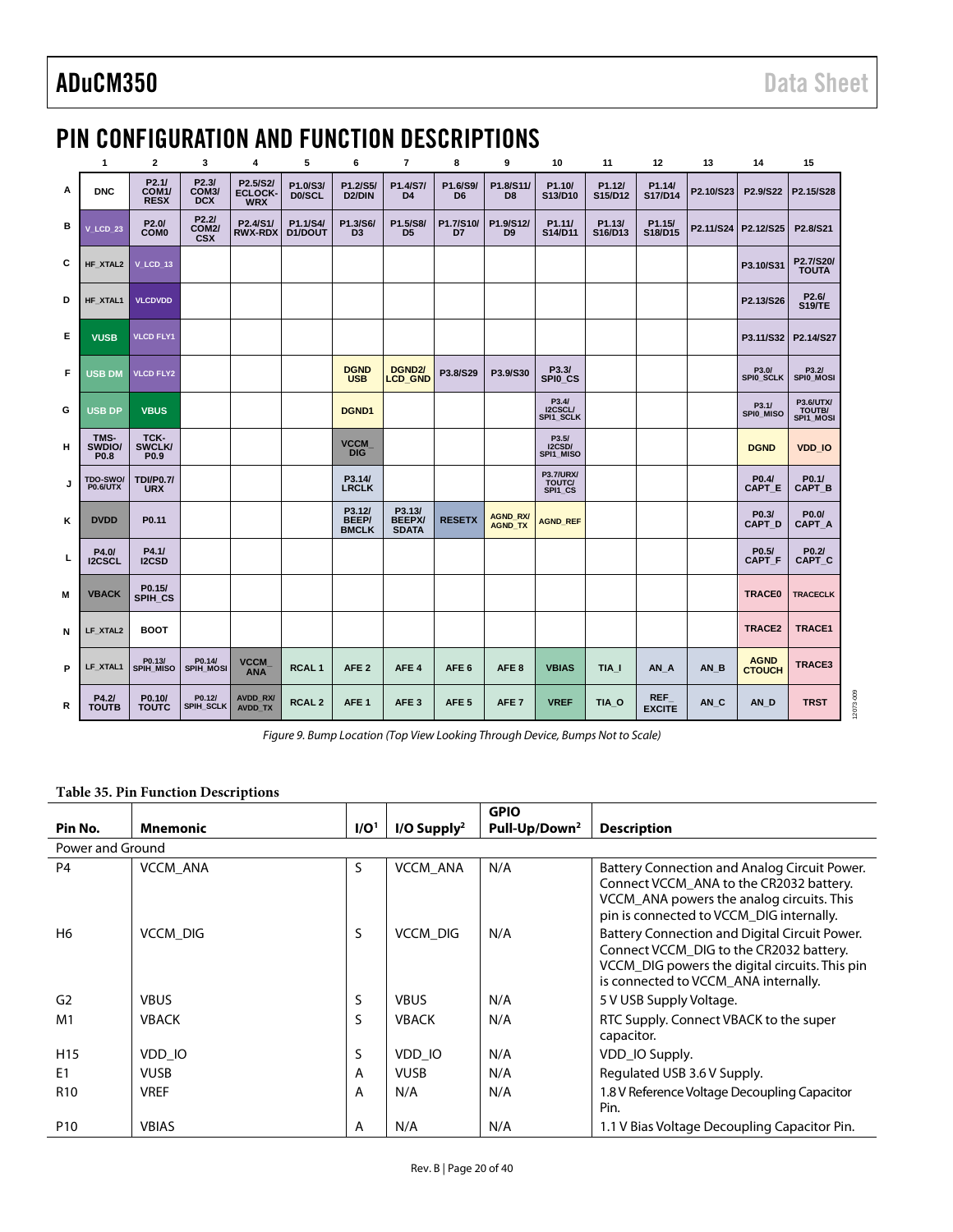## Data Sheet **ADuCM350**

|                 |                   |                  |                           | <b>GPIO</b>               |                                                                                                      |
|-----------------|-------------------|------------------|---------------------------|---------------------------|------------------------------------------------------------------------------------------------------|
| Pin No.         | <b>Mnemonic</b>   | I/O <sup>1</sup> | $I/O$ Supply <sup>2</sup> | Pull-Up/Down <sup>2</sup> | <b>Description</b>                                                                                   |
| K <sub>1</sub>  | <b>DVDD</b>       | Α                | N/A                       | N/A                       | 1.8 V Digital Regulator Decoupling Capacitor Pin.                                                    |
| R <sub>4</sub>  | AVDD_RX/AVDD_TX   | A                | AVDD TX/RX                | N/A                       | 1.8 V Analog Regulator Decoupling Capacitor<br>Pin for Receiver (Rx)/Transmitter (Tx) Circuits.      |
| K <sub>9</sub>  | AGND_RX/AGND_TX   | G                | N/A                       | N/A                       | Rx/Tx Analog Ground.                                                                                 |
| K10             | AGND_REF          | G                | N/A                       | N/A                       | Reference Ground.                                                                                    |
| H14             | <b>DGND</b>       | G                | N/A                       | N/A                       | Digital Ground.                                                                                      |
| G <sub>6</sub>  | DGND1             | G                | N/A                       | N/A                       | Digital Ground.                                                                                      |
| F7              | DGND2/LCD_GND     | G                | N/A                       | N/A                       | Digital Ground/Ground for LCD.                                                                       |
| F <sub>6</sub>  | <b>DGND USB</b>   | G                | N/A                       | N/A                       | USB Ground. Connect DGND USB to the<br>digital ground plane.                                         |
| <b>AFE Pins</b> |                   |                  |                           |                           |                                                                                                      |
| P12             | $AN_A$            | Α                | VCCM_ANA                  | N/A                       | ADC Mux Input.                                                                                       |
| P13             | $AN_B$            | Α                | VCCM_ANA                  | N/A                       | ADC Mux Input.                                                                                       |
| R <sub>13</sub> | $AN_C$            | Α                | VCCM_ANA                  | N/A                       | ADC Mux Input.                                                                                       |
| R <sub>14</sub> | $AN_D$            | Α                | VCCM_ANA                  | N/A                       | ADC Mux Input.                                                                                       |
| <b>P5</b>       | RCAL <sub>1</sub> | A                | VCCM_ANA                  | N/A                       | Terminal A of Calibration Resistor. Connect<br>RCAL 1 to the switch matrix.                          |
| R <sub>5</sub>  | RCAL <sub>2</sub> | Α                | VCCM_ANA                  | N/A                       | <b>Terminal B of Calibration Resistor, Connect</b><br>RCAL 2 to the switch matrix.                   |
| R <sub>6</sub>  | AFE <sub>1</sub>  | Α                | VCCM_ANA                  | N/A                       | Uncommitted AFE Pin 1.                                                                               |
| P <sub>6</sub>  | AFE <sub>2</sub>  | Α                | VCCM_ANA                  | N/A                       | Uncommitted AFE Pin 2.                                                                               |
| R7              | AFE <sub>3</sub>  | Α                | VCCM_ANA                  | N/A                       | Uncommitted AFE Pin 3.                                                                               |
| <b>P7</b>       | AFE <sub>4</sub>  | Α                | VCCM_ANA                  | N/A                       | Uncommitted AFE Pin 4.                                                                               |
| R <sub>8</sub>  | AFE <sub>5</sub>  | Α                | VCCM_ANA                  | N/A                       | Uncommitted AFE Pin 5.                                                                               |
| P <sub>8</sub>  | AFE <sub>6</sub>  | Α                | VCCM_ANA                  | N/A                       | Uncommitted AFE Pin 6.                                                                               |
| R <sub>9</sub>  | AFE <sub>7</sub>  | A                | VCCM_ANA                  | N/A                       | Uncommitted AFE Pin 7.                                                                               |
| P <sub>9</sub>  | AFE8              | A                | VCCM_ANA                  | N/A                       | Uncommitted AFE Pin 8.                                                                               |
| P11             | TIA_I             | Α                | VCCM_ANA                  | N/A                       | Transimpedance Amplifier Input. Connect the<br>IV resistor to this pin.                              |
| R11             | TIA_O             | Α                | VCCM_ANA                  | N/A                       | Transimpedance Amplifier Output. Connect<br>the IV resistor to this pin.                             |
| R <sub>12</sub> | REF_EXCITE        | Α                | VCCM_ANA                  | N/A                       | Gated Precision Reference Voltage.                                                                   |
| Debug Interface |                   |                  |                           |                           |                                                                                                      |
| J1              | TDO-SWO/P0.6/UTX  | I/O              | VCCM_DIG                  | Pull-up                   | JTAG Serial Data Output or Serial Wire Trace<br>Output/GPIO/UART_TX. This is a<br>multifunction pin. |
| J <sub>2</sub>  | TDI/P0.7/URX      | I/O              | VCCM_DIG                  | Pull-up                   | JTAG Serial Data Input/GPIO/UART_RX. This is<br>a multifunction pin.                                 |
| H1              | TMS-SWDIO/P0.8    | I/O              | <b>VCCM_DIG</b>           | Pull-up                   | JTAG Test Mode Select or Serial Wire<br>Data/GPIO. This is a multifunction pin.                      |
| H <sub>2</sub>  | TCK-SWCLK/P0.9    | I/O              | VCCM_DIG                  | Pull-down                 | JTAG Test Clock or Serial Wire Clock/GPIO. This<br>is a multifunction pin.                           |
| R <sub>15</sub> | <b>TRST</b>       |                  | <b>VCCM</b>               | N/A                       | Trace Reset.                                                                                         |
| M15             | <b>TRACECLK</b>   | O                | <b>VCCM</b>               | N/A                       | Trace Clock.                                                                                         |
| M14             | <b>TRACE0</b>     | $\mathsf O$      | <b>VCCM</b>               | N/A                       | Trace Data 0.                                                                                        |
| N <sub>15</sub> | TRACE1            | $\mathsf O$      | <b>VCCM</b>               | N/A                       | Trace Data 1.                                                                                        |
| N14             | TRACE2            | $\mathsf O$      | <b>VCCM</b>               | N/A                       | Trace Data 2.                                                                                        |
| P15             | TRACE3            | $\mathsf O$      | <b>VCCM</b>               | N/A                       | Trace Data 3.                                                                                        |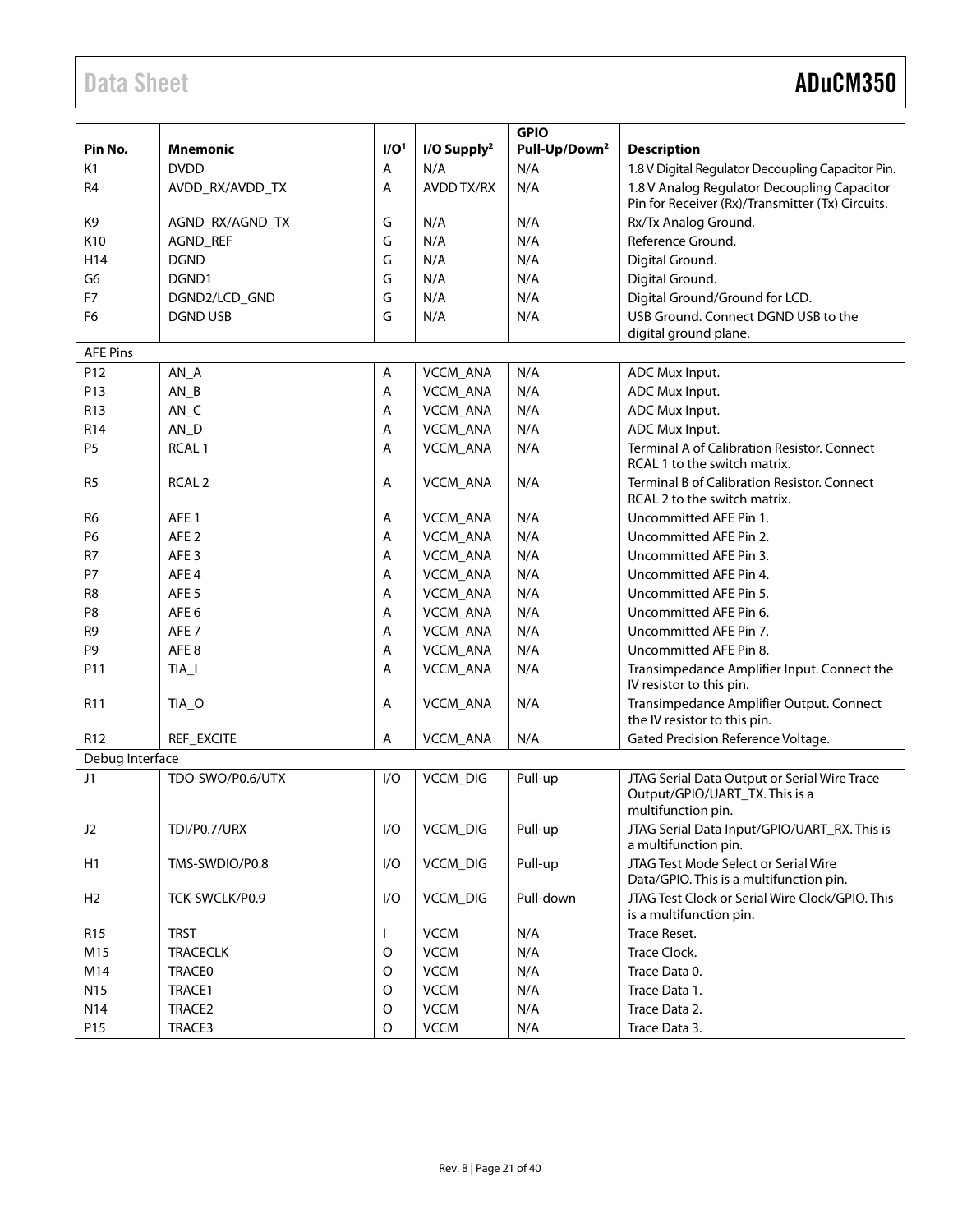|                           |                          |                  |                         | <b>GPIO</b>               |                                                                                                |
|---------------------------|--------------------------|------------------|-------------------------|---------------------------|------------------------------------------------------------------------------------------------|
| Pin No.                   | Mnemonic                 | I/O <sup>1</sup> | I/O Supply <sup>2</sup> | Pull-Up/Down <sup>2</sup> | <b>Description</b>                                                                             |
| SPI H                     |                          |                  |                         |                           |                                                                                                |
| R <sub>3</sub>            | P0.12/SPIH_SCLK          | I/O              | VCCM_DIG                | Pull-up                   | GPIO/Serial Port H Clock. This is a dual<br>function pin.                                      |
| P <sub>2</sub>            | P0.13/SPIH_MISO          | I/O              | VCCM_DIG                | Pull-up                   | GPIO/Serial Port H MISO. This is a dual<br>function pin.                                       |
| P <sub>3</sub>            | P0.14/SPIH_MOSI          | I/O              | VCCM_DIG                | Pull-up                   | GPIO/Serial Port H MOSI. This is a dual<br>function pin.                                       |
| M <sub>2</sub>            | P0.15/SPIH_CS            | I/O              | <b>VCCM_DIG</b>         | Pull-up                   | GPIO/Serial Port H Chip Select (Active Low).<br>This is a dual function pin.                   |
| <b>Other Serial Ports</b> |                          |                  |                         |                           |                                                                                                |
| F14                       | P3.0/SPI0_SCLK           | I/O              | VDD_IO                  | Pull-up                   | GPIO/SPI 0 SCLK. This is a dual function pin.                                                  |
| G14                       | P3.1/SPI0_MISO           | I/O              | VDD_IO                  | Pull-up                   | GPIO/SPI 0 MISO. This is a dual function pin.                                                  |
| F15                       | P3.2/SPI0_MOSI           | I/O              | VDD_IO                  | Pull-up                   | GPIO/SPI 0 MOSI. This is a dual function pin.                                                  |
| F10                       | P3.3/SPIO_CS             | I/O              | VDD_IO                  | Pull-up                   | GPIO/SPI 0 Chip Select (Active Low). This is a<br>dual function pin.                           |
| G10                       | P3.4/I2CSCL/SPI1_SCLK    | I/O              | VDD_IO                  | Pull-up                   | GPIO (External Interrupt 7)/l <sup>2</sup> C Clock/SPI 1<br>SCLK. This is a multifunction pin. |
| H <sub>10</sub>           | P3.5/I2CSD/SPI1_MISO     | I/O              | VDD_IO                  | Pull-up                   | GPIO/I2C Data/SPI 1 MISO. This is a<br>multifunction pin.                                      |
| G15                       | P3.6/UTX/TOUTB/SPI1_MOSI | I/O              | VDD_IO                  | Pull-up                   | GPIO/UART Tx/Timer B Output/SPI 1 MOSI.<br>This is a multifunction pin.                        |
| J10                       | P3.7/URX/TOUTC/SPI1_CS   | I/O              | VDD_IO                  | Pull-up                   | GPIO/UART Rx/Timer C Output/SPI 1 Chip<br>Select (Active Low). This is a multifunction pin.    |
| <b>USB</b>                |                          |                  |                         |                           |                                                                                                |
| F <sub>1</sub>            | USB DM                   | I/O              | VCCM_DIG                | N/A                       | USB Data $-$ .                                                                                 |
| G1                        | USB DP                   | I/O              | VCCM_DIG                | N/A                       | USB Data +.                                                                                    |
| CapTouch Interface        |                          |                  |                         |                           |                                                                                                |
| K15                       | P0.0/CAPT_A              | A                | VCCM_DIG                | Pull-up                   | GPIO (External Interrupt 1)/CapTouch A. This is<br>a dual function pin.                        |
| J15                       | P0.1/CAPT_B              | Α                | VCCM_DIG                | Pull-up                   | GPIO (External Interrupt 2)/CapTouch B. This is<br>a dual function pin.                        |
| L <sub>15</sub>           | P0.2/CAPT_C              | Α                | VCCM_DIG                | Pull-up                   | GPIO (External Interrupt 3)/CapTouch C. This is<br>a dual function pin.                        |
| K14                       | P0.3/CAPT_D              | Α                | VCCM_DIG                | Pull-up                   | GPIO (External Interrupt 4)/CapTouch D. This is<br>a dual function pin.                        |
| J14                       | P0.4/CAPT_E              | Α                | VCCM_DIG                | Pull-up                   | GPIO (External Interrupt 5)/CapTouch E. This is<br>a dual function pin.                        |
| L14                       | P0.5/CAPT_F              | Α                | VCCM_DIG                | Pull-up                   | GPIO (External Interrupt 6)/CapTouch F. This is<br>a dual function pin.                        |
| P14                       | <b>AGND CTOUCH</b>       | G                | N/A                     | N/A                       | Capacitance to Digital Converter AC Shield.                                                    |
| <b>System Clocks</b>      |                          |                  |                         |                           |                                                                                                |
| <b>P1</b>                 | LF_XTAL1                 | Α                | RTC_VBACK               | N/A                       | 32 kHz XTAL Pin.                                                                               |
| N1                        | LF_XTAL2                 | A                | RTC_VBACK               | N/A                       | 32 kHz XTAL Pin.                                                                               |
| D <sub>1</sub>            | HF_XTAL1                 | А                | <b>DVDD</b>             | N/A                       | 16 MHz XTAL Pin.                                                                               |
| C1                        | HF_XTAL2                 | А                | <b>DVDD</b>             | N/A                       | 16 MHz XTAL Pin.                                                                               |
| Display                   |                          |                  |                         |                           |                                                                                                |
| E <sub>2</sub>            | VLCD FLY1                | Α                | <b>VLCD VDD</b>         | N/A                       | LCD Flying Capacitor Top Plate.                                                                |
| F <sub>2</sub>            | VLCD FLY2                | Α                | <b>VLCD VDD</b>         | N/A                       | LCD Flying Capacitor Bottom Plate.                                                             |
| D <sub>2</sub>            | <b>VLCDVDD</b>           | S                | N/A                     | N/A                       | Full-Scale LCD Voltage Output or VLCD Supply.                                                  |
| C <sub>2</sub>            | V_LCD_13                 | Α                | <b>VLCD VDD</b>         | N/A                       | One-Third (1/3) LCD Voltage. Leave this pin as<br>no connect.                                  |
| <b>B1</b>                 | $V_LCD_23$               | Α                | <b>VLCD VDD</b>         | N/A                       | Two-Thirds (2/3) LCD Voltage. Leave this pin<br>as no connect.                                 |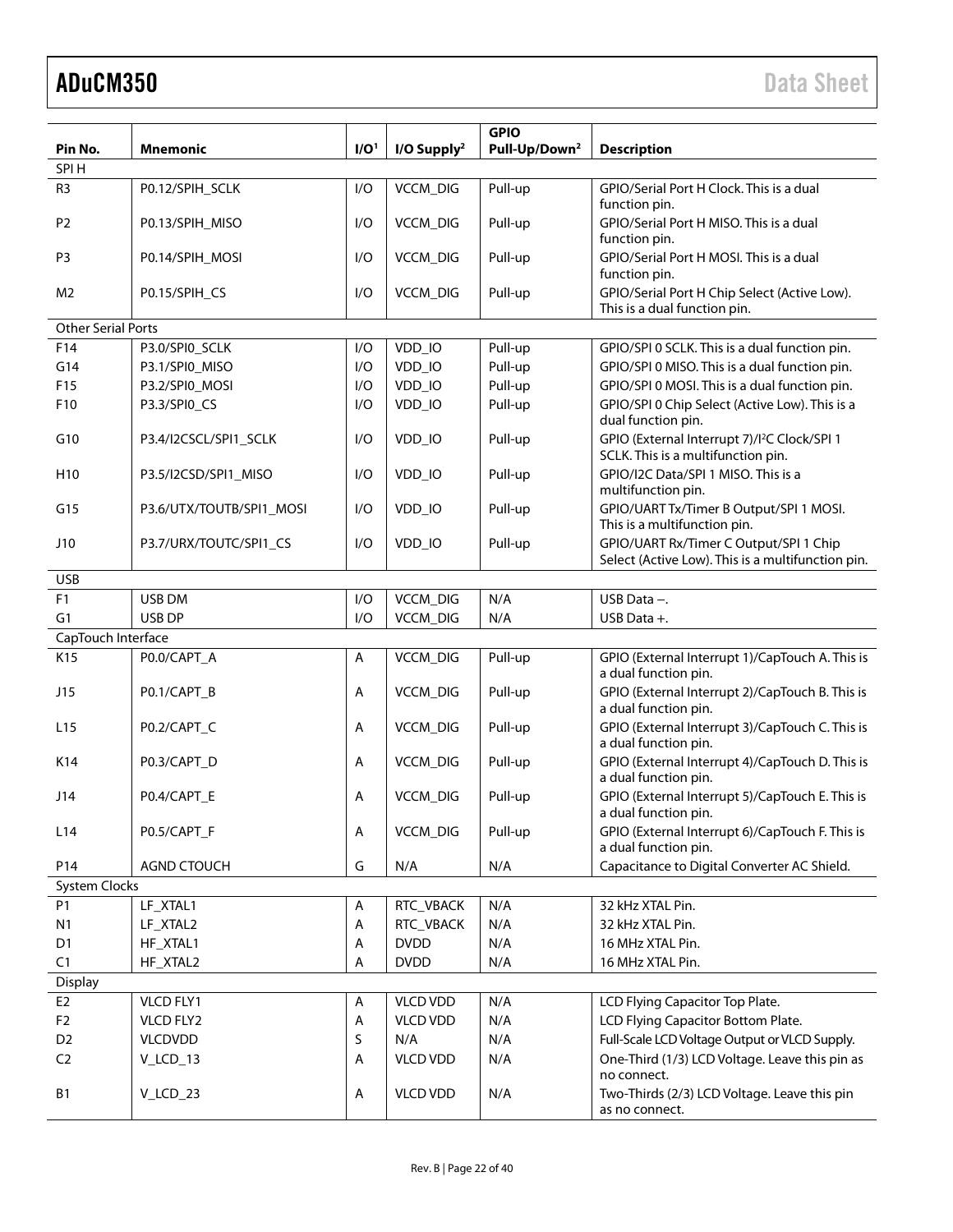## Data Sheet **ADuCM350**

|                |                    |                  |                           | <b>GPIO</b>               |                                                                                                                            |
|----------------|--------------------|------------------|---------------------------|---------------------------|----------------------------------------------------------------------------------------------------------------------------|
| Pin No.        | <b>Mnemonic</b>    | I/O <sup>1</sup> | $I/O$ Supply <sup>2</sup> | Pull-Up/Down <sup>2</sup> | <b>Description</b>                                                                                                         |
| <b>B2</b>      | P2.0/COM0          | I/O              | <b>VLCD VDD</b>           | Pull-up                   | GPIO/Common Output 0 for LCD Back Plane                                                                                    |
|                |                    |                  |                           |                           | (COM 0). This is a dual function pin.                                                                                      |
| A2             | P2.1/COM1/RESX     | I/O              | <b>VLCD VDD</b>           | Pull-up                   | GPIO/COM 1/Parallel Display Interface (PDI)<br>Reset. This is a multifunction pin.                                         |
| B <sub>3</sub> | P2.2/COM2/CSX      | I/O              | <b>VLCD VDD</b>           | Pull-up                   | GPIO/COM 2/PDI Chip Select. This is a<br>multifunction pin.                                                                |
| A <sub>3</sub> | P2.3/COM3/DCX      | I/O              | <b>VLCD VDD</b>           | Pull-up                   | GPIO/COM 3/PDI Data Select. This is a<br>multifunction pin.                                                                |
| B <sub>4</sub> | P2.4/S1/RWX-RDX    | I/O              | <b>VLCD VDD</b>           | Pull-up                   | GPIO/Segment Driver 1 (SEG 1)/PDI R/WX or<br>RDX. This is a multifunction pin.                                             |
| A4             | P2.5/S2/ECLOCK-WRX | I/O              | <b>VLCD VDD</b>           | Pull-up                   | GPIO/SEG 2/PDI E Clock Output (Motorola Bus<br>Mode) or PD Write Select (Intel® Bus Mode).<br>This is a multifunction pin. |
| A <sub>5</sub> | P1.0/S3/D0/SCL     | I/O              | <b>VLCD VDD</b>           | Pull-down                 | GPIO/SEG 3/PDI D0/PDI Serial Port Clock. This<br>is a multifunction pin.                                                   |
| B <sub>5</sub> | P1.1/S4/D1/DOUT    | I/O              | <b>VLCD VDD</b>           | Pull-down                 | GPIO/SEG 4/PDI D1/PDI Serial Port Data<br>Output. This is a multifunction pin.                                             |
| A <sub>6</sub> | P1.2/S5/D2/DIN     | I/O              | <b>VLCD VDD</b>           | Pull-down                 | GPIO/SEG 5/PDI D2/PDI Serial Port Data Input.<br>This is a multifunction pin.                                              |
| B6             | P1.3/S6/D3         | I/O              | <b>VLCD VDD</b>           | Pull-down                 | GPIO/SEG 6/PDI D3. This is a multifunction pin.                                                                            |
| A7             | P1.4/S7/D4         | I/O              | <b>VLCD VDD</b>           | Pull-down                 | GPIO/SEG 7/PDI D4. This is a multifunction pin.                                                                            |
| <b>B7</b>      | P1.5/S8/D5         | I/O              | <b>VLCD VDD</b>           | Pull-down                 | GPIO/SEG 8/PDI D5. This is a multifunction pin.                                                                            |
| A <sub>8</sub> | P1.6/S9/D6         | I/O              | <b>VLCD VDD</b>           | Pull-down                 | GPIO/SEG 9/PDI D6. This is a multifunction pin.                                                                            |
| B8             | P1.7/S10/D7        | I/O              | <b>VLCD VDD</b>           | Pull-down                 | GPIO/SEG 10/PDI D7/System Clock Output.<br>This is a multifunction pin.                                                    |
| A <sub>9</sub> | P1.8/S11/D8        | I/O              | <b>VLCD VDD</b>           | Pull-down                 | GPIO/SEG 11/PDI D8. This is a multifunction pin.                                                                           |
| B <sub>9</sub> | P1.9/S12/D9        | I/O              | <b>VLCD VDD</b>           | Pull-down                 | GPIO/SEG 12/ PDI D9. This is a multifunction pin.                                                                          |
| A10            | P1.10/S13/D10      | I/O              | <b>VLCD VDD</b>           | Pull-down                 | GPIO/SEG 13/PDI D10. This is a multifunction<br>pin.                                                                       |
| <b>B10</b>     | P1.11/S14/D11      | I/O              | <b>VLCD VDD</b>           | Pull-down                 | GPIO/SEG 14/PDI D11. This is a multifunction<br>pin.                                                                       |
| A11            | P1.12/S15/D12      | I/O              | <b>VLCD VDD</b>           | Pull-down                 | GPIO/SEG 15/PDI D12. This is a multifunction<br>pin.                                                                       |
| <b>B11</b>     | P1.13/S16/D13      | I/O              | <b>VLCD VDD</b>           | Pull-down                 | GPIO/SEG 16/PDI D13. This is a multifunction<br>pin.                                                                       |
| A12            | P1.14/S17/D14      | I/O              | <b>VLCD VDD</b>           | Pull-down                 | GPIO/SEG 17/PDI D14. This is a multifunction<br>pin.                                                                       |
| B12            | P1.15/S18/D15      | I/O              | <b>VLCD VDD</b>           | Pull-down                 | GPIO/SEG 18/PDI D15. This is a multifunction<br>pin.                                                                       |
| D15            | P2.6/S19/TE        | I/O              | <b>VLCD VDD</b>           | Pull-down                 | GPIO/SEG 19/TE. This is a multifunction pin.                                                                               |
| C15            | P2.7/S20/TOUTA     | I/O              | <b>VLCD VDD</b>           | Pull-down                 | GPIO/SEG 20/Timer A Output. This is a multi-<br>function pin.                                                              |
| <b>B15</b>     | P2.8/S21           | I/O              | <b>VLCD VDD</b>           | Pull-down                 | GPIO/SEG 21. This is a dual function pin.                                                                                  |
| A14            | P2.9/S22           | I/O              | <b>VLCD VDD</b>           | Pull-down                 | GPIO/SEG 22. This is a dual function pin.                                                                                  |
| A13            | P2.10/S23          | I/O              | <b>VLCD VDD</b>           | Pull-down                 | GPIO/SEG 23. This is a dual function pin.                                                                                  |
| <b>B13</b>     | P2.11/S24          | I/O              | <b>VLCD VDD</b>           | Pull-down                 | GPIO/SEG 24. This is a dual function pin.                                                                                  |
| <b>B14</b>     | P2.12/S25          | I/O              | <b>VLCD VDD</b>           | Pull-up                   | GPIO/SEG 25. This is a dual function pin.                                                                                  |
| D14            | P2.13/S26          | I/O              | <b>VLCD VDD</b>           | Pull-up                   | GPIO/SEG 26. This is a dual function pin.                                                                                  |
| E15            | P2.14/S27          | I/O              | <b>VLCD VDD</b>           | Pull-up                   | GPIO/SEG 27. This is a dual function pin.                                                                                  |
| A15            | P2.15/S28          | I/O              | <b>VLCD VDD</b>           | Pull-up                   | GPIO/SEG 28. This is a dual function pin.                                                                                  |
| F8             | P3.8/S29           | I/O              | <b>VLCD VDD</b>           | Pull-up                   | GPIO/SEG 29. This is a dual function pin.                                                                                  |
| F9             | P3.9/S30           | I/O              | <b>VLCD VDD</b>           | Pull-up                   | GPIO/SEG 30. This is a dual function pin.                                                                                  |
| C14            | P3.10/S31          | I/O              | <b>VLCD VDD</b>           | Pull-up                   | GPIO/SEG 31. This is a dual function pin.                                                                                  |
| E14            | P3.11/S32          | I/O              | <b>VLCD VDD</b>           | Pull-up                   | GPIO/SEG 32. This is a dual function pin.                                                                                  |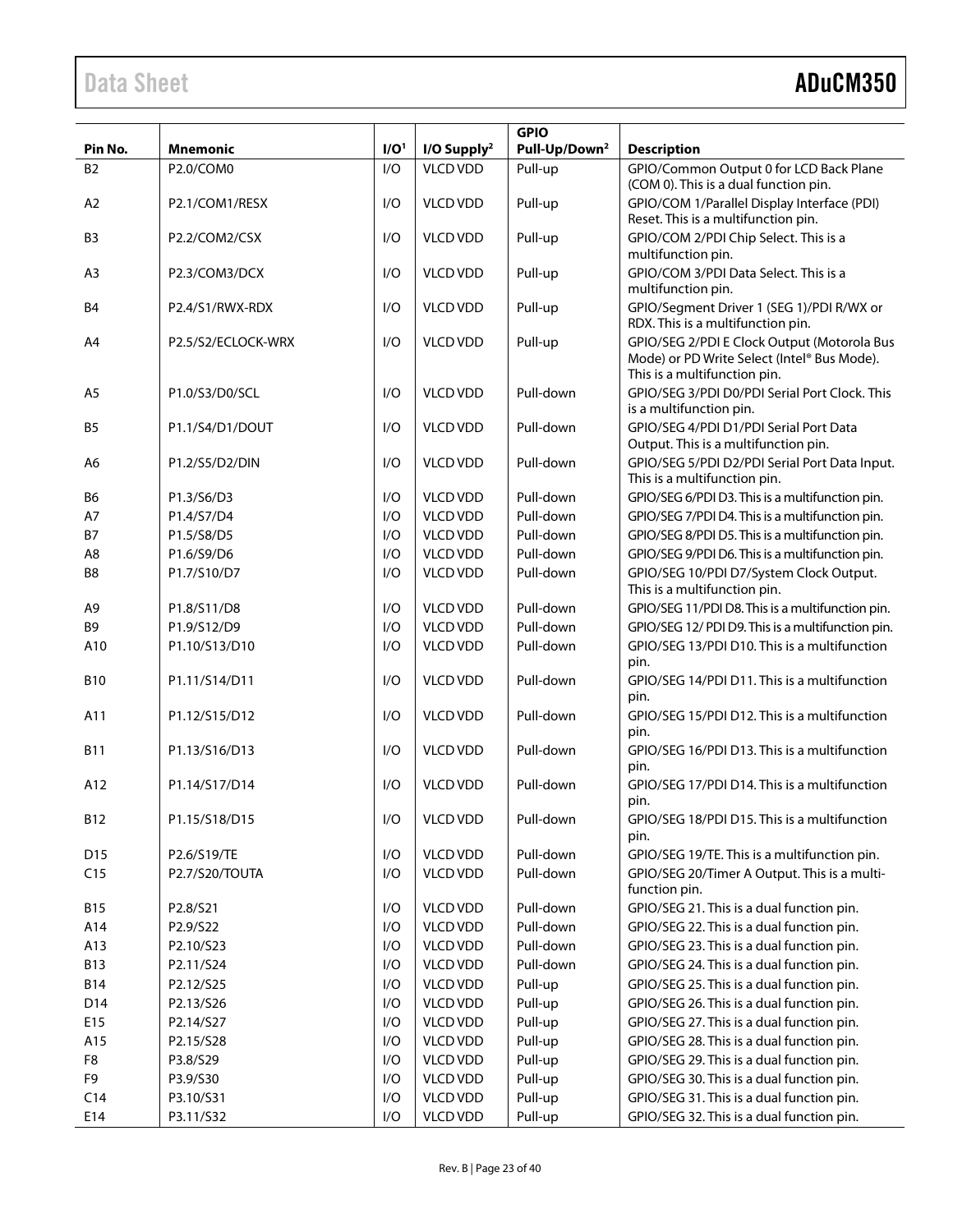<span id="page-23-0"></span>

|                |                                    |                  |                           | <b>GPIO</b>               |                                                                                                                                                                                         |
|----------------|------------------------------------|------------------|---------------------------|---------------------------|-----------------------------------------------------------------------------------------------------------------------------------------------------------------------------------------|
| Pin No.        | <b>Mnemonic</b>                    | I/O <sup>1</sup> | $I/O$ Supply <sup>2</sup> | Pull-Up/Down <sup>2</sup> | <b>Description</b>                                                                                                                                                                      |
|                | Miscellaneous Digital Input/Output |                  |                           |                           |                                                                                                                                                                                         |
| K <sub>8</sub> | <b>RESETX</b>                      |                  | <b>VCCM DIG</b>           | Pull-up                   | Reset Pin (Active Low).                                                                                                                                                                 |
| L <sub>1</sub> | P4.0/I2CSCL                        | I/O              | <b>VCCM DIG</b>           | Pull-up                   | GPIO (External Interrupt 0)/l <sup>2</sup> C Clock. This is a<br>dual function pin.                                                                                                     |
| L <sub>2</sub> | P4.1/I2CSD                         | I/O              | <b>VCCM DIG</b>           | Pull-up                   | GPIO/I <sup>2</sup> C Data. This is a dual function pin.                                                                                                                                |
| R <sub>1</sub> | P4.2/TOUTB                         | I/O              | <b>VCCM DIG</b>           | Pull-up                   | GPIO/Timer B Output. This is a dual function<br>pin.                                                                                                                                    |
| R <sub>2</sub> | P0.10/TOUTC                        | I/O              | <b>VCCM DIG</b>           | Pull-up                   | GPIO (External Interrupt 8)/Timer C Output.<br>This is a dual function pin.                                                                                                             |
| K <sub>2</sub> | P <sub>0.11</sub>                  | 1/O              | <b>VCCM DIG</b>           | Pull-up                   | GPIO (External Clock Input Pin).                                                                                                                                                        |
| N <sub>2</sub> | <b>BOOT</b>                        |                  | <b>VCCM DIG</b>           | Pull-down                 | The device enters serial download mode if<br>this pin is held high during, and for a short<br>time after, a reset. It executes user code after<br>any reset event or if the pin is low. |
| A <sub>1</sub> | <b>DNC</b>                         |                  | N/A                       | N/A                       | Do Not Connect. Leave this pin floating.                                                                                                                                                |
| Audio          |                                    |                  |                           |                           |                                                                                                                                                                                         |
| K6             | P3.12/BEEP/BMCLK                   | I/O              | <b>VCCM DIG</b>           | Pull-down                 | GPIO/Beeper Output Positive/I <sup>2</sup> S Bit Clock.<br>This is a multifunction pin.                                                                                                 |
| K7             | P3.13/BEEPX/SDATA                  | I/O              | VCCM_DIG                  | Pull-down                 | GPIO/Beeper Output Negative/I <sup>2</sup> S Serial Data<br>Output. This is a multifunction pin.                                                                                        |
| J6             | P3.14/LRCLK                        | I/O              | <b>VCCM DIG</b>           | Pull-down                 | GPIO/I <sup>2</sup> S Frame Clock. This is a dual function pin.                                                                                                                         |

<sup>1</sup> S is supply, A is analog input, I is digital input, O is digital output, I/O is digital input/output, and G is ground. <sup>2</sup> N/A means not applicable.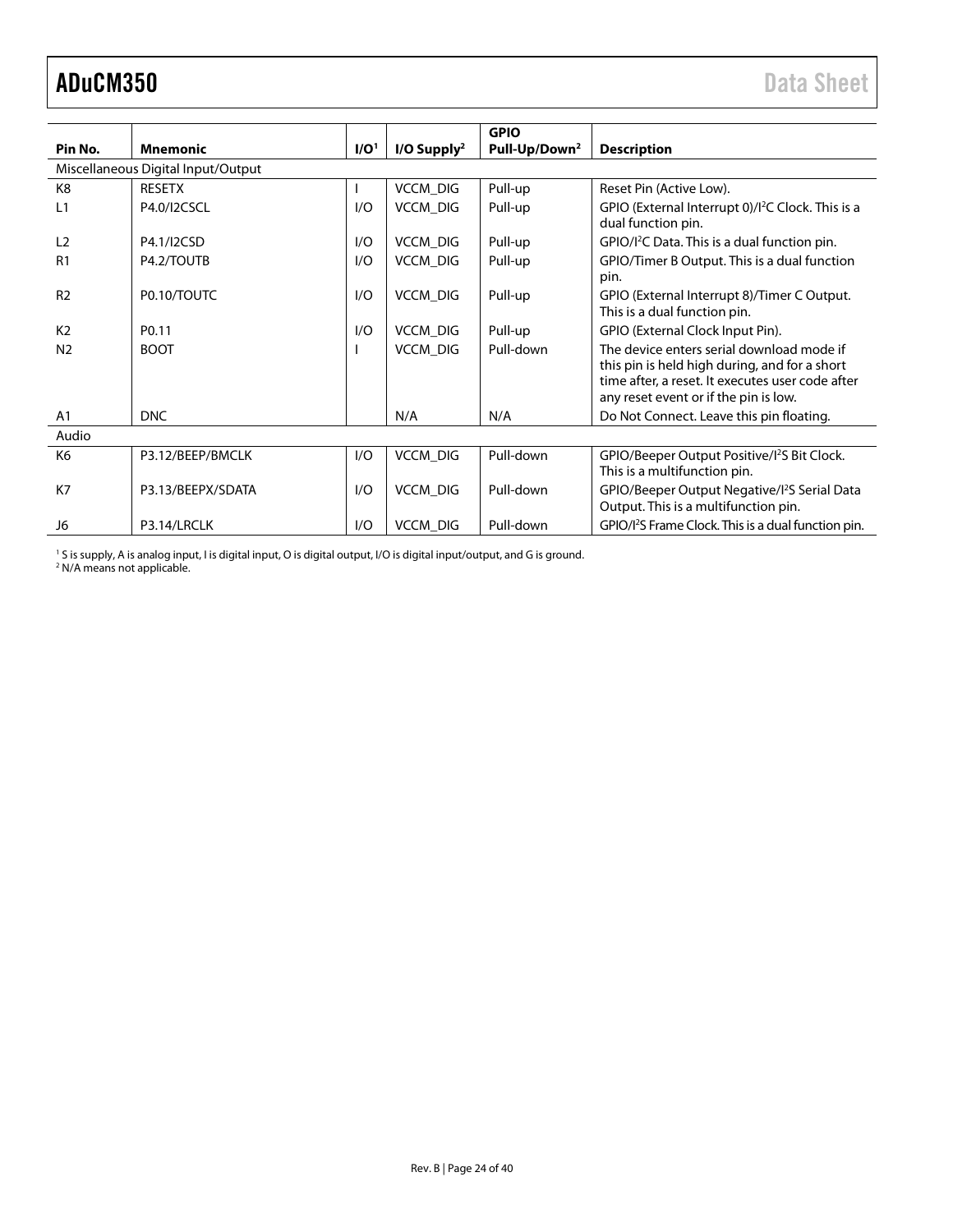## Data Sheet **ADuCM350**

### <span id="page-24-0"></span>TYPICAL PERFORMANCE CHARACTERISTICS











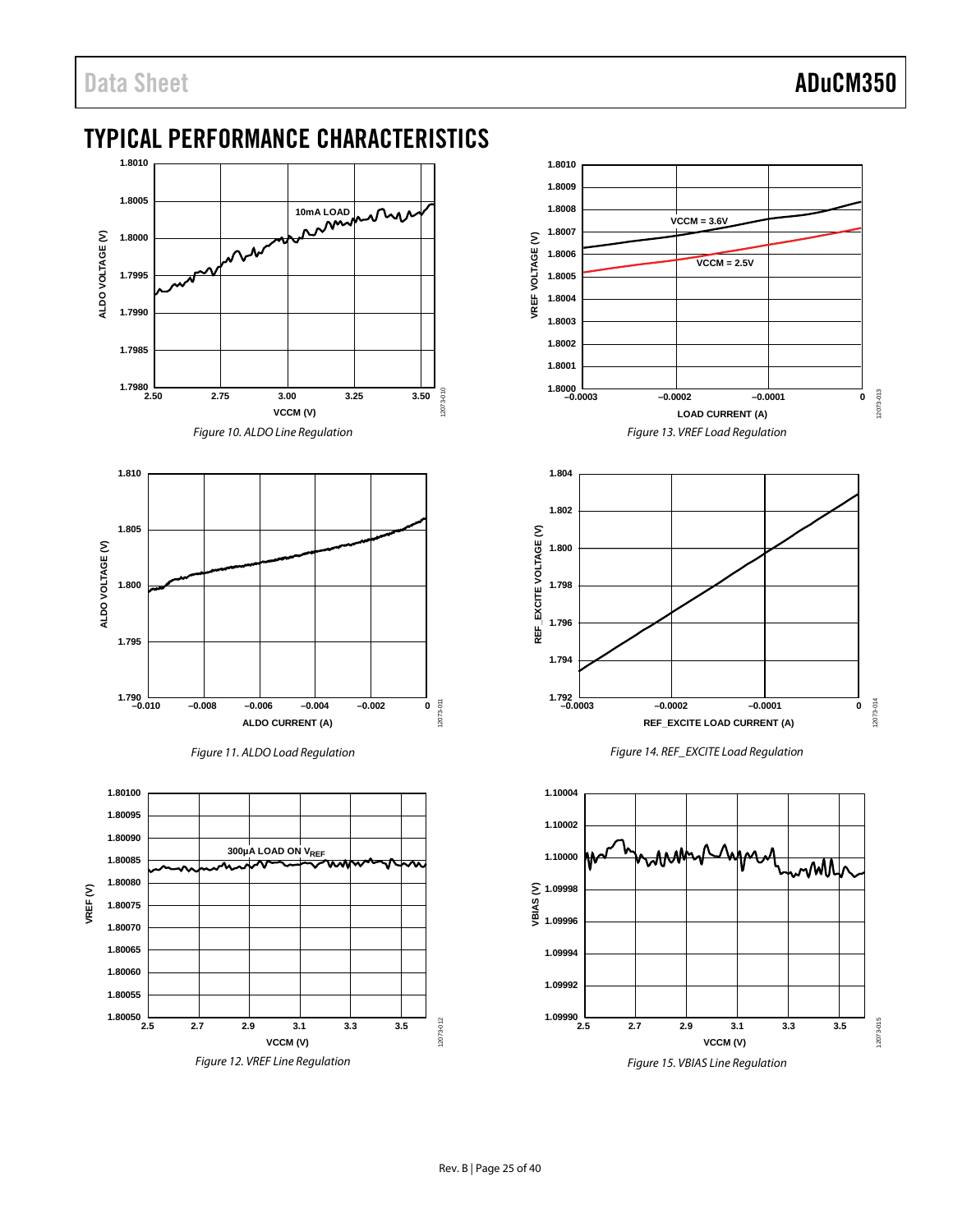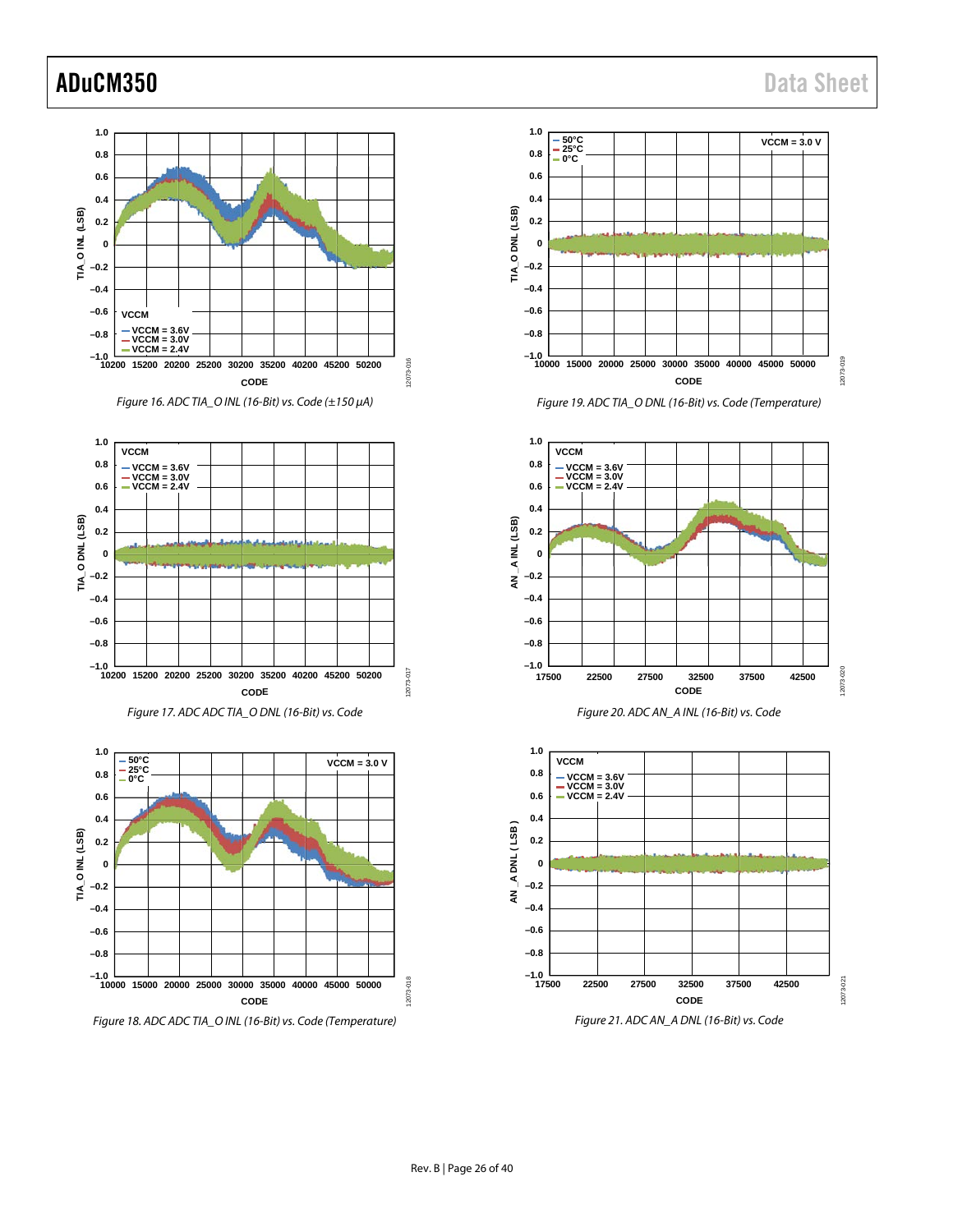#### $\begin{array}{c} 1.0 \\ 0.8 \end{array}$   $\begin{array}{|c|c|c|c|c|} \hline -50^{\circ}{\rm C} \\ -25^{\circ}{\rm C} \\ -0^{\circ}{\rm C} \end{array}$ **VCCM = 3.0V 0.8 0.6 0.4**  $A$  INL (LSB) **AN \_A INL (LSB) 0.2 0**  $\bar{z}^{-0.2}$ **–0.4 –0.6 –0.8 –1.0** 12073-022 12073-022 **17510 22510 27510 32510 37510 42510 47510 CODE**









*Figure 24. Receive Channel Antialias Filter Roll-Off*



*Figure 25. DAC INL (12-Bit) vs. Code*





### Data Sheet **ADuCM350**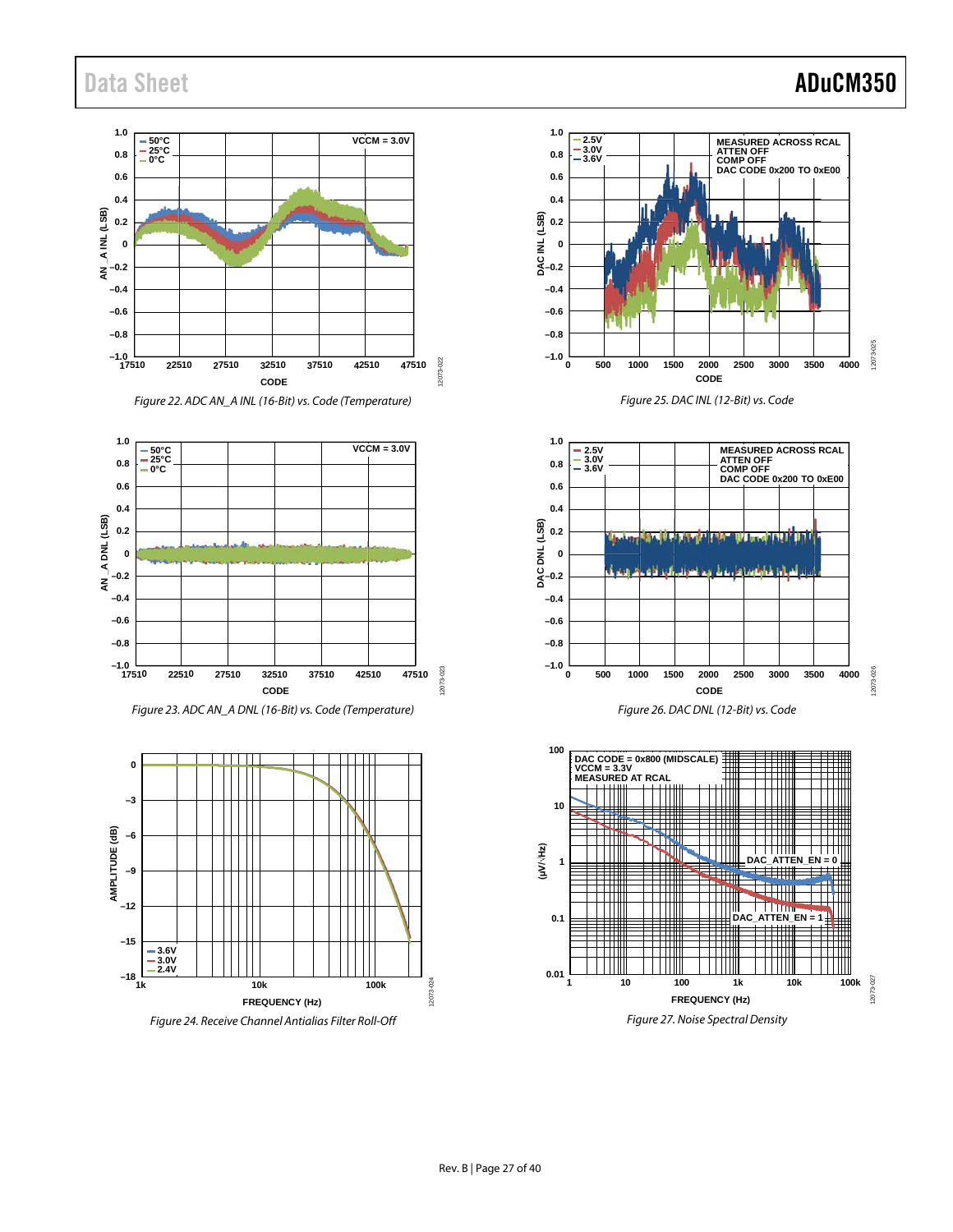12073-033

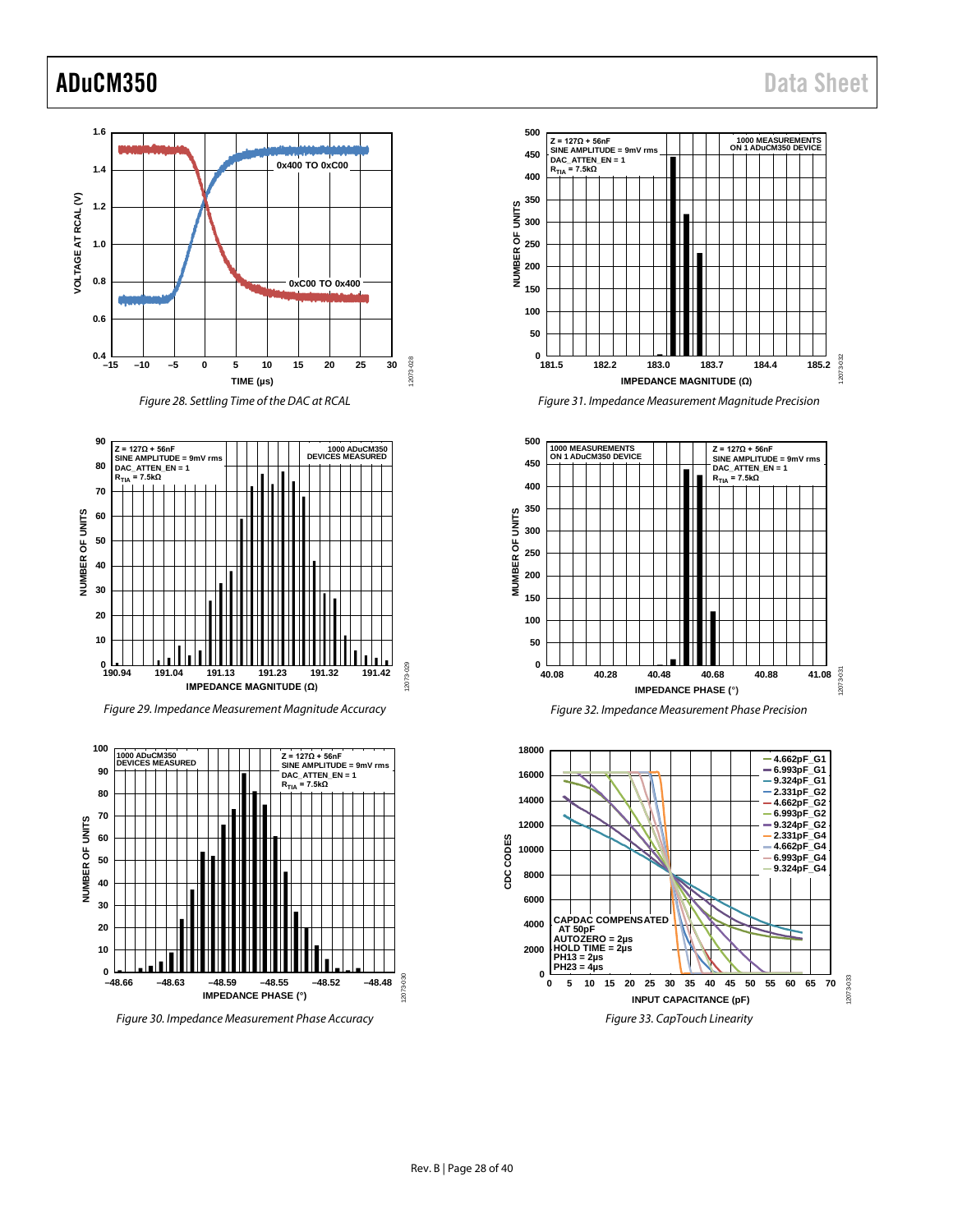## Data Sheet **ADuCM350**





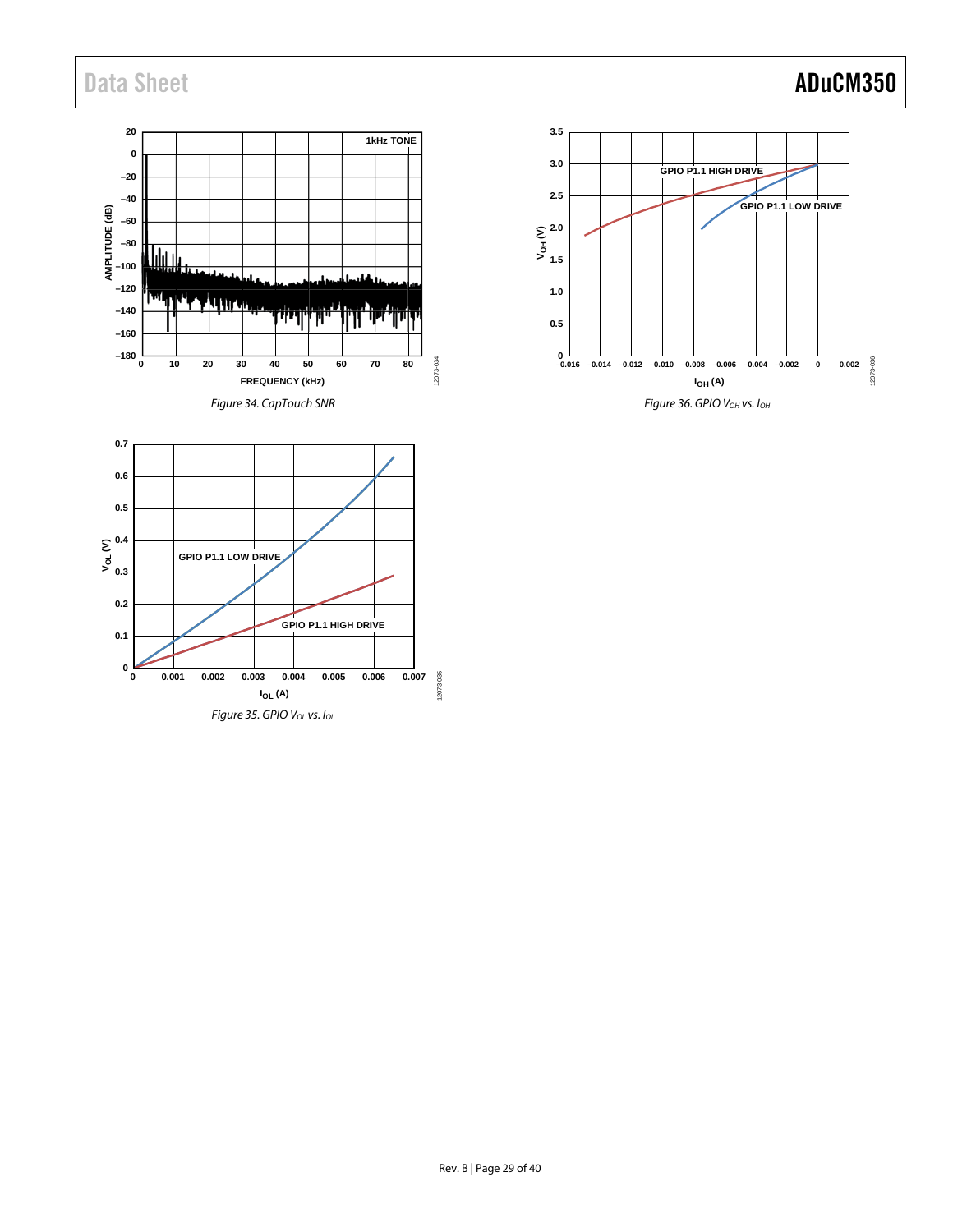### <span id="page-29-0"></span>ANALOG FRONT END



*Figure 37. AFE System Block Diagram*

For full details on the [ADuCM350,](http://www.analog.com/ADuCM350?doc=ADuCM350.pdf) refer to the [UG-587](http://www.analog.com/EVAL-ADuCM350?doc=ADuCM350.pdf) hardware reference manual.

The [ADuCM350](http://www.analog.com/ADuCM350?doc=ADuCM350.pdf) is a high accuracy, configurable, AFE with a low power, peripheral rich, microcontroller subsystem.

### <span id="page-29-1"></span>**EXCITATION STAGE**

The excitation/transmit stage consists of a 12-bit DAC with an excitation buffer and an instrumentation amplifier in a feedback path to the DAC, which forces an accurate voltage across the impedance to be measured, thereby removing parasitics from the measurement system.

All measurements are referenced to a precision external resistor, which is used in the internal calibration loop to ensure no dc bias across an unknown impedance.

A large range of impedances can be measured, depending on the application. Users can optimize the calibration resistor (RCAL), ac amplitude of the excitation waveform, and the current-to-voltage (IV) resistor to tailor fit the system to the application demands. Impedances can be measured from 80 Hz to  $\sim$  75 kHz.

The switch matrix offers the user full configurability with 34 user selectable switches. The current carrying switches on both excitation buffer output and the transimpedance input are optimally sized for current loads. The switch matrix allows the device to measure and store offset and gain results. The [ADuCM350](http://www.analog.com/ADuCM350?doc=ADuCM350.pdf) can self calibrate Rx offset and gain, Tx offset and gain, and switch leakage. This off loads the requirement for an extensive factory calibration routine and removes temperature and aging induced errors from measurements.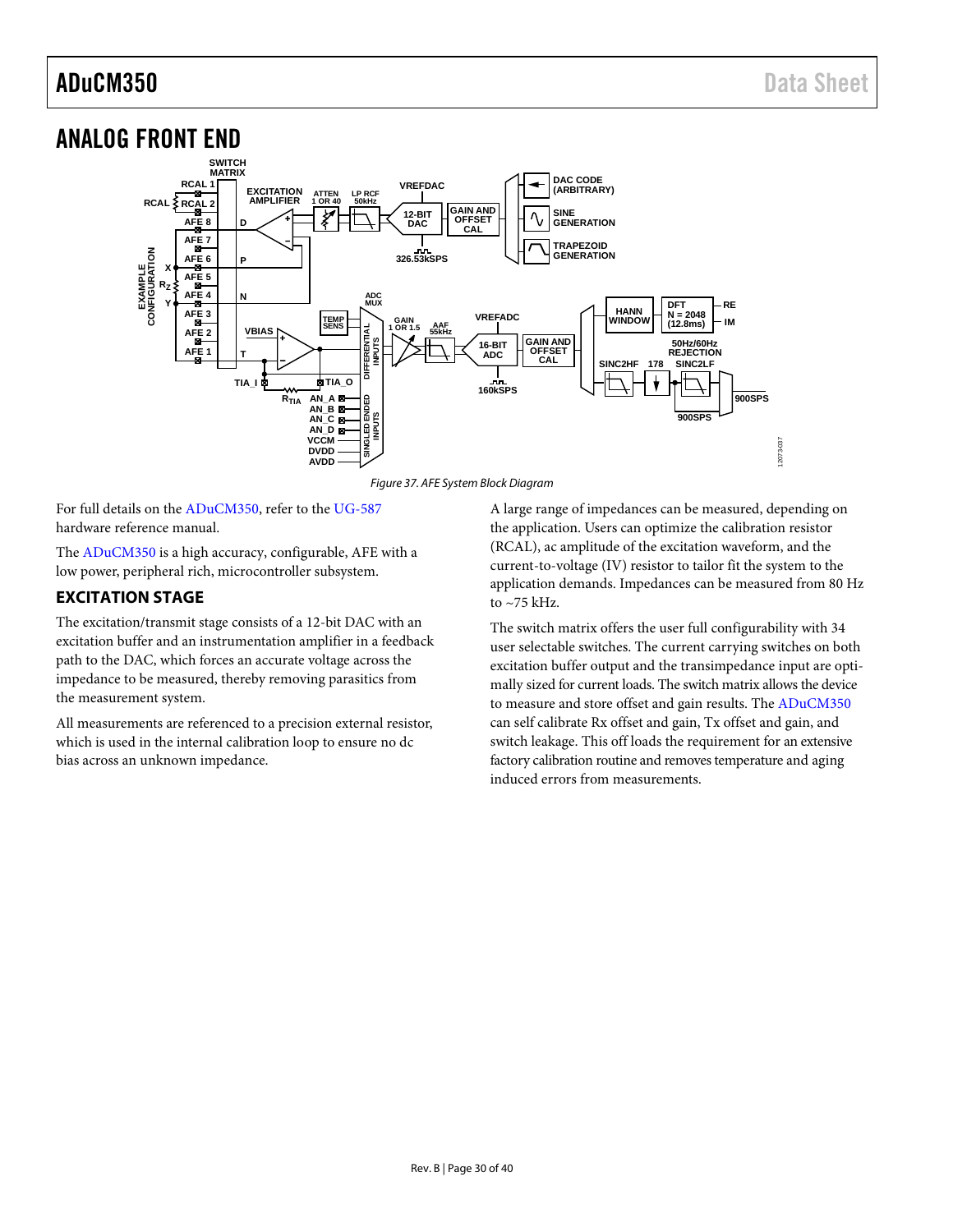

<span id="page-30-0"></span>*Figure 38. Switch Matrix*

12073-038

12073-038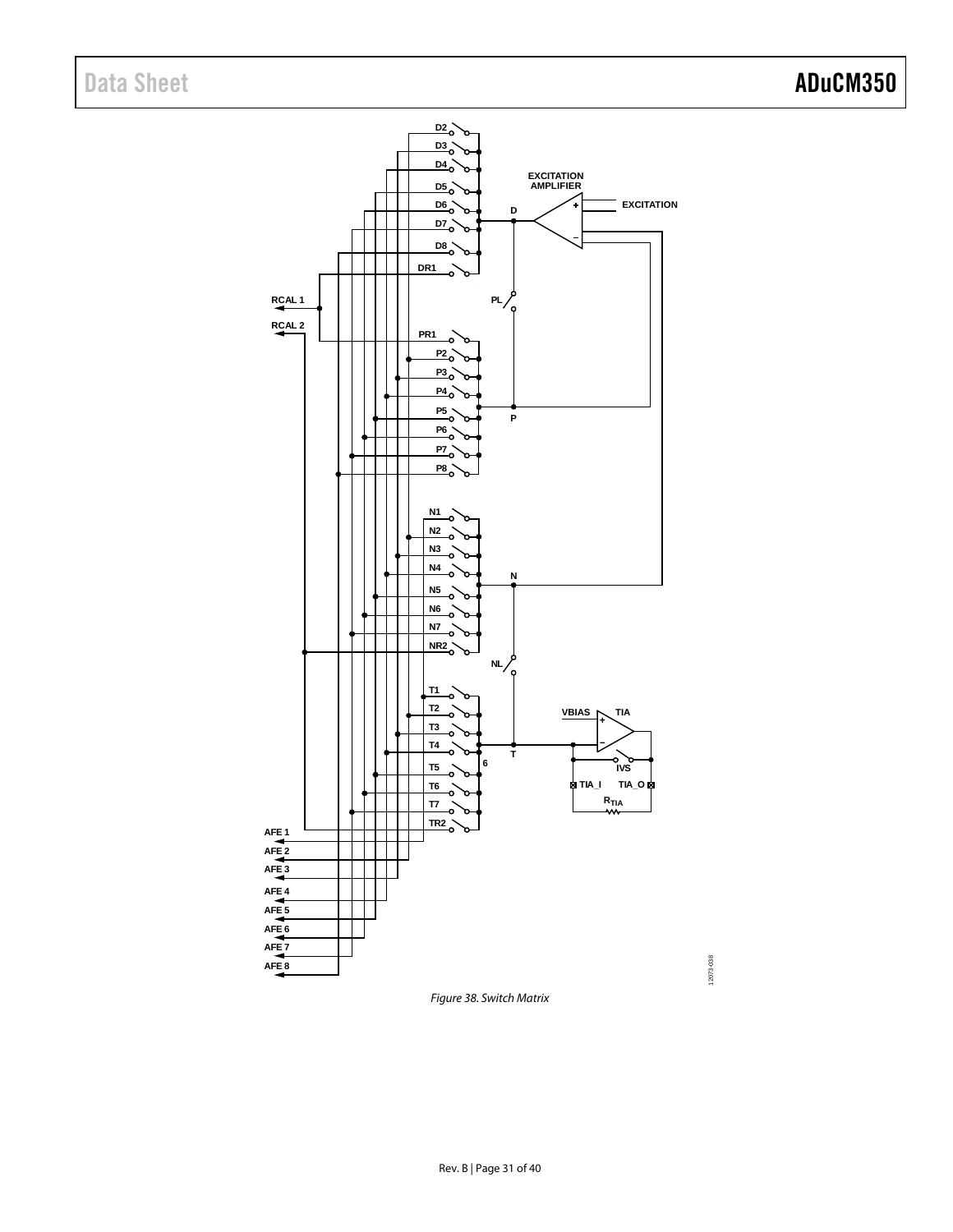12073-041

2073-041

The DFT engine performs a 2048-point single frequency discrete Fourier transform. It takes the 16-bit ADC output and converts it to complex impedance with real and imaginary components. As the ADC samples at 160 kSPS, this allows for a

79.5 Hz signal energy bandwidth, which gives excellent

X: 2.048e+04<br>Y: 54.18

rejection of interferers.

**100**

**50**

**0**

**–50**

50<br>-96.29

#### <span id="page-31-0"></span>**MEASUREMENT STAGE**

The AFE consists of a multiplexed input, 160 kSPS, 16-bit ADC with four dedicated voltage measurement channels and up to eight multiplexed current measurement channels using the onchip transimpedance amplifier. The multiplexed channels are filtered and differentially buffered prior to data conversion.

The ADC data can be interrogated using three methods.

• By raw data at 160 kSPS.

**MAGNITUDE (dB)**

MAGNITUDE (dB)

- At the output of a 50 Hz/60 Hz filter at 900 SPS.
- Through a discrete Fourier transform (DFT) engine.

The power line filter is optimized for fast settling, just 36.6 ms settling. Data at 900 SPS can be further decimated by the user without requiring additional filtering.



*Figure 41. Rx Stage*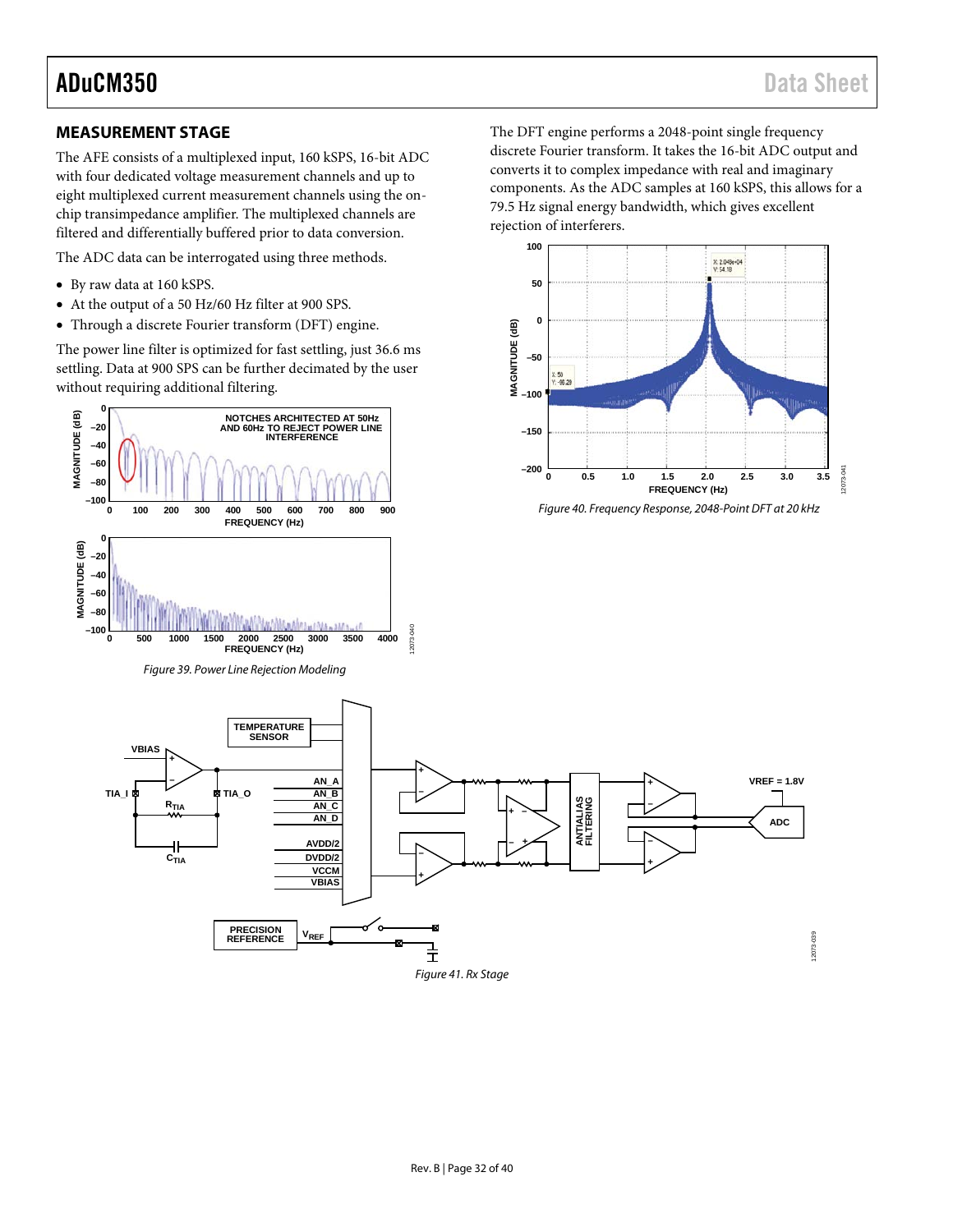### <span id="page-32-0"></span>**AFE CONTROL**





The AFE can be controlled by the ARM Cortex-M3 via MMRs. All blocks within the AFE are fully controllable and observable using the MMR registers. Access the MMRs through an AHB bus or indirectly through a programmable sequencer. There are two dedicated DMA channels to remove burden from the ARM Cortex-M3 to manage data and control FIFOs.

The sequencer handles low level AFE operations and allows the AFE to perform its functions independently. It performs cycle accurate precision AFE measurements asynchronously of the core.

The sequencer allows the user to create parameterized waveforms using the waveform generator block. The waveforms can be trapezoids or sinusoids. Arbitrary waveforms are possible using the AFE sequencer and DMA transfers.



*Figure 43. Waveform Generation*

The sensor input configuration is very flexible and uses several techniques to ensure that there are no false touches (that is, no registering touches caused by a changing environment) on the external sensors. To minimize noise pickup from the system, the [ADuCM350](http://www.analog.com/ADuCM350?doc=ADuCM350.pdf) CapTouch core includes several algorithms, such as median and averaging filtering measurements, as well as configurable excitation frequency and duty cycle. The subsystem includes a self timer and touch-and-release routines to optimize the power consumption and reduce the computing workload in the ARM Cortex-M3.





### <span id="page-32-1"></span>**CAPTOUCH FEATURES**

The [ADuCM350](http://www.analog.com/ADuCM350?doc=ADuCM350.pdf) incorporates a capacitive touch subsystem that interfaces with up to six capacitive touch channels in self capacitance mode and incorporates high performance capacitance sensing circuitry without external components.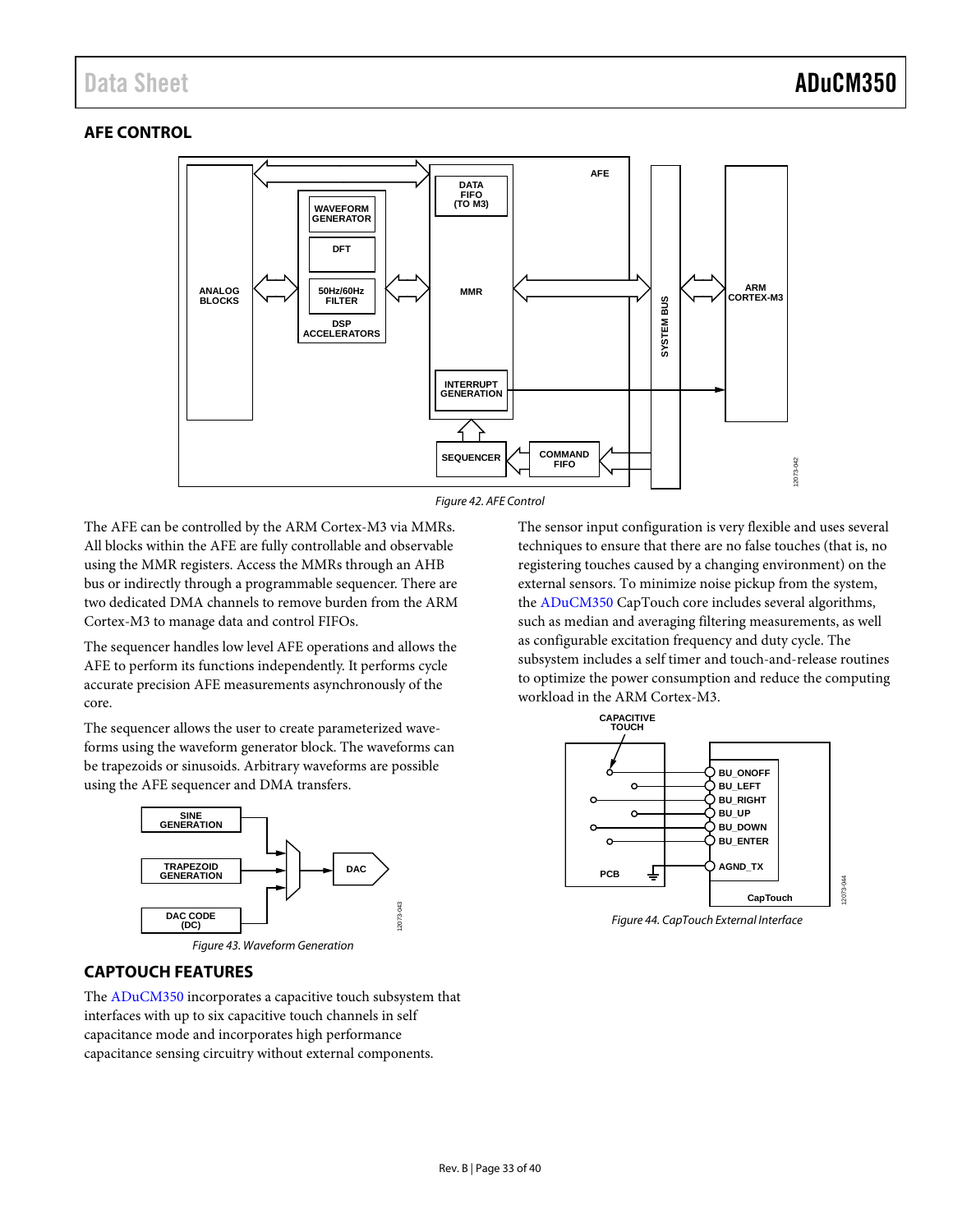### <span id="page-33-0"></span>MICROSUBSYSTEM

#### <span id="page-33-1"></span>**MEMORIES**

The memory offerings for th[e ADuCM350](http://www.analog.com/ADuCM350?doc=ADuCM350.pdf) are as follows:

- 384 kB flash.
- 16 kB of flash configured for EEPROM emulation.
- 2 kB user information.
- 32 kB SRAM.
- 2 kB dedicated SRAM for USB endpoint.

#### *Flash*

The [ADuCM350](http://www.analog.com/ADuCM350?doc=ADuCM350.pdf) includes 384 kB of embedded flash memory, accessed using the flash controller. The flash controller is connected to the bus matrix as a slave device for core and DMA access, as well as the 32-bit AHB for MMR access.

The flash controller supports 384 kB of user space and 2 kB of information space. Read and write to flash are executed via AHB only. The 384 kB flash memory comprises one 256 kB flash array and one 128 kB flash array. The 256 kB flash memory array and 128 kB flash array are controlled by two separate flash controllers with separate register controls.

With respect to flash integrity, the device supports

- Automatic signature check of information space at reset
- User signature for application code
- Parity checking on a per access basis
- 20,000 cycle endurance with 20 ms erase and 20 μs program
- 100-year data retention at room temperature

#### *General-Purpose Flash*

The device contains 16 kB of embedded flash memory for general purpose, such as EEPROM emulation.

#### *SRAM*

There is 32 kB of SRAM on chip of which 16 kB is retained during hibernate mode and an optional 16 kB can be retained during hibernate for reduced leakage current.

### <span id="page-33-2"></span>**DEBUG CAPABILITY**

The [ADuCM350](http://www.analog.com/ADuCM350?doc=ADuCM350.pdf) supports two types of debug host interface: 4-wire JTAG debug (JTAG) interface and a serial 2-wire debug (SWD) interface.

The [ADuCM350](http://www.analog.com/ADuCM350?doc=ADuCM350.pdf) incorporates the complete embedded trace of the ARM Cortex-M3 features to maximize code analysis, system profiling, and debugging capabilities.

### <span id="page-33-3"></span>**PROGRAMMABLE GPIOS**

The [ADuCM350](http://www.analog.com/ADuCM350?doc=ADuCM350.pdf) has 66 GPIO pins, most of which have multiple, configurable functions defined by user code. They can be configured as an input/output and have programmable pullup or pull-down resistors. All I/O pins are functional over the full supply range (VBAT =  $1.8$  V to  $3.6$  V).

In power saving mode, GPIO pins retain state; they tristate on reset to prevent any bus irritation. GPIOs of note are as follows:

- 32 pins multiplexed with LCD segment common pins
- Six pins multiplexed with CapTouch
- Nine pins on a dedicated VDDIO for ease of interfacing to peripherals

#### <span id="page-33-4"></span>**TIMERS**

#### *General-Purpose Timers*

[ADuCM350](http://www.analog.com/ADuCM350?doc=ADuCM350_UG-587.pdf) has three identical general-purpose timers, each with a 16-bit count-up/count-down counter. The countup/count-down counter can be clocked from one of four user selectable clock sources. Any selected clock source can be scaled down using a prescaler of 16, 256, or 32,768.

#### *Watch Dog Timer (WDT)*

The watchdog timer is a 16-bit count-down timer with a programmable prescaler. The prescaler source is selectable and can be scaled by a factor of 1, 16, 256, or 4096. The watchdog timer is clocked either by the 32 kHz crystal oscillator (LFXTAL) or by the 32 kHz on-chip oscillator (LFOSC).The watchdog timer (WDT) is used to recover from an illegal software state. After the WUT is enabled by user code, it requires periodic servicing to prevent it from forcing a reset or interrupt of the processor. A WDT timeout can generate a reset or an interrupt.

#### *Wake-Up Timer*

The wake-up timer (WUT) consists of a 32-bit counter clocked from the 32 kHz external crystal (LFXTAL), 32 kHz internal oscillator (LFOSC), or peripheral clock (PCLK). The selected clock source can be scaled

#### <span id="page-33-5"></span>**USB**

The USB port on the [ADuCM350](http://www.analog.com/ADuCM350?doc=ADuCM350.pdf) is a USB 2.0 full speed compliant port. The module consists of the USB controller, USB PHY, USB RAM, and a 2-channel DMA. An integrated regulator powered by VBUS supplies the USB PHY. A dedicated PLL with 60 MHz clock capability is available for clock generation.

The USB supports bulk, isochronous, interrupt, and control modes. It has seven hardware endpoint and a dedicated 2-channel DMA. It supports suspend and wakeup.

The controller hardware is supplemented by a complete set of USB device class drivers to provide complete USB functionality using a defined Micrium stack. The USB stack has a requirement for an RTOS to be on the system. Analog Devices, Inc., has developed its system using the Micrium μC/OS-II.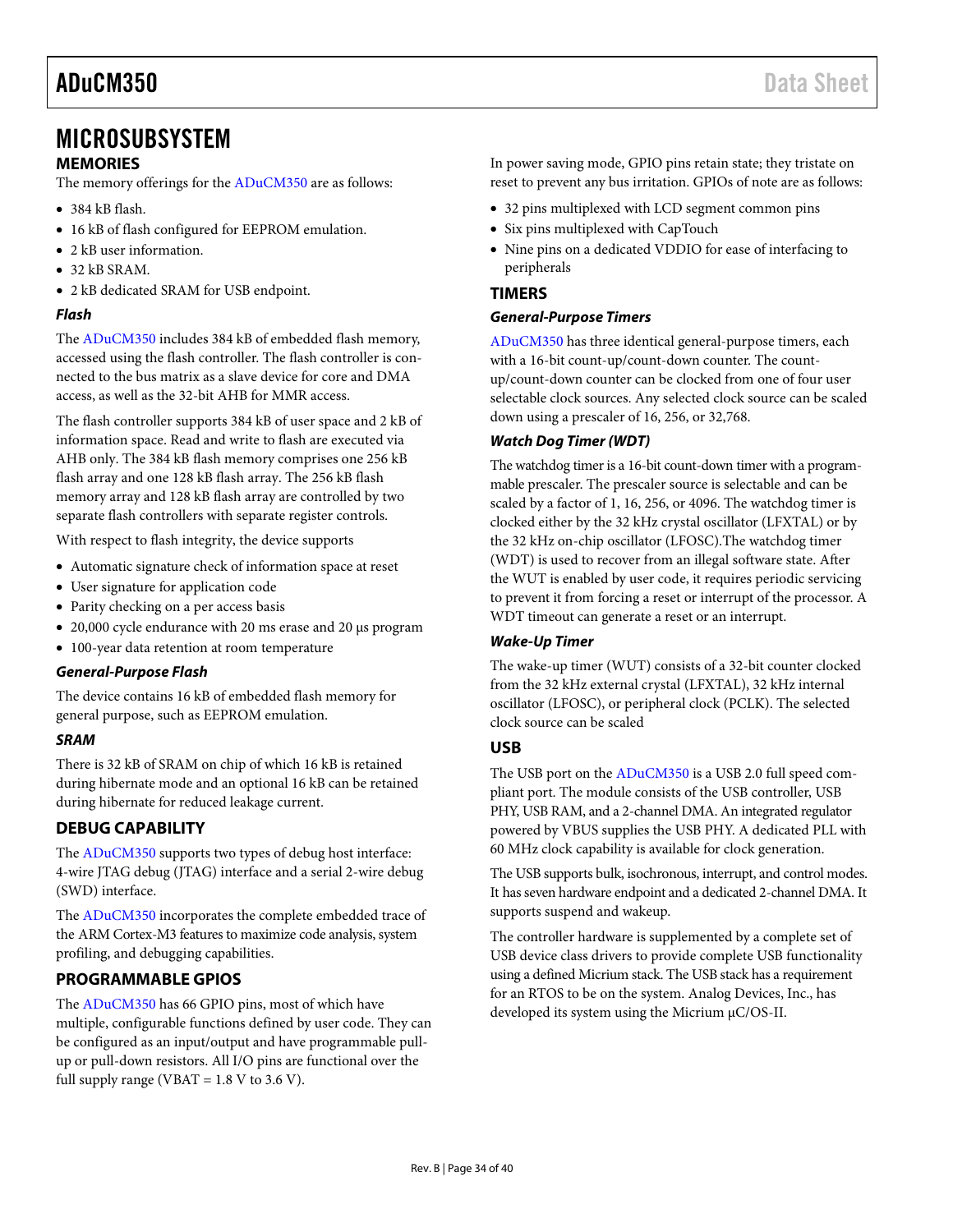### <span id="page-34-0"></span>**POWER MANAGEMENT AND CLOCKING**

#### *Power Modes*

The PMU provides control of the [ADuCM350](http://www.analog.com/ADuCM350?doc=ADuCM350.pdf) power modes and allows the ARM Cortex-M3 to control the clocks and power gating to reduce the dynamic power and hibernate power.

There are four power modes available; each mode provides an additional low power benefit with a corresponding reduction in functionality.

- Active mode—all peripherals can be enabled. Active power is managed by optimized clock management.
- Core sleep—the core is clock gated but the remainder of the system is active. No instructions can be executed in this mode, but DMA transfers can continue between peripherals and memory.
- System sleep—in system sleep, most peripherals are clock gated and are no longer user programmable; the interrupt controller remains active and the NVIC processes wake-up events for a limited number of sources.
- Hibernate mode—some limited state retention, limited number of wake-up interrupts, and the RTC is active.

The device also has a backup mode that supplies minimum power to the RTC and associated circuitry from a super capacitor. The RTC can run for >12 hours with an 80 mF capacitor.

#### *Power Management*

•

The [ADuCM350](http://www.analog.com/ADuCM350?doc=ADuCM350.pdf) has an integrated power management system to optimize performance and extend battery life of the device. See the [UG-587](http://www.analog.com/EVAL-ADuCM350?doc=ADuCM350.pdf) hardware reference manual for additional details.

The power management system consists of

- Integrated analog and digital LDOs regulated to 1.8 V.
- Hibernate mode from 2.0 V to 3.6 V.
- High performance AFE measurement from 2.5 V to 3.6 V.
- Integrated power switches for low standby current in hibernate mode.
- Integrated smart diode trickle charger for a super capacitor for use in backup mode.
- Dedicated VDDIO voltage via nine GPIO pins for peripheral interoperability.
- Dedicated regulator for USB transceiver and bus supplied from the VUSB pin.
- Dedicated supervisory circuits for fail safe operation, including power supply monitors of DVDD during flash read/writes, PSM of VCCM to monitor supply during AFE measurements, and PSM on the LFXTAL block to monitor the clock source for RTC.

#### *Clocking*

Two on-chip oscillators and driver circuitry for two external crystals are available on th[e ADuCM350:](http://www.analog.com/ADuCM350?doc=ADuCM350.pdf) LFOSC is a 32 kHz internal oscillator, HFOSC is a 16 MHz internal oscillator, and LFXTAL is a 32 kHz external crystal oscillator, and HFXTAL is a 16 MHz external crystal oscillator.

The [ADuCM350](http://www.analog.com/ADuCM350?doc=ADuCM350.pdf) supports either 8 MHz or 16 MHz resonant circuits. The HF RC oscillator has an accuracy of ±5%. A low jitter clock source is used for accurate AFE measurements.

The USB has a frequency accuracy requirement of ±200 ppm. The USB control logic must be clocked at >30 MHz. A USBPHYCLK for clocking the USB PHY is also available and must use a 60 MHz clock.

The low frequency clocking is optimized for ultralow power applications. The RTC requires that the 32.768 kHz XTAL be activated to run for 12 hours off a fully charged 0.08 F super capacitor.

#### *Real Time Clock*

The RTC contains a low power crystal oscillation circuit that operates in conjunction with a 32,768 Hz external crystal. It achieves 25 ppm performance in keeping time at 25°C when used with a 10 ppm crystal class load capacitors.

Features of the RTC include

- A 32-bit count register of the time in seconds from a known reference point.
- A prescaler that divides down the 32,768 Hz crystal input to 1 Hz to advance the seconds count.
- RTC alarm and interrupt flags.
- Digital trim capability to allow a positive or negative adjustment to the RTC count at fixed intervals.

#### <span id="page-34-1"></span>**DISPLAY OPTIONS**

#### *LCD Segment Display Driver and Controller*

The [ADuCM350](http://www.analog.com/ADuCM350?doc=ADuCM350.pdf) contains an on-chip LCD controller capable of directly driving an LCD panel. For LCD functionality, 36 pins are available on the device.

The LCD controller supports driving up to 128 segments, as well as selectable multiplex option. The static option consists of one backplane  $\times$  32 frontplanes and the 4 $\times$  mux option consists of four backplanes  $\times$  32 frontplanes. The LCD controller also supports LCD waveform voltages that are generated using internal charge pump circuitry and support levels from 2.4 V up to 3.6 V LCDs, programmable frame rates, interrupt generation at the frame boundary (for updating LCD data), and the LCD frame clock (generated by using the on-board 32 kHz crystal).

#### *LCD Display Controller Options*

The LCD controller also has the ability to drive external LCD display modules. It has 25 pins for the display interface, which support data transfers of up to 16 bits.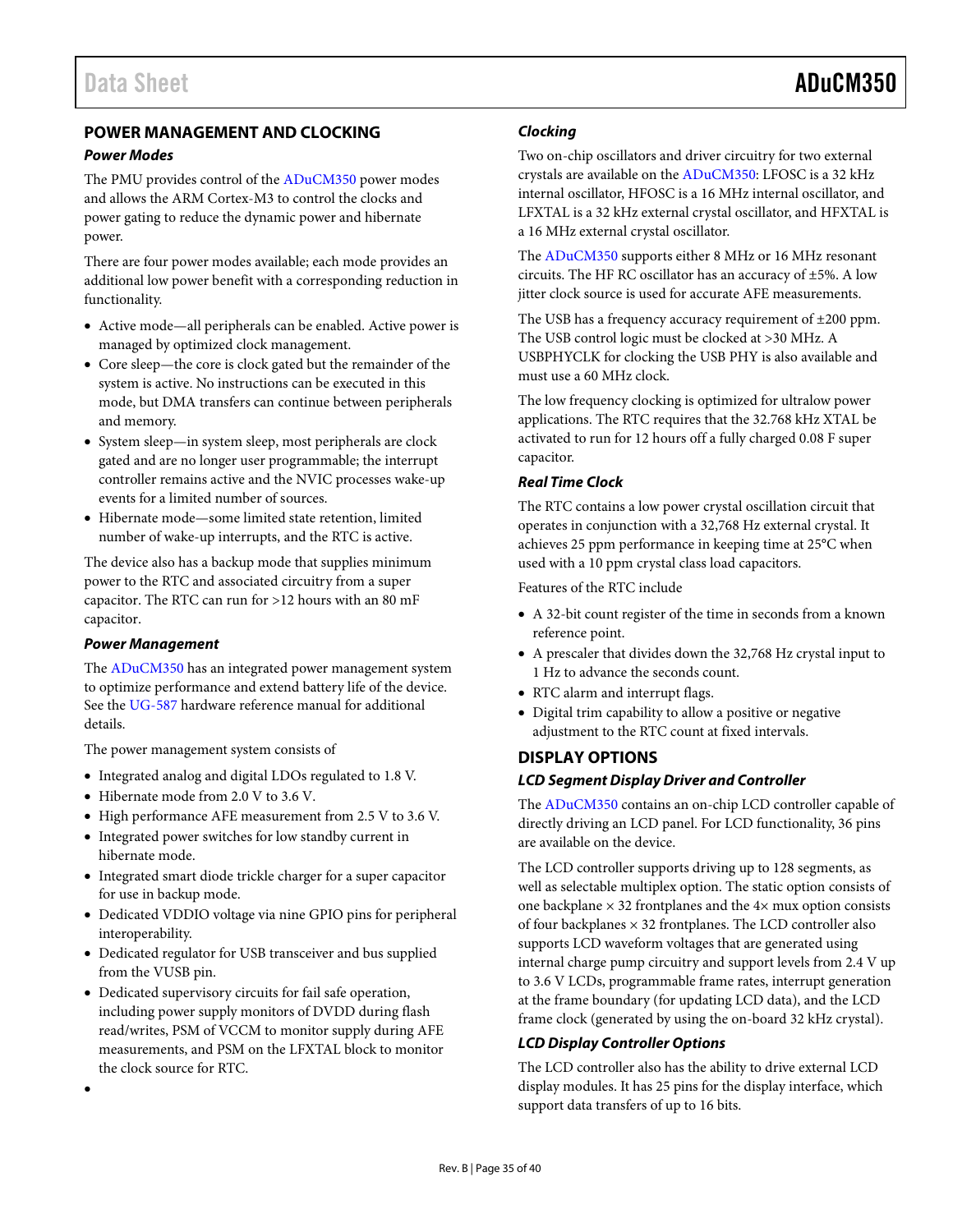Display controller supports Type A, Type B, and Type C of the MIPI DBI Specification Version 2.0. Specifically, both Fixed-E mode and Clocked-E mode options of the Type A interface are supported, as well as all bus width options (8-/9-/16-bit data) for Type A and Type B, and 9-bit (Option 1) and 8-bit (Option 3) serial interfaces for Type C.

By using the display controller, the depth on various interfaces is as follows:

- 8-bit interface is 8, 12, or 16 bits per pixel (not 18 or 24).
- 9-bit interface is 18 bits per pixel (not 8, 12, 16, or 24).
- 16-bit interface is 8, 12, or 16 bits per pixel (not 18 or 24).

#### <span id="page-35-0"></span>**AUDIO OPTIONS**

The [ADuCM350](http://www.analog.com/ADuCM350?doc=ADuCM350.pdf) has an integrated audio driver for beeper and an integrated I<sup>2</sup>S port.

#### *Beeper*

The beeper driver module in th[e ADuCM350](http://www.analog.com/ADuCM350?doc=ADuCM350.pdf) generates a differential square wave of programmable frequency. It drives an external piezoelectric sound component whose two terminals connect to the differential square wave output.

The beeper driver consists of a module that can deliver frequencies from 8 kHz to ~0.25 kHz. It operates on a fixed independent 32 kHz (32,768 Hz) clock source that is unaffected by changes in system clocks.

A timer allows for programmable tone durations from 4 ms to 1.02 sec in 4 ms increments. Single-tone (pulse) and multitone (sequence) modes provide versatile playback options.

In sequence mode, the beeper can be programmed to play any number of tone pairs from 1 to 254 (2 to 508 tones) or be programmed to play forever (until stopped by the user). Interrupts are available to indicate the start or end of any beep, the end of a sequence, or that the sequence is nearing completion.

#### *I 2 S*

The device supports I<sup>2</sup>S. The purpose of the I<sup>2</sup>S port is to provide audio data to an amplifier, which drives a small speaker. The I<sup>2</sup>S features available on the [ADuCM350](http://www.analog.com/ADuCM350?doc=ADuCM350.pdf) include the following:

- Data samples of up to 24 bits.
- Frame clocks from 8 kHz to 192 kHz.
- Master/slave mode.
- 8-deep Tx FIFOs.
- DMA mode with address autoincrement.
- Interrupt mode.
- Downsampling transfers.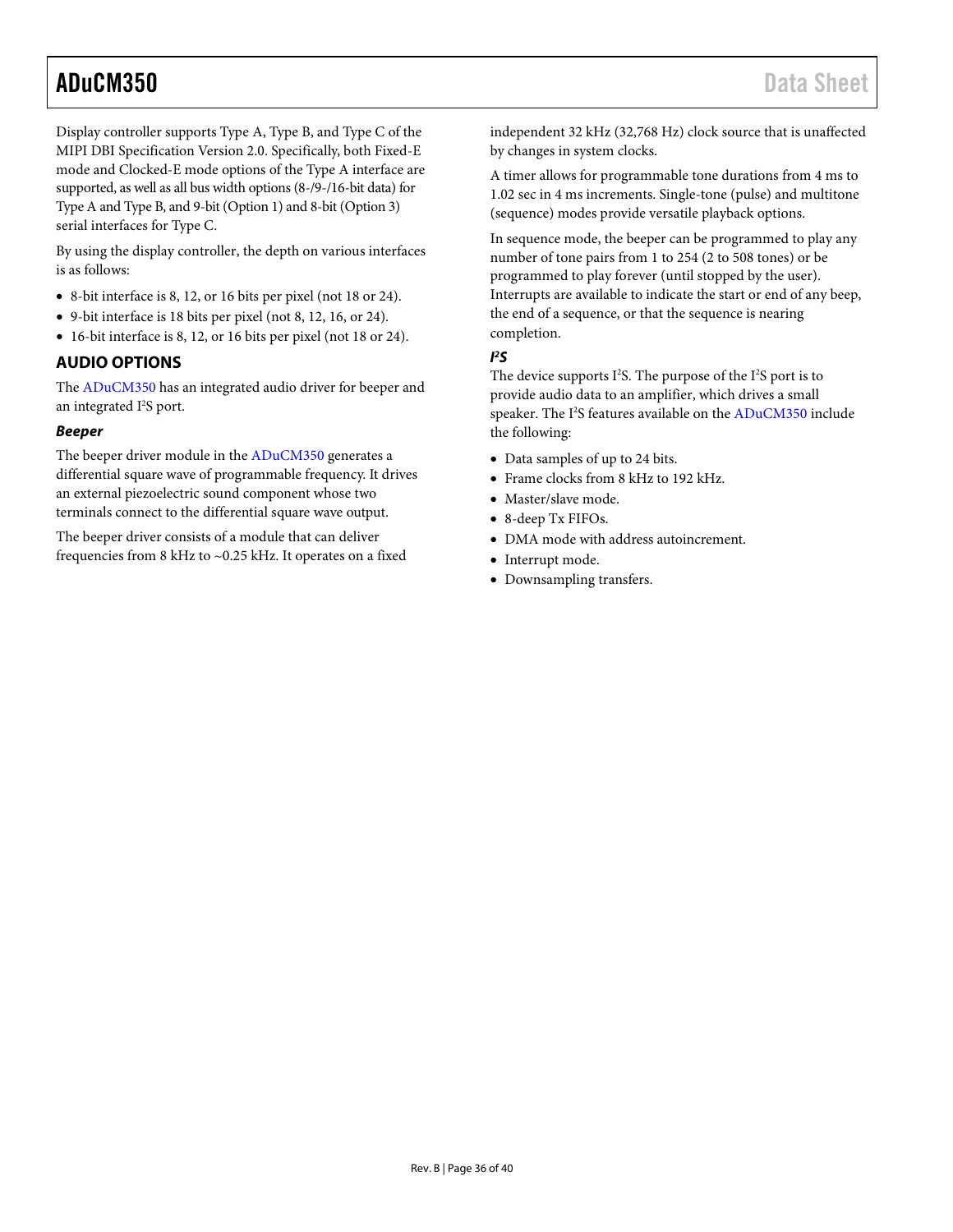### <span id="page-36-0"></span>DEVELOPMENT SUPPORT **DOCUMENTATION**

<span id="page-36-1"></span>The [ADuCM350](http://www.analog.com/ADuCM350?doc=ADuCM350.pdf) hardware reference manual details the functionality of each block on th[e ADuCM350.](http://www.analog.com/ADuCM350?doc=ADuCM350.pdf) It includes power management, clocking, memories, peripherals, and the AFE.

#### <span id="page-36-2"></span>**HARDWARE**

The EVAL-ADuCM350EBZ evaluation kit is available to prototype a user's sensor configuration with the [ADuCM350.](http://www.analog.com/ADuCM350?doc=ADuCM350.pdf) A selection of daughter cards are available to interrogate peripheral performance, including CapTouch, PDI, LCD segment, beeper, and  $I^2S$ .

#### <span id="page-36-3"></span>**SOFTWARE**

The EVAL-ADuCM350EBZ includes a complete development and debug environment for th[e ADuCM350.](http://www.analog.com/ADuCM350?doc=ADuCM350.pdf) The software development kit (SDK) for th[e ADuCM350 u](http://www.analog.com/ADuCM350?doc=ADuCM350.pdf)ses the IAR Embedded Workbench for ARM as its development environment.

The SDK consists of full working AFE examples of power-up sequences, calibration sequences, and measurement routines. These AFE example routines are documented in the [UG-587](http://www.analog.com/EVAL-ADuCM350?doc=ADuCM350.pdf) hardware reference manual with supporting timing diagrams.

The SDK also includes operating system (OS) aware drivers and example code for all the peripherals on the device, including SPI, I<sup>2</sup>C, CapTouch, PDI, and so forth.

Also available in the support package is the [ADuCM350](http://www.analog.com/ADuCM350?doc=ADuCM350.pdf) AFE development GUI that operates from the National Instruments LabVIEW® environment. This GUI allows the user to rapidly prototype different sensors with th[e ADuCM350](http://www.analog.com/ADuCM350?doc=ADuCM350.pdf) AFE to evaluate its high precision performance.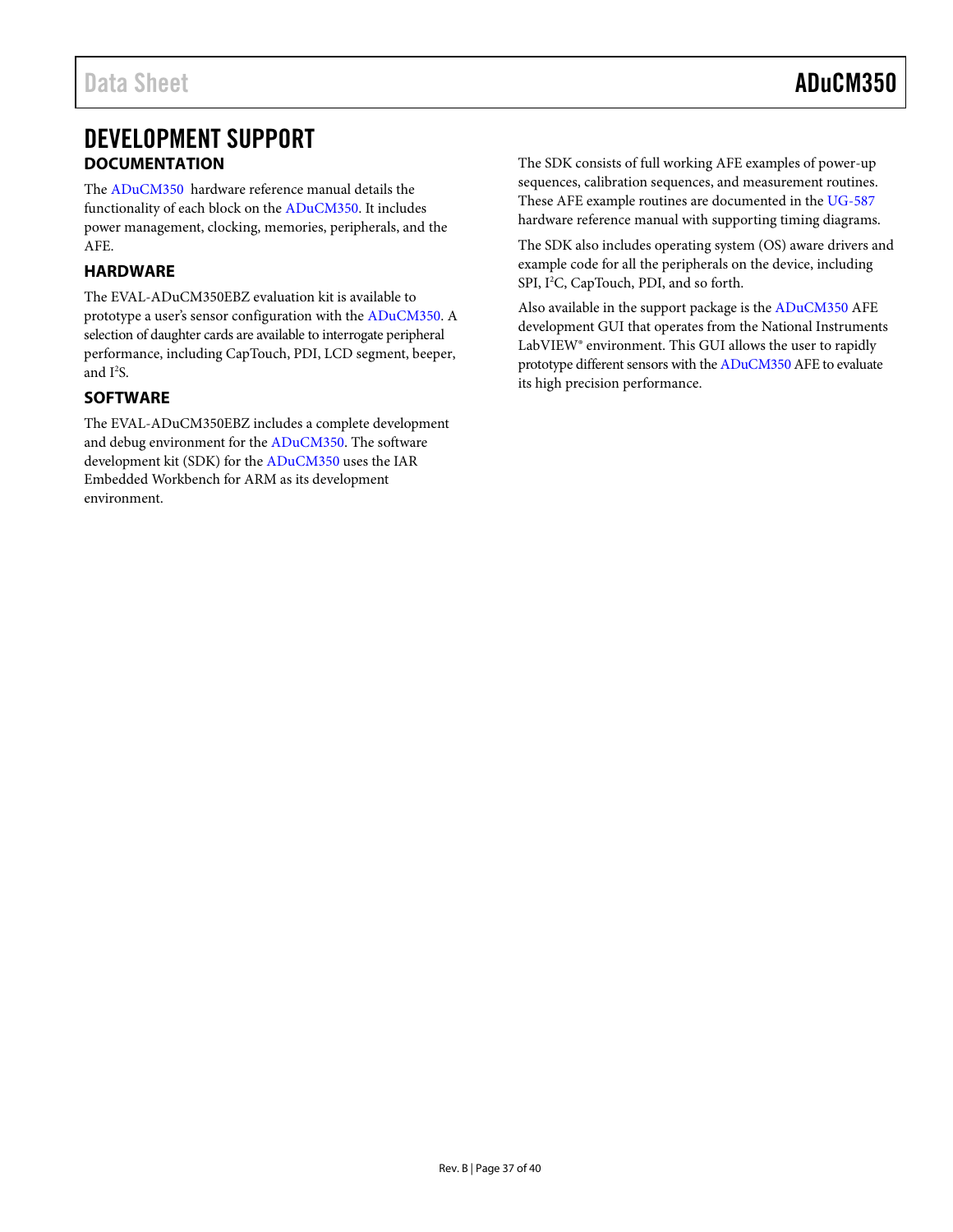### <span id="page-37-0"></span>PACKAGING AND ORDERING INFORMATION

### <span id="page-37-1"></span>**OUTLINE DIMENSIONS**



#### <span id="page-37-2"></span>**ORDERING GUIDE**

| Model <sup>1</sup> | <b>Temperature Range</b>           | <b>Package Description</b>                            | <b>Package Option</b> |
|--------------------|------------------------------------|-------------------------------------------------------|-----------------------|
| ADuCM350BBCZ       | –40°C to +85°C                     | 120-Ball Chip Scale Package Ball Grid Array [CSP BGA] | BC-120-3              |
| ADuCM350BBCZ-RL    | $-40^{\circ}$ C to $+85^{\circ}$ C | 120-Ball Chip Scale Package Ball Grid Array [CSP BGA] | BC-120-3              |
| EVAL-ADuCM350EBZ   |                                    | <b>Evaluation Board</b>                               |                       |

<sup>1</sup> Z = RoHS Compliant Part.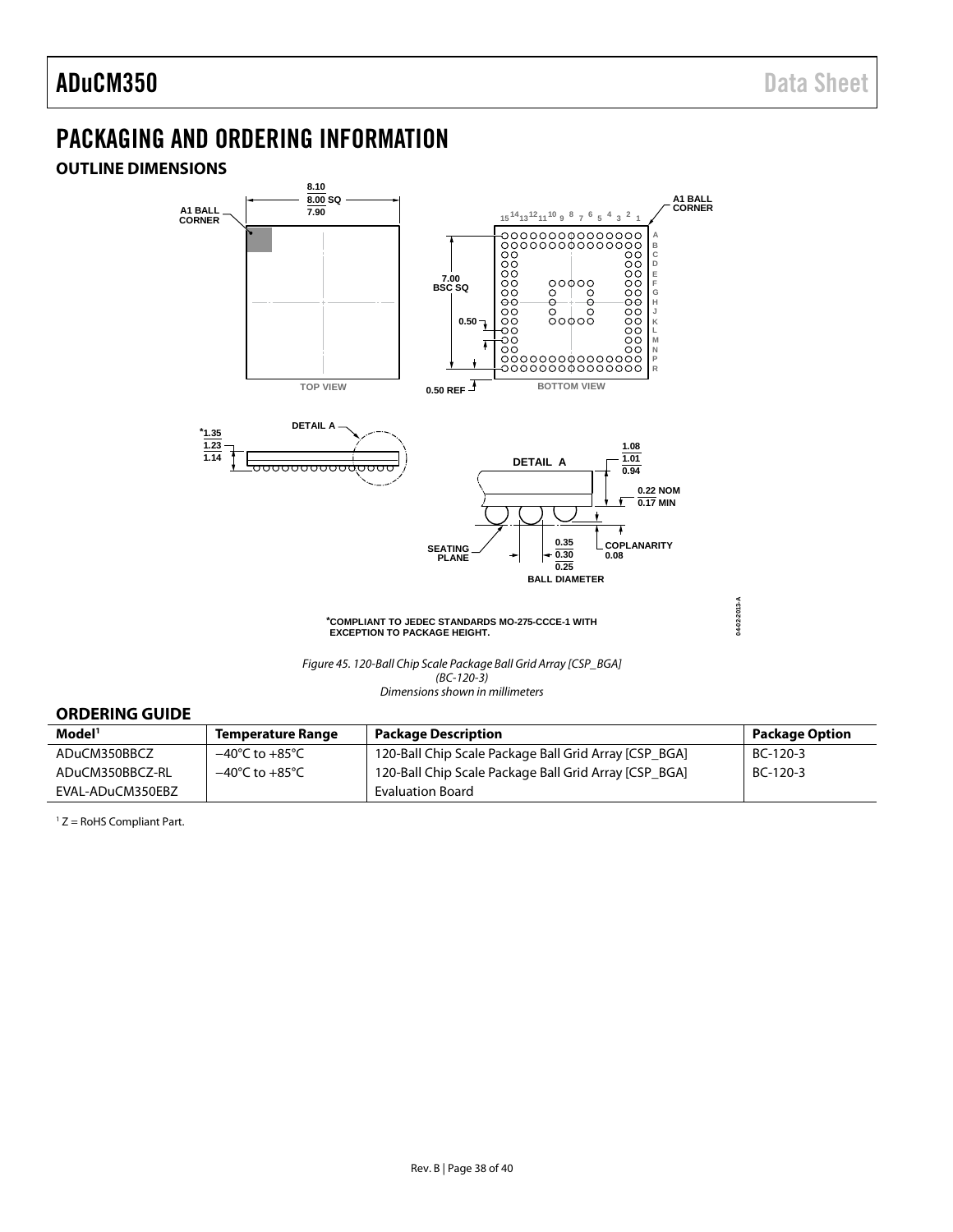### **NOTES**